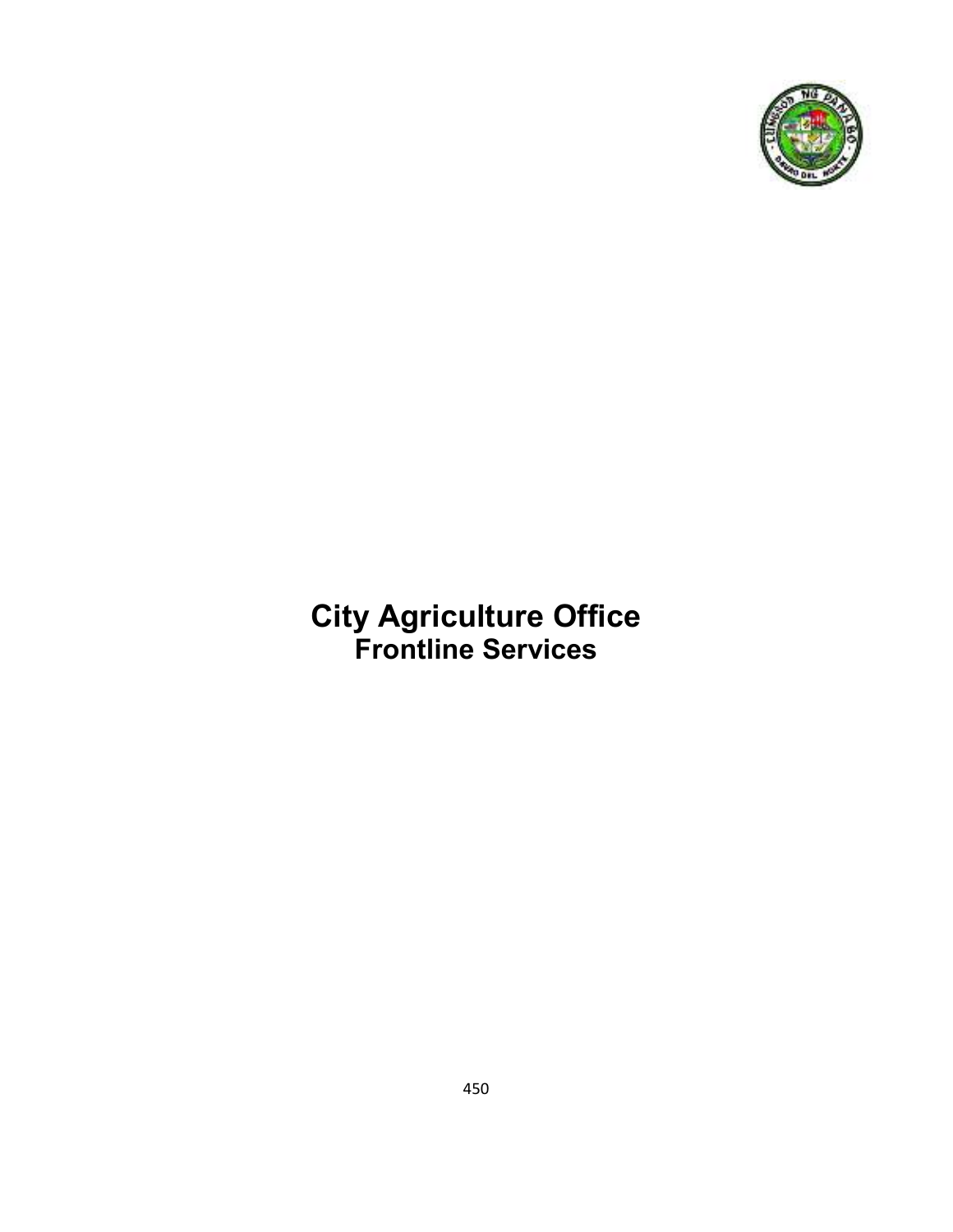### **1. Issuance of Certification for Fruits Seedlings/ Ornamental Plants/ Crop/ Agri-products**



This document prescribes the conditions to be complied with by the traveler for the maintenance of quality and sustainability of the product for the intended purposes. This is also a requirement for a client to transport a quantity of fruit seedlings outside the area of responsibility of the Panabo City. Moreover, this certification is being issued to verify the product's place of origin.

| <b>Office or Division:</b>                                                                                                                                                                                      |                                                                                                                                                                                              | City Agriculture Office (CAGRO) - Agricultural Development Section |                                        |                                                                              |  |
|-----------------------------------------------------------------------------------------------------------------------------------------------------------------------------------------------------------------|----------------------------------------------------------------------------------------------------------------------------------------------------------------------------------------------|--------------------------------------------------------------------|----------------------------------------|------------------------------------------------------------------------------|--|
| <b>Classification:</b>                                                                                                                                                                                          | Simple                                                                                                                                                                                       |                                                                    |                                        |                                                                              |  |
| <b>Type of Transaction:</b>                                                                                                                                                                                     |                                                                                                                                                                                              | G2C - Government to Citizen                                        |                                        |                                                                              |  |
| Who may avail:                                                                                                                                                                                                  | All                                                                                                                                                                                          |                                                                    |                                        |                                                                              |  |
| <b>CHECKLIST OF REQUIREMENTS</b>                                                                                                                                                                                | <b>WHERE TO SECURE</b>                                                                                                                                                                       |                                                                    |                                        |                                                                              |  |
| Government Issued Identification Card                                                                                                                                                                           |                                                                                                                                                                                              | Pag-IBIG                                                           | BIR, Post Office, DFA, PSA, SSS, GSIS, |                                                                              |  |
| <b>CLIENT STEPS</b>                                                                                                                                                                                             | <b>AGENCY</b><br><b>ACTIONS</b>                                                                                                                                                              | <b>FEES TO BE</b><br><b>PAID</b>                                   | <b>PROCESSING</b><br><b>TIME</b>       | <b>PERSON</b><br><b>RESPONSIBLE</b>                                          |  |
| 1. Present the<br><b>Government Issued</b><br><b>Identification Card</b><br>and undergo an<br>interview at City<br><b>Agriculture Office</b><br>*Make sure to secure<br>Order of payment that<br>will be issued | 1. Conducts<br>interview to client<br>1.1 Issues order<br>of Payment if all<br>required<br>documents were<br>given<br>1.2 Directs client<br>to the City<br>Treasurer's office<br>for payment | Certification -<br>PHP100.00 /<br>copy                             | 20 Minutes<br>2 Minutes<br>2 Minutes   | Agriculturist I-<br><b>CAGRO</b><br>(Agricultural<br>Development<br>Section) |  |
|                                                                                                                                                                                                                 | 1.3 Starts<br>Processing the<br>request                                                                                                                                                      |                                                                    | 6 Minutes                              |                                                                              |  |
| 2.Go to the City<br>Treasurer's Office,<br>secure priority<br>number at queuing                                                                                                                                 | 2. Receives and<br>verifies order of<br>payment issued<br>by the City                                                                                                                        | None                                                               | 40 Minutes                             | <b>Revenue Collection</b><br>Clerk III<br><b>CTO</b>                         |  |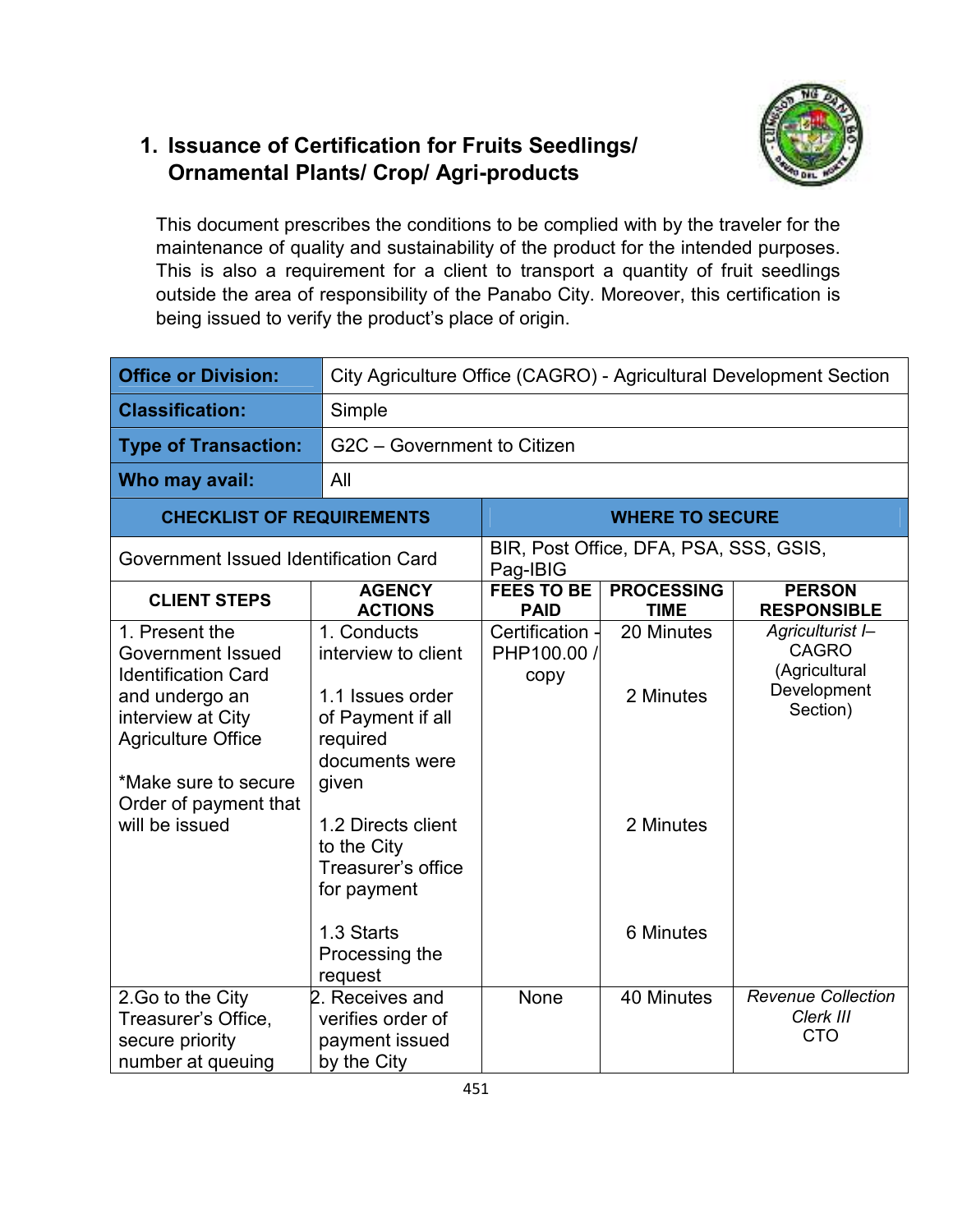

| machine and wait for<br>the number to be<br>called to pay<br>assigned fees; Show<br>the Order of Payment                     | Agriculture Office;<br>Collect payments<br>and issue an<br><b>Official Receipt</b> |                                             |                               |                                                                              |
|------------------------------------------------------------------------------------------------------------------------------|------------------------------------------------------------------------------------|---------------------------------------------|-------------------------------|------------------------------------------------------------------------------|
| 2.1 Return to the City<br>Agriculture Office and<br>present the Official<br>Receipt for the<br>releasing of<br>certification | 2.1 Receives,<br>verifies,<br>photocopy, and<br>record Official<br>Receipt         |                                             | 3 Minutes                     | Agriculturist I-<br><b>CAGRO</b><br>(Agricultural<br>Development<br>Section) |
| * Make sure to sign<br>the logbook upon<br>receipt of certification                                                          | 2.2 Advices client<br>to sign the<br>logbook                                       |                                             | 2 Minutes                     |                                                                              |
| 3. Claims the<br>requested document                                                                                          | 3.<br>Releases/Issues<br>the certification                                         | None                                        | 5 Minutes                     | Agriculturist-<br><b>CAGRO</b><br>(Agricultural<br>Development<br>Section)   |
|                                                                                                                              | <b>TOTAL:</b>                                                                      | <b>Certification</b><br>PHP100.00 /<br>copy | 2 Hours, 40<br><b>Minutes</b> |                                                                              |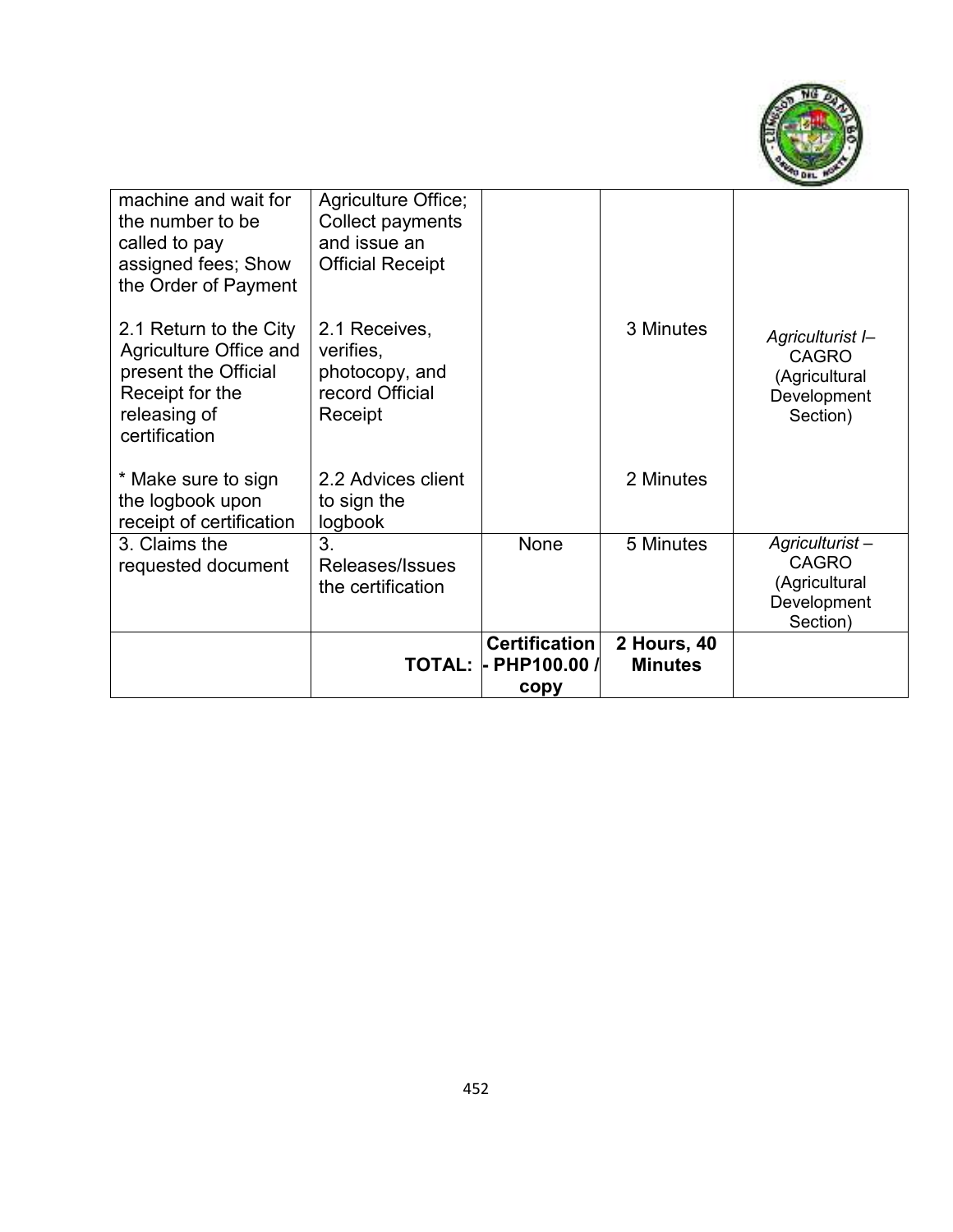#### **2. Availment of Tissue Cultured Banana Seedlings**

Due to the great economic importance of export banana crop, easy handling and storage, the City provides premium Cavendish Tissue cultured plantlets and other Banana species with a cost and meets the standards of high quality propagules.

| <b>Office or Division:</b>                                                                                                                                                                    | City Agriculture Office (CAGRO)- Agricultural and Fisheries<br><b>Research Section</b>                                                                                                                                                                                                                                                              |                                                                                                                                                                                            |                                       |                                                                              |
|-----------------------------------------------------------------------------------------------------------------------------------------------------------------------------------------------|-----------------------------------------------------------------------------------------------------------------------------------------------------------------------------------------------------------------------------------------------------------------------------------------------------------------------------------------------------|--------------------------------------------------------------------------------------------------------------------------------------------------------------------------------------------|---------------------------------------|------------------------------------------------------------------------------|
| <b>Classification:</b>                                                                                                                                                                        | <b>Highly Technical</b>                                                                                                                                                                                                                                                                                                                             |                                                                                                                                                                                            |                                       |                                                                              |
| <b>Type of Transaction:</b>                                                                                                                                                                   | G2C - Government to Citizen                                                                                                                                                                                                                                                                                                                         |                                                                                                                                                                                            |                                       |                                                                              |
| Who may avail:                                                                                                                                                                                | All                                                                                                                                                                                                                                                                                                                                                 |                                                                                                                                                                                            |                                       |                                                                              |
| <b>CHECKLIST OF REQUIREMENTS</b>                                                                                                                                                              |                                                                                                                                                                                                                                                                                                                                                     |                                                                                                                                                                                            | <b>WHERE TO SECURE</b>                |                                                                              |
| Fill out the Booking Form                                                                                                                                                                     |                                                                                                                                                                                                                                                                                                                                                     | <b>City Agriculture Office</b>                                                                                                                                                             |                                       |                                                                              |
| Registry System for Basic Sector in<br>Agriculture (RSBSA) Registered                                                                                                                         |                                                                                                                                                                                                                                                                                                                                                     | <b>City Agriculture Office</b>                                                                                                                                                             |                                       |                                                                              |
| <b>CLIENT STEPS</b>                                                                                                                                                                           | <b>AGENCY</b><br><b>ACTIONS</b>                                                                                                                                                                                                                                                                                                                     | <b>FEES TO BE</b><br><b>PAID</b>                                                                                                                                                           | <b>PROCESSING</b><br><b>TIME</b>      | <b>PERSON</b><br><b>RESPONSIBLE</b>                                          |
| 1. Fill out the Booking<br>Form and submit<br>complete<br>documentary<br>requirements at City<br><b>Agriculture Office</b><br>*Make sure to secure<br>Order of payment that<br>will be issued | 1. Receives and<br>reviews booking<br>Form and<br>documentary<br>requirements<br>1.1 Communicate<br>with the Tissue<br>Laboratory staff to<br>confirm the<br>availability of<br>Plantlets, and<br>secure pre-order<br>booking<br>1.2 After<br>placement of<br>order, advices<br>client to pay 30%<br>of the total<br>amount to be<br>paid; Issue an | Cavendish<br>Plantlets-<br>PHP18.00/<br>plantlet<br>Lakatan<br>Plantlets-<br>PHP18.00/<br>plantlet<br>Cardava<br>Plantlets-<br>PHP25.00/<br>plantlet<br>Meristem-<br>PHP12.00/<br>plantlet | 10 Minutes<br>10 Minutes<br>3 Minutes | Agriculturist I-<br><b>CAGRO</b><br>(Agricultural<br>Development<br>Section) |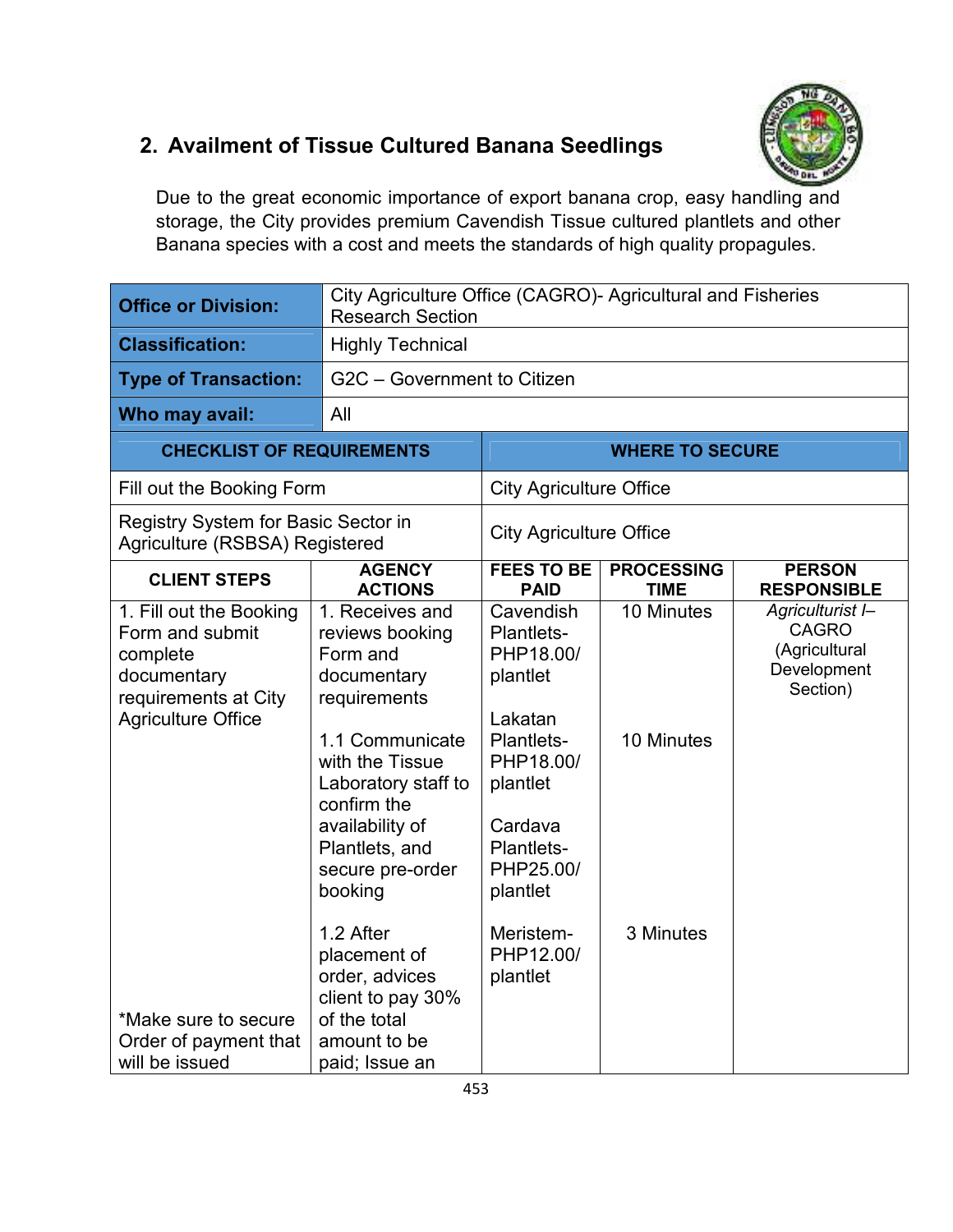

|                                                                                                                                                                                              | order of Payment<br>*The remaining<br>70% balance is to<br>be paid upon the<br>release of<br>plantlets on the<br>agreed schedule<br>1.3 Directs client             |      | 2 Minutes                                                   |                                                                                                                              |
|----------------------------------------------------------------------------------------------------------------------------------------------------------------------------------------------|--------------------------------------------------------------------------------------------------------------------------------------------------------------------|------|-------------------------------------------------------------|------------------------------------------------------------------------------------------------------------------------------|
|                                                                                                                                                                                              | to the City<br>Treasurer's office<br>for payment                                                                                                                   |      |                                                             |                                                                                                                              |
| 2. Go to the City<br>Treasurer's Office,<br>secure priority<br>number at queuing<br>machine and wait for<br>the number to be<br>called to pay<br>assigned fees; Show<br>the Order of Payment | 2. Receives and<br>verifies order of<br>payment issued<br>by the City<br>Agriculture Office;<br><b>Collect payments</b><br>and issue an<br><b>Official Receipt</b> | None | 2 Hours<br>*Depends on<br>the number of<br>payee<br>queuing | <b>Revenue Collection</b><br>Clerk III<br><b>CTO</b>                                                                         |
| 2.1 Return to the City<br>Agriculture Office and<br>present the Official<br>Receipt; Wait for<br>confirmation of<br>releasing schedule<br>* Make sure to secure<br><b>Withdrawal Slip</b>    | 2.1 Receives,<br>verifies,<br>photocopy, and<br>record Official<br>receipt; Advices<br>client on the date<br>of releasing<br>schedule<br>2.3 Issues                |      | 3 Minutes                                                   | Agriculturist I<br><b>CAGRO</b><br>(Agricultural<br>Development<br>Section)                                                  |
| 3. Waiting time for the<br>releasing of Plantlets                                                                                                                                            | <b>Withdrawal Slip</b><br>3. Tissue<br>Laboratory<br>prepares order<br>(From Tissue<br>culture to 4-5<br>leaves plantlet)                                          | None | 2 Minutes<br>3 Months                                       | Agriculturist II and/or<br><b>Tissue Laboratory</b><br>In-charge<br><b>CAGRO</b><br>(Agricultural<br>Development<br>Section) |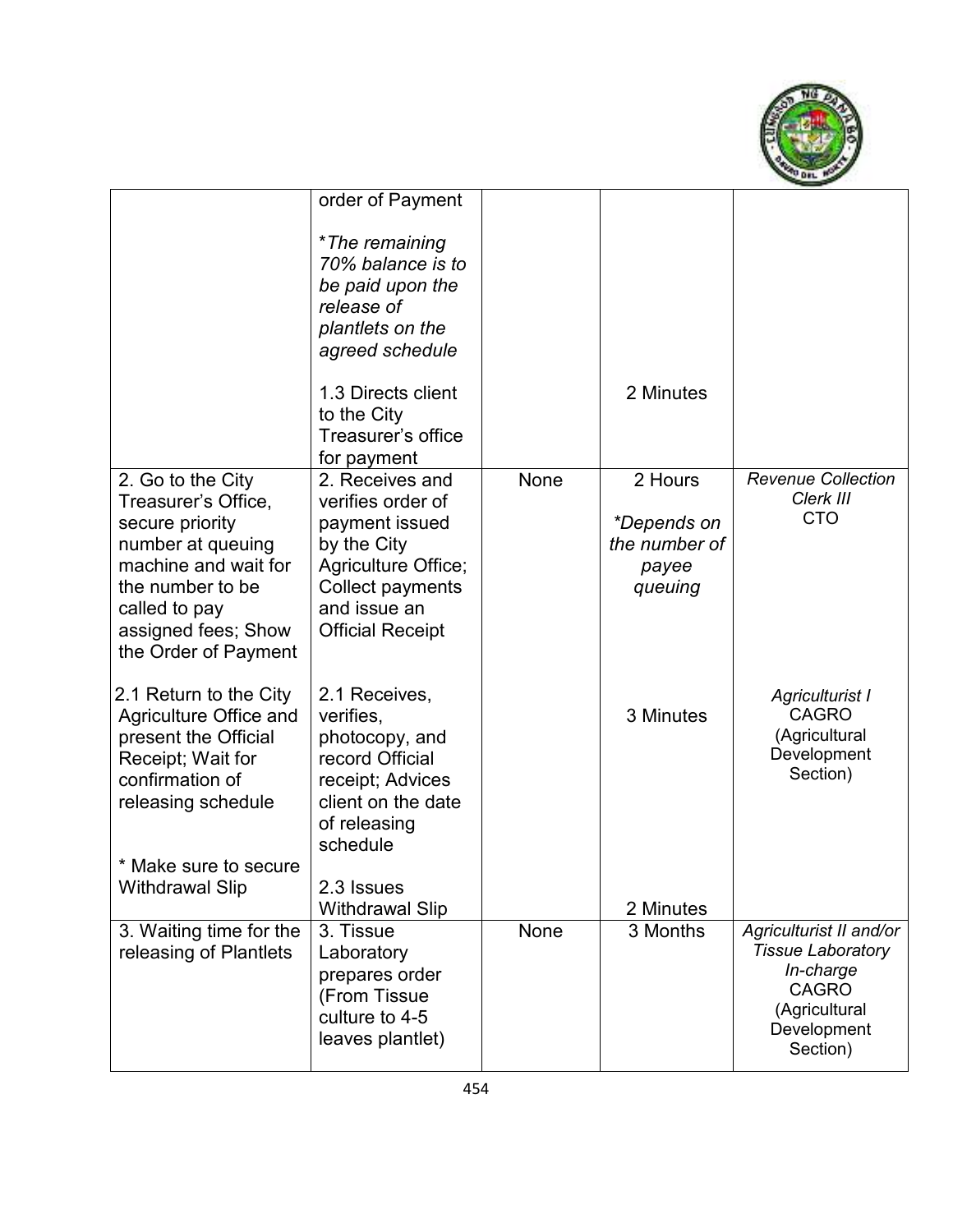

|                                                                                                         | *Waiting time<br>depends upon the<br>number of<br>bookings and<br>orders<br>3.1 Inform the<br>client when it is<br>available |                                                                                                                                                                                                                        |                                            |                                                                                                                                     |
|---------------------------------------------------------------------------------------------------------|------------------------------------------------------------------------------------------------------------------------------|------------------------------------------------------------------------------------------------------------------------------------------------------------------------------------------------------------------------|--------------------------------------------|-------------------------------------------------------------------------------------------------------------------------------------|
| 4. Presents<br>withdrawal slip to<br>assigned Laboratory<br>Staff and claim the<br>seedlings/Plantlets. | 4. Guides the<br>farmer in the<br>releasing/<br>withdrawal of<br>Seedlings.                                                  | None                                                                                                                                                                                                                   | 1 Hour                                     | Agriculturist II and/or<br><b>Tissue Laboratory</b><br>$In$ -charge $-$<br><b>CAGRO</b><br>(Agricultural<br>Development<br>Section) |
|                                                                                                         | <b>TOTAL:</b>                                                                                                                | <b>Cavendish</b><br><b>Plantlets-</b><br>PHP18.00/<br>plantlet<br>Lakatan<br><b>Plantlets-</b><br>PHP18.00/<br>plantlet<br>Cardava<br><b>Plantlets-</b><br>PHP25.00/<br>plantlet<br>Meristem-<br>PHP12.00/<br>plantlet | 3 Months, 3<br>Hours, 30<br><b>Minutes</b> |                                                                                                                                     |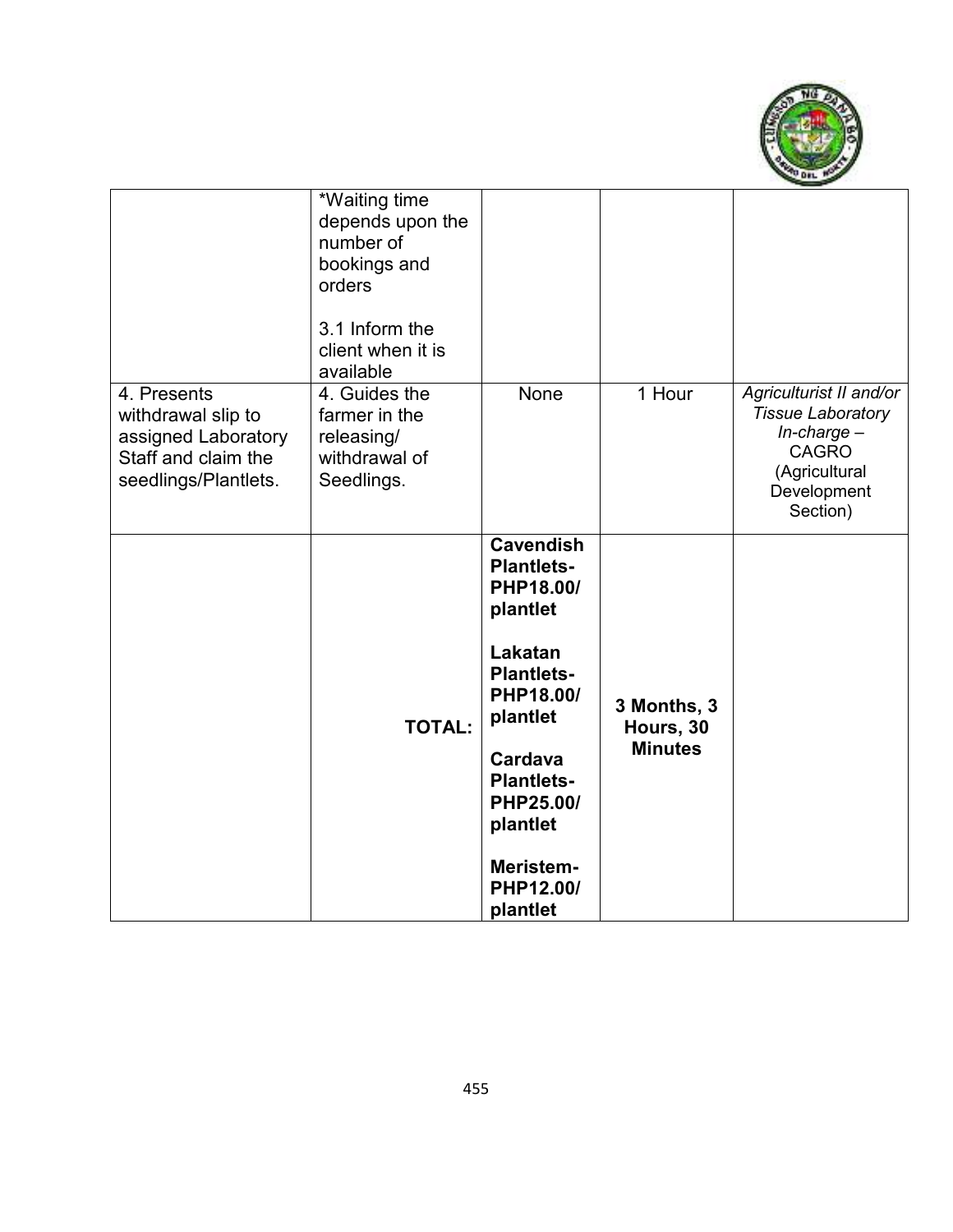### **3. Availment of Livestock Dispersal Program (Small/Large Animals)**



The program aims to improve the social and economic welfare of the communities particularly the indigents by providing an additional source of income for the household. Through the program, exploitation of natural resources within the reservation was minimized and many communities were participating in the program to sustain their basic needs. The program concept provides for a payback scheme wherein qualified beneficiaries are required to return off- springs (upon successful farrowing) as part of the agreement.

| <b>Office or Division:</b>                                                                                                       | City Agriculture Office (CAGRO)-Livestock Section                                                |                                  |                                  |                                                        |
|----------------------------------------------------------------------------------------------------------------------------------|--------------------------------------------------------------------------------------------------|----------------------------------|----------------------------------|--------------------------------------------------------|
| <b>Classification:</b>                                                                                                           | Complex                                                                                          |                                  |                                  |                                                        |
| <b>Type of Transaction:</b>                                                                                                      | G2C - Government to Citizen                                                                      |                                  |                                  |                                                        |
| Who may avail:                                                                                                                   | All                                                                                              |                                  |                                  |                                                        |
| <b>CHECKLIST OF REQUIREMENTS</b>                                                                                                 |                                                                                                  |                                  | <b>WHERE TO SECURE</b>           |                                                        |
| Letter of Intent (1 original or 1 photocopy)                                                                                     |                                                                                                  | Client                           |                                  |                                                        |
| Registry System for Basic Sector in<br>Agriculture (RSBSA) Registered                                                            |                                                                                                  | <b>City Agriculture Office</b>   |                                  |                                                        |
| CEDULA (1 photocopy)                                                                                                             | Barangay Hall, City Treasurer's Office                                                           |                                  |                                  |                                                        |
| 2x2 I.D Colored Picture (2pcs)                                                                                                   |                                                                                                  | Client                           |                                  |                                                        |
| <b>CLIENT STEPS</b>                                                                                                              | <b>AGENCY</b><br><b>ACTIONS</b>                                                                  | <b>FEES TO BE</b><br><b>PAID</b> | <b>PROCESSING</b><br><b>TIME</b> | <b>PERSON</b><br><b>RESPONSIBLE</b>                    |
| 1.Submit letter of<br>Intent and complete<br>documentary<br>requirements at City<br><b>Agriculture Office</b><br>1.1 Present the | 1. Receives the<br>letter of intent and<br>review<br>documentary<br>requirements<br>1.1 Verifies | None                             | 5 Minutes<br>20 Minutes          | Agriculturist I<br><b>CAGRO</b> (Livestock<br>Section) |
| RSBSA number (if<br>registered) or Fill out<br>RSBSA Form (if not<br>registered)                                                 | <b>RSBSA</b><br>registration<br>number<br>1.2 Verifies the<br>availability of the                |                                  | 5 Minutes                        |                                                        |
|                                                                                                                                  | requested<br>livestock at City                                                                   |                                  |                                  |                                                        |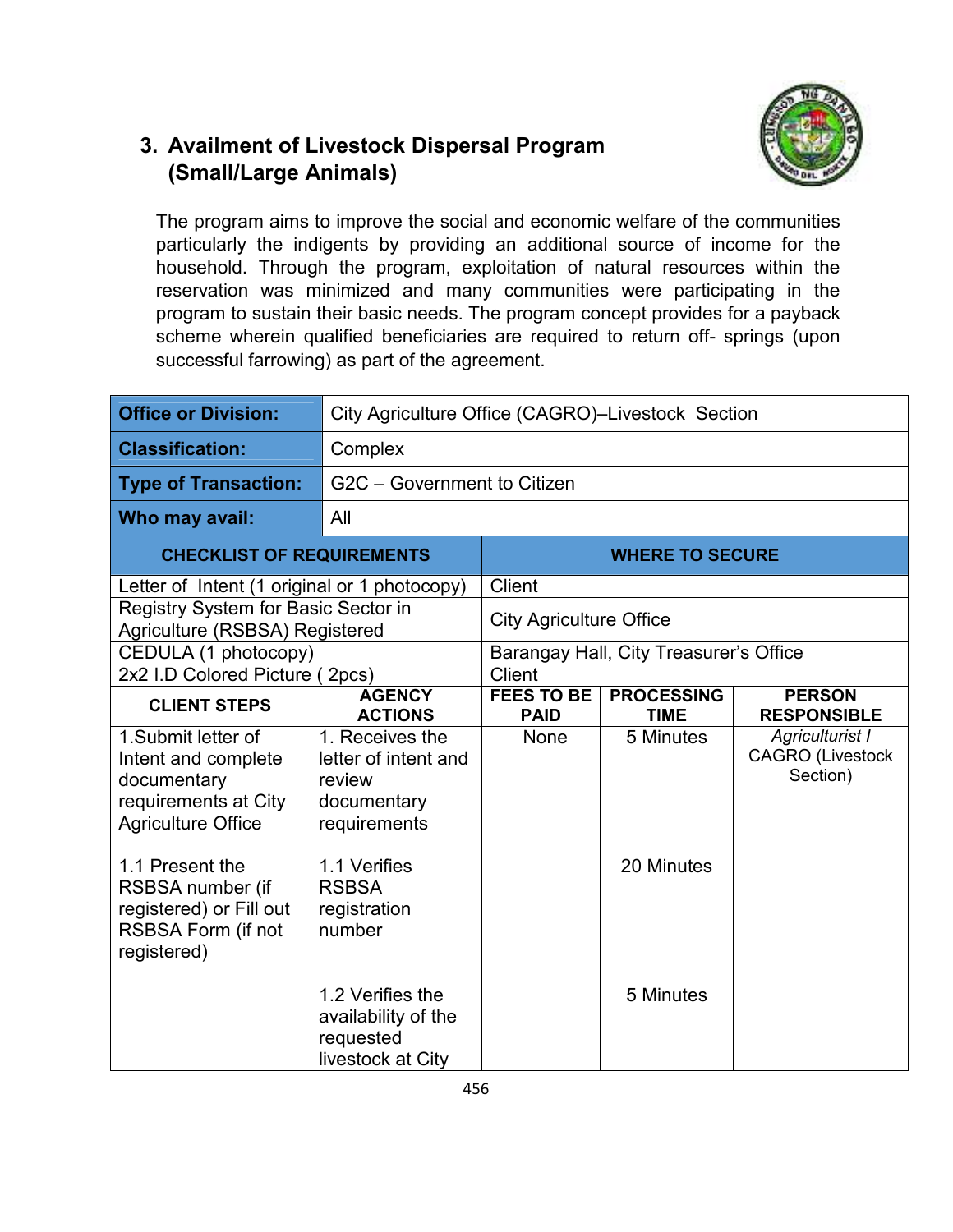

|                                                                                     | <b>TOTAL:</b>                                                                                                                                       | <b>None</b> | <b>5 Days, 3</b><br>Hours, 40<br><b>Minutes</b> |                                                        |
|-------------------------------------------------------------------------------------|-----------------------------------------------------------------------------------------------------------------------------------------------------|-------------|-------------------------------------------------|--------------------------------------------------------|
| receive the requested<br>stocks.                                                    | withdrawal Slip<br>and releases the<br>requested Stocks                                                                                             |             |                                                 | <b>CAGRO</b> (Livestock<br>Section)                    |
| 4. Present Livestock<br>withdrawal slip and                                         | $\overline{4}$ . Issues City<br>Agri-Demo Center                                                                                                    | None        | 35 Minutes                                      | Animal Keeper/<br>Agriculturist I-                     |
| <b>Agriculture Office</b><br>* Make sure to secure<br><b>Withdrawal Slip</b>        | 3.3 Issues<br><b>Withdrawal Slip</b>                                                                                                                |             | 3 Minutes                                       | Agriculturist I<br><b>CAGRO</b> (Livestock<br>Section) |
| 3.2 Undergo briefing<br>session of dispersal<br>contract to be<br>conducted by City | 3.2 Conducts<br>briefing session of<br>dispersal contract                                                                                           |             | 30 Minutes                                      | Agriculturist I<br><b>CAGRO (Livestock</b><br>Section) |
| 3.1 Submit the<br>Memorandum of<br>Agreement (MOA)<br>once done<br>Notarization.    | 3.1 Receives a<br>copy of the<br>Memorandum of<br>Agreement (MOA)                                                                                   |             | 2 Minutes                                       | Agriculturist I<br><b>CAGRO</b> (Livestock<br>Section) |
| 3. Sign Dispersal<br>Memorandum of<br>Agreement (MOA)<br>and have it Notarized      | 3. Prepares the<br>Memorandum of<br>Agreement                                                                                                       | None        | 5 Days                                          | Administrative<br>Officer I<br><b>SPO</b>              |
| site Validation                                                                     | <b>Site Validation</b><br>2.1 Approves the<br>Application                                                                                           |             | 5 Minutes                                       | <b>CAGRO</b> (Livestock<br>Section)                    |
| 2. Waiting time for                                                                 | Agri-demo Center.<br>Once confirmed<br>Livestock's<br>availability,<br>1.4 Advise client<br>for the conduct of<br>site validation<br>2. Conducts On | None        | 2 Hours                                         | Agriculturist I                                        |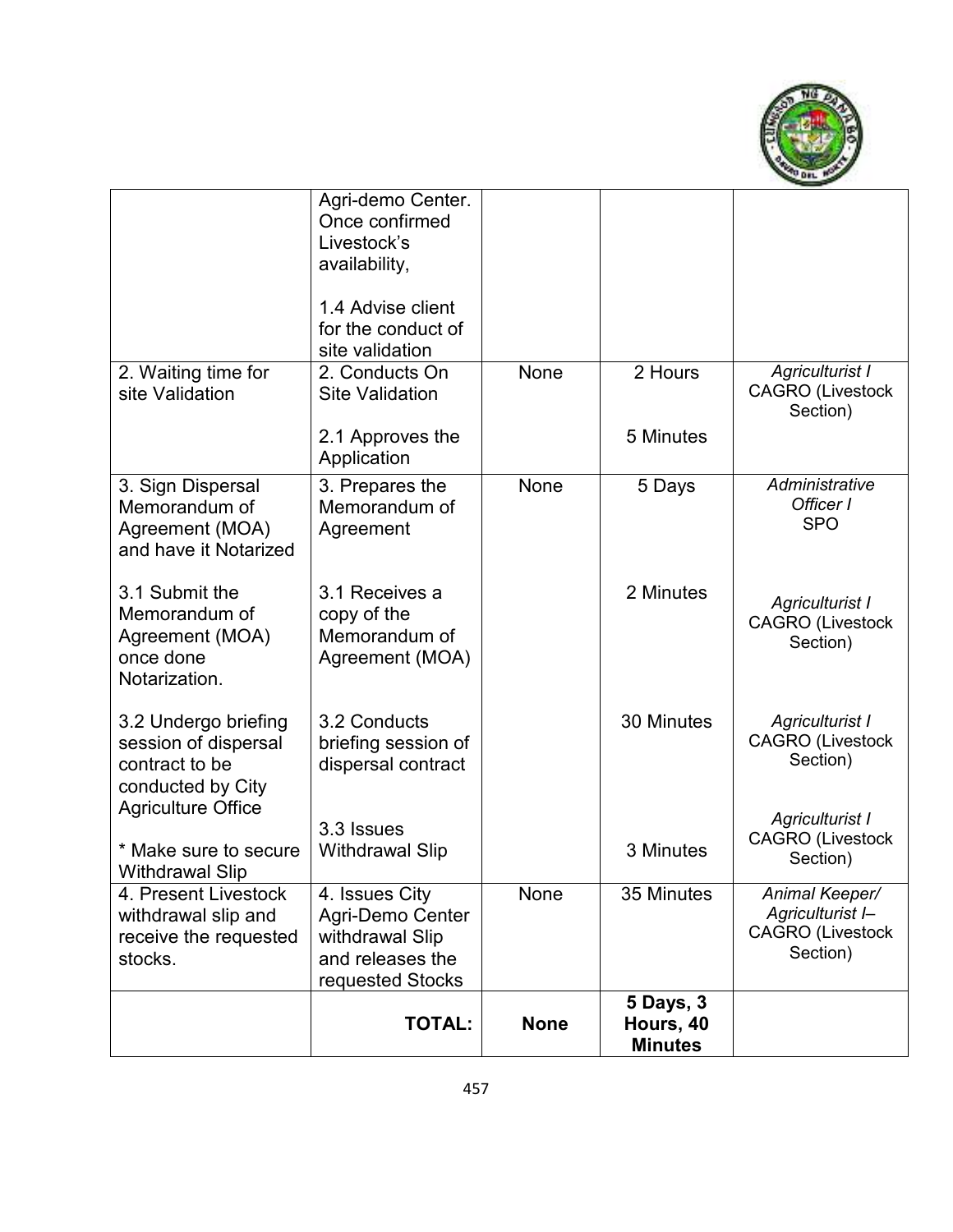#### **4. Availment of Natural Heat Artificial Insemination on Swine**



Artificial insemination (AI) in swine, while not a new technique, is a tool that works only if managed and used properly. Artificial insemination requires a higher level of management than natural service mating systems. With the proper techniques and careful estrous detection and patience, artificial insemination has many advantages. Perhaps the greatest advantage is that A.I permits more extensive use of new, superior genetics at a potentially lower cost.

| <b>Office or Division:</b>                                                                                                                                | City Agriculture Office (CAGRO)-Livestock Section                                                                                                 |                                                    |                                  |                                                        |
|-----------------------------------------------------------------------------------------------------------------------------------------------------------|---------------------------------------------------------------------------------------------------------------------------------------------------|----------------------------------------------------|----------------------------------|--------------------------------------------------------|
| <b>Classification:</b>                                                                                                                                    | <b>Highly Technical</b>                                                                                                                           |                                                    |                                  |                                                        |
| <b>Type of Transaction:</b>                                                                                                                               | G2C - Government to Citizen                                                                                                                       |                                                    |                                  |                                                        |
| Who may avail:                                                                                                                                            | All                                                                                                                                               |                                                    |                                  |                                                        |
| <b>CHECKLIST OF REQUIREMENTS</b>                                                                                                                          |                                                                                                                                                   |                                                    | <b>WHERE TO SECURE</b>           |                                                        |
| <b>Order Slip</b>                                                                                                                                         |                                                                                                                                                   | <b>City Agriculture Office</b>                     |                                  |                                                        |
| <b>Official Receipt</b>                                                                                                                                   |                                                                                                                                                   | <b>City Treasurer's Office</b>                     |                                  |                                                        |
| Registered System on Basic Agriculture<br>Sector (RSBSA) Registered                                                                                       |                                                                                                                                                   | <b>City Agriculture Office</b>                     |                                  |                                                        |
| <b>CLIENT STEPS</b>                                                                                                                                       | <b>AGENCY</b><br><b>ACTIONS</b>                                                                                                                   | <b>FEES TO BE</b><br><b>PAID</b>                   | <b>PROCESSING</b><br><b>TIME</b> | <b>PERSON</b><br><b>RESPONSIBLE</b>                    |
| 1. Submit complete<br>documentary<br>requirements at City<br><b>Agriculture Office</b><br>*Make sure to secure<br>Order of payment that<br>will be issued | 1. Receives and<br>reviews the<br>documentary<br>requirements<br>1.1 Issues the<br>order of Payment<br>if all required<br>documents were<br>given | Artificial<br>Insemination<br>PHP100.00 /<br>swine | 10 Minutes<br>3 Minutes          | Agriculturist I<br><b>CAGRO</b> (Livestock<br>Section) |
|                                                                                                                                                           | 1.2 Directs the<br>client to the City<br>Treasurer's office<br>for payment                                                                        |                                                    | 2 Minutes                        |                                                        |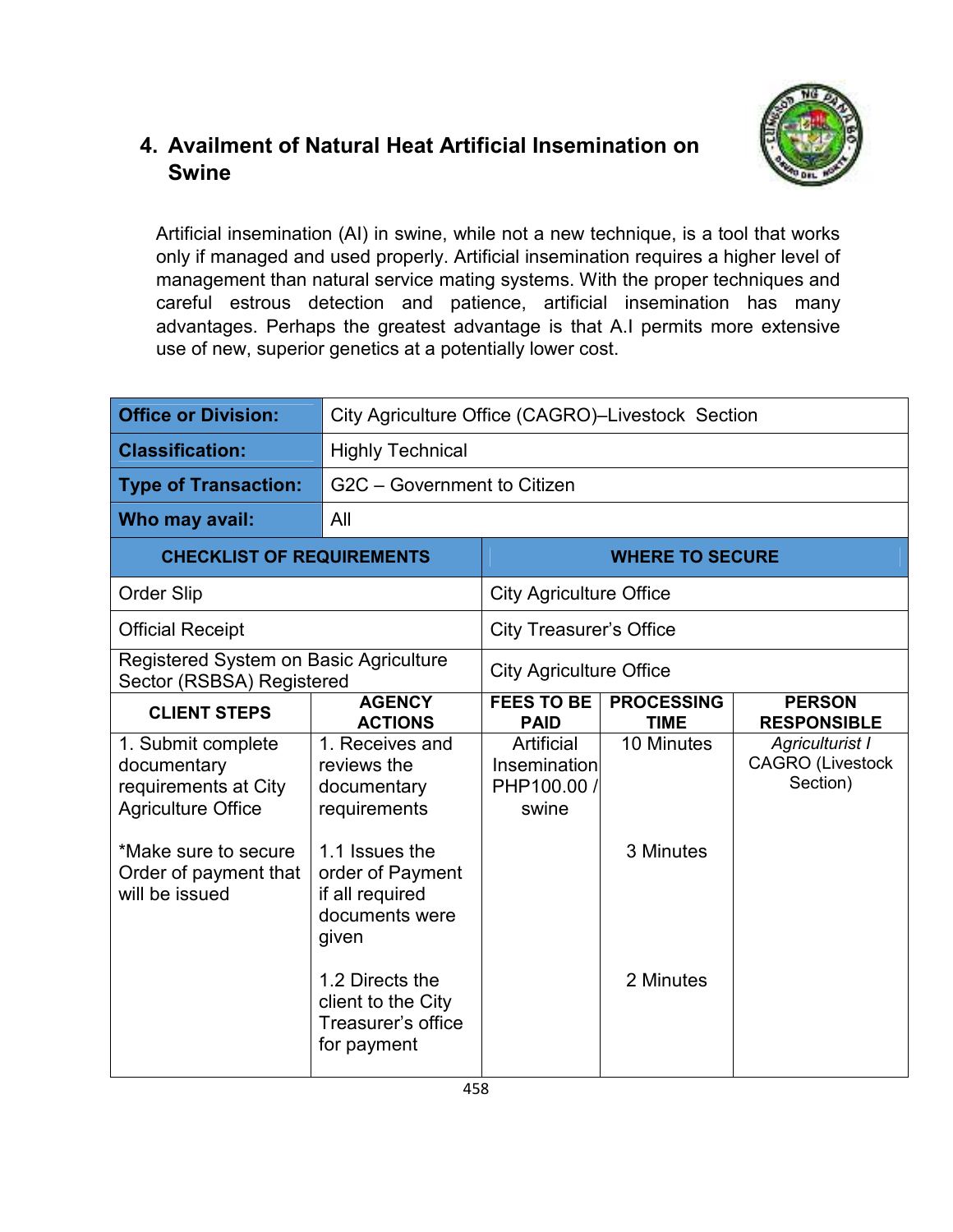

|                                                                                                                                                                                              | 1.3 Starts                                                                                                                                                             |                                                                      | 15 Minutes                           |                                                                                 |
|----------------------------------------------------------------------------------------------------------------------------------------------------------------------------------------------|------------------------------------------------------------------------------------------------------------------------------------------------------------------------|----------------------------------------------------------------------|--------------------------------------|---------------------------------------------------------------------------------|
|                                                                                                                                                                                              | Processing the                                                                                                                                                         |                                                                      |                                      |                                                                                 |
| 2. Go to the City<br>Treasurer's Office,<br>secure priority<br>number at queuing<br>machine and wait for<br>the number to be<br>called to pay<br>assigned fees; Show<br>the Order of Payment | request<br>2. Receives and<br>verifies order of<br>payment issued<br>by the City<br>Agriculture Office;<br>Collect payments<br>and issue an<br><b>Official Receipt</b> | None                                                                 | 40 Minutes                           | <b>Revenue Collection</b><br>Clerk III<br><b>CTO</b>                            |
| 2.1 Submit Official to<br><b>City Agriculture Office</b>                                                                                                                                     | 2.1 Prepares for<br>Artificial<br>insemination (A.I)<br>Paraphernalia                                                                                                  |                                                                      | 1 Hour                               | Agriculturist I/<br><b>Animal Keeper</b><br><b>CAGRO (Livestock</b><br>Section) |
|                                                                                                                                                                                              | 2.2 Collects Boar<br>Semen                                                                                                                                             |                                                                      | 1 Hour                               |                                                                                 |
|                                                                                                                                                                                              | 2.3 Inform client<br>for the schedule of<br>artificial<br>Insemination                                                                                                 |                                                                      |                                      |                                                                                 |
| 3. Received the<br>service                                                                                                                                                                   | 3. Conducts<br>Artificial<br>Insemination                                                                                                                              | None                                                                 | $2$ Hours                            | Agriculturist I<br><b>CAGRO (Livestock</b><br>Section)                          |
|                                                                                                                                                                                              | <b>TOTAL:</b>                                                                                                                                                          | <b>Artificial</b><br><b>Inseminatio</b><br>n<br>PHP100.00 /<br>swine | <b>6 Hours, 30</b><br><b>Minutes</b> |                                                                                 |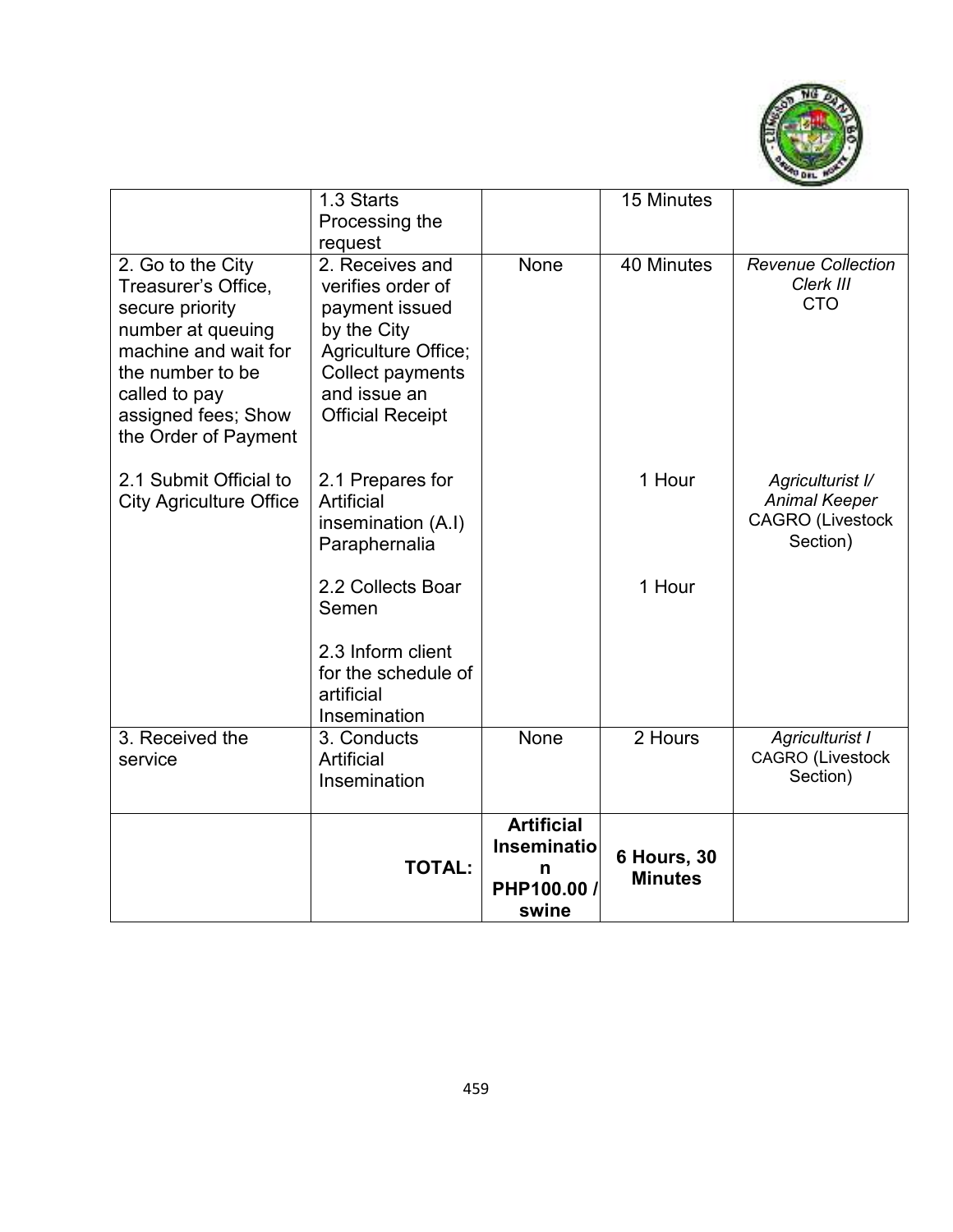# **5. Availment of Natural Heat Artificial Insemination on Livestock (Small/Large Animals)**



Artificial insemination on small and large animals is the technique in which semen with living sperms is collected from the male and introduced into the female reproductive tract at proper time with the help of instruments. This has been found to result in a normal offspring. In this process, the semen is inseminated into the female animal by placing a portion of it either in a collected or diluted form into the cervix or uterus by mechanical methods at the proper time and under most hygienic conditions.

| <b>Office or Division:</b>                                                                   | City Agriculture Office (CAGRO)-Livestock Section                                                |                                  |                                  |                                                                                 |
|----------------------------------------------------------------------------------------------|--------------------------------------------------------------------------------------------------|----------------------------------|----------------------------------|---------------------------------------------------------------------------------|
| <b>Classification:</b>                                                                       | <b>Highly Technical</b>                                                                          |                                  |                                  |                                                                                 |
| <b>Type of Transaction:</b>                                                                  |                                                                                                  | G2C - Government to Citizen      |                                  |                                                                                 |
| Who may avail:                                                                               | All                                                                                              |                                  |                                  |                                                                                 |
| <b>CHECKLIST OF REQUIREMENTS</b>                                                             |                                                                                                  |                                  | <b>WHERE TO SECURE</b>           |                                                                                 |
| Registry System for Basic Sector in<br>Agriculture (RSBSA) Registered                        |                                                                                                  | <b>CAGRO</b>                     |                                  |                                                                                 |
| <b>Artificial Insemination Chute</b>                                                         |                                                                                                  | Client                           |                                  |                                                                                 |
| <b>CLIENT STEPS</b>                                                                          | <b>AGENCY</b><br><b>ACTIONS</b>                                                                  | <b>FEES TO BE</b><br><b>PAID</b> | <b>PROCESSING</b><br><b>TIME</b> | <b>PERSON</b><br><b>RESPONSIBLE</b>                                             |
| 1. Submit Approved<br>RSBSA and undergo<br>an interview at City<br><b>Agriculture Office</b> | 1. Verifies the<br>submitted RSBSA<br>and interview<br>client for the<br>status of the<br>animal | <b>None</b>                      | 35 Minutes                       | Agriculturist I<br><b>CAGRO</b> (Livestock<br>Section)                          |
| 1.1 Sign the<br>designated logbook                                                           | 1.1 Advices Client<br>to sign the<br>logbook                                                     |                                  | 20 Minutes                       | Agriculturist I/<br><b>Animal Keeper</b><br><b>CAGRO</b> (Livestock<br>Section) |
|                                                                                              | 1.2 Prepares<br>Paraphernalia for<br>Artificial<br>Insemination                                  |                                  | 1 Hour                           |                                                                                 |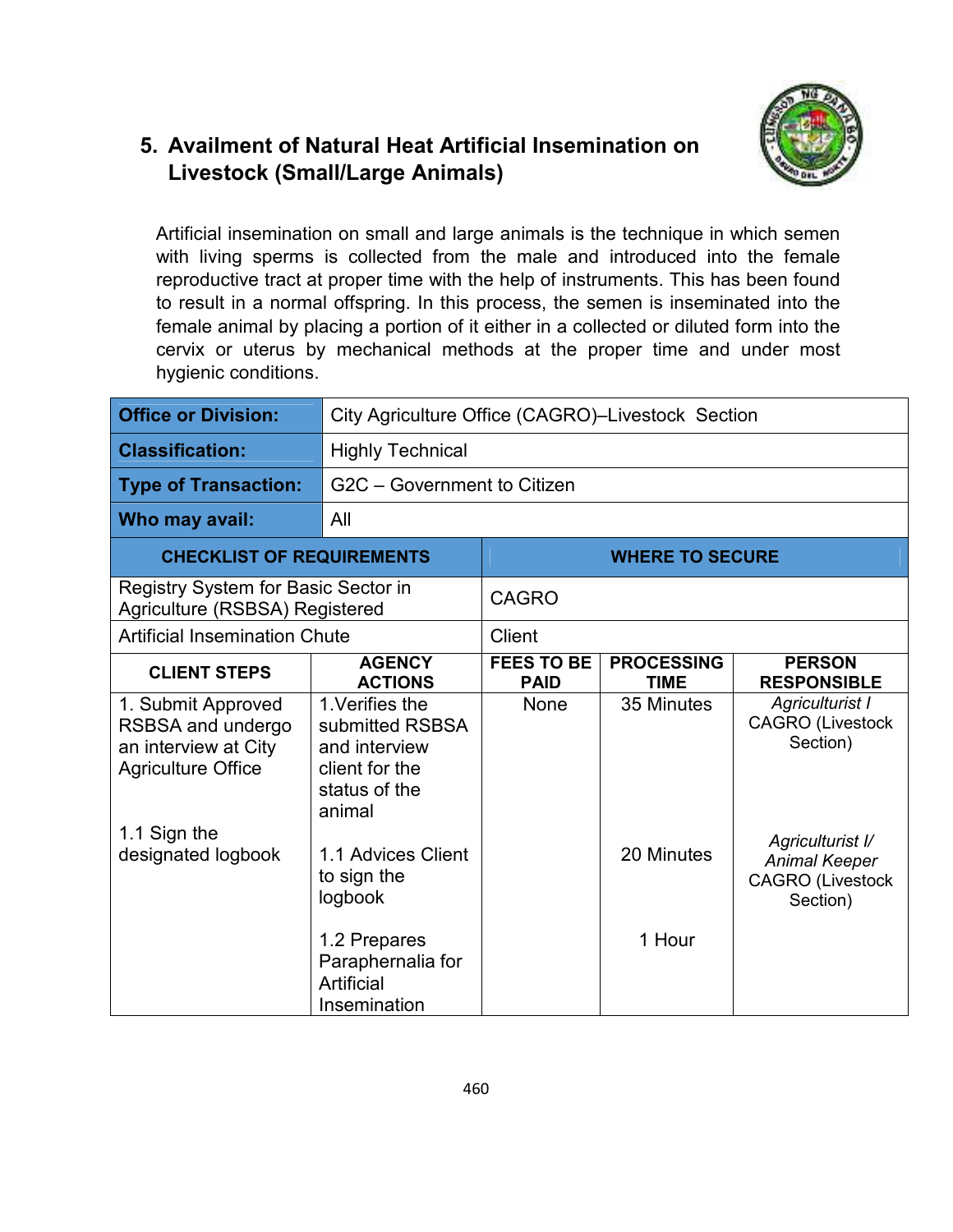

| 2. Prepare the<br><b>Artificial Insemination</b><br>Chute         | 2. Conducts<br>Pregnancy<br><b>Diagnosis</b>                                                    | None        | 45 Minutes                           | <b>Agriculturist I</b><br><b>CAGRO</b> (Livestock<br>Section) |
|-------------------------------------------------------------------|-------------------------------------------------------------------------------------------------|-------------|--------------------------------------|---------------------------------------------------------------|
|                                                                   | 2.1 Inform client<br>thru call or text for<br>the schedule of<br>the Artificial<br>Insemination |             |                                      |                                                               |
| 3. Waiting time for the<br>schedule of Artificial<br>Insemination | 3. Conducts<br>Artificial<br>Insemination                                                       | None        | 2 Hours                              | Agriculturist I<br><b>CAGRO</b> (Livestock<br>Section)        |
|                                                                   | <b>TOTAL:</b>                                                                                   | <b>None</b> | <b>4 Hours, 40</b><br><b>Minutes</b> |                                                               |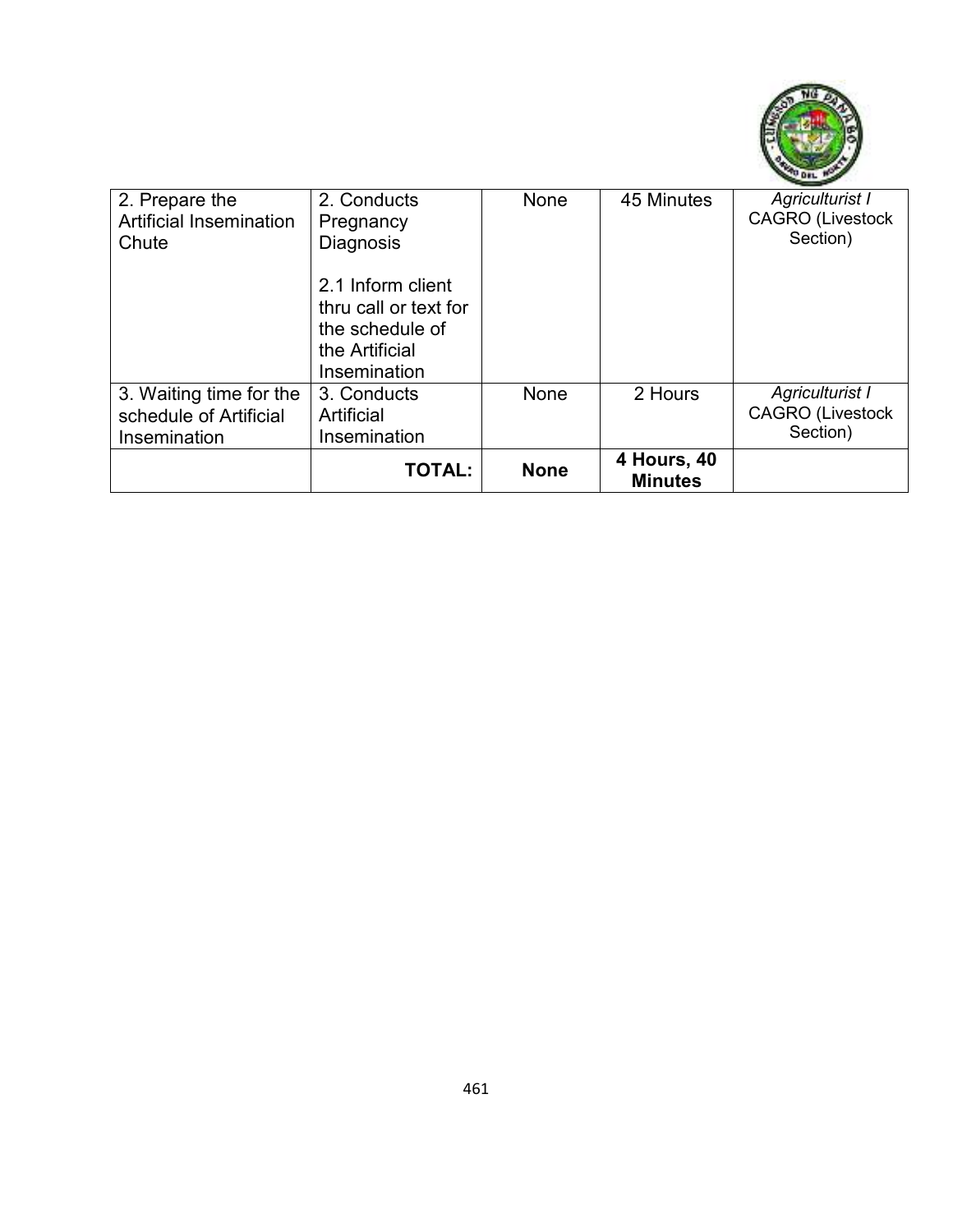# **6. Availment of Estrous Synchronization/Pregnancy Diagnosis (Small/Large Animals)**

Pregnancy Diagnosis is an essential part of fertility management. Early detection of pregnancy allows early recognition and treatment of problems. Detecting animals that have been inseminated returning to heat is the most cost effective method of early detection of non-pregnancy.

| <b>Office or Division:</b>                                               | City Agriculture Office (CAGRO)-Livestock Section                                                                                                    |                                  |                                  |                                                                                 |
|--------------------------------------------------------------------------|------------------------------------------------------------------------------------------------------------------------------------------------------|----------------------------------|----------------------------------|---------------------------------------------------------------------------------|
| <b>Classification:</b>                                                   | <b>Highly Technical</b>                                                                                                                              |                                  |                                  |                                                                                 |
| <b>Type of Transaction:</b>                                              | G2C - Government to Citizen                                                                                                                          |                                  |                                  |                                                                                 |
| Who may avail:                                                           | All                                                                                                                                                  |                                  |                                  |                                                                                 |
| <b>CHECKLIST OF REQUIREMENTS</b>                                         |                                                                                                                                                      |                                  | <b>WHERE TO SECURE</b>           |                                                                                 |
| Request Letter/Barangay resolution (1pc<br>original copy)                |                                                                                                                                                      | Client/Barangay Hall             |                                  |                                                                                 |
| <b>Registry System on Basic Agriculture</b><br>Sector (RSBSA) Registered |                                                                                                                                                      | <b>City Agriculture Office</b>   |                                  |                                                                                 |
| <b>CLIENT STEPS</b>                                                      | <b>AGENCY</b><br><b>ACTIONS</b>                                                                                                                      | <b>FEES TO BE</b><br><b>PAID</b> | <b>PROCESSING</b><br><b>TIME</b> | <b>PERSON</b><br><b>RESPONSIBLE</b>                                             |
| 1.1 Submit Request<br>letter/ Barangay<br>resolution                     | 1. Receives the<br>Request letter/<br>Barangay<br>resolution, and fill<br>out the logbook<br>for schedule<br>1.1 Advices client<br>that they will be | <b>None</b>                      | 5 Minutes<br>3 Minutes           | Agriculturist I<br><b>CAGRO</b> (Livestock<br>Section)                          |
|                                                                          | notified via phone<br>call or text<br>message for<br>schedule                                                                                        |                                  |                                  |                                                                                 |
| * Make sure to secure<br>order of payment                                | 1.2 Notifies the<br>client<br>1.3 Issue order of<br>payment and                                                                                      |                                  | 2 Minutes                        | Agriculturist I/<br><b>Animal Keeper</b><br><b>CAGRO</b> (Livestock<br>Section) |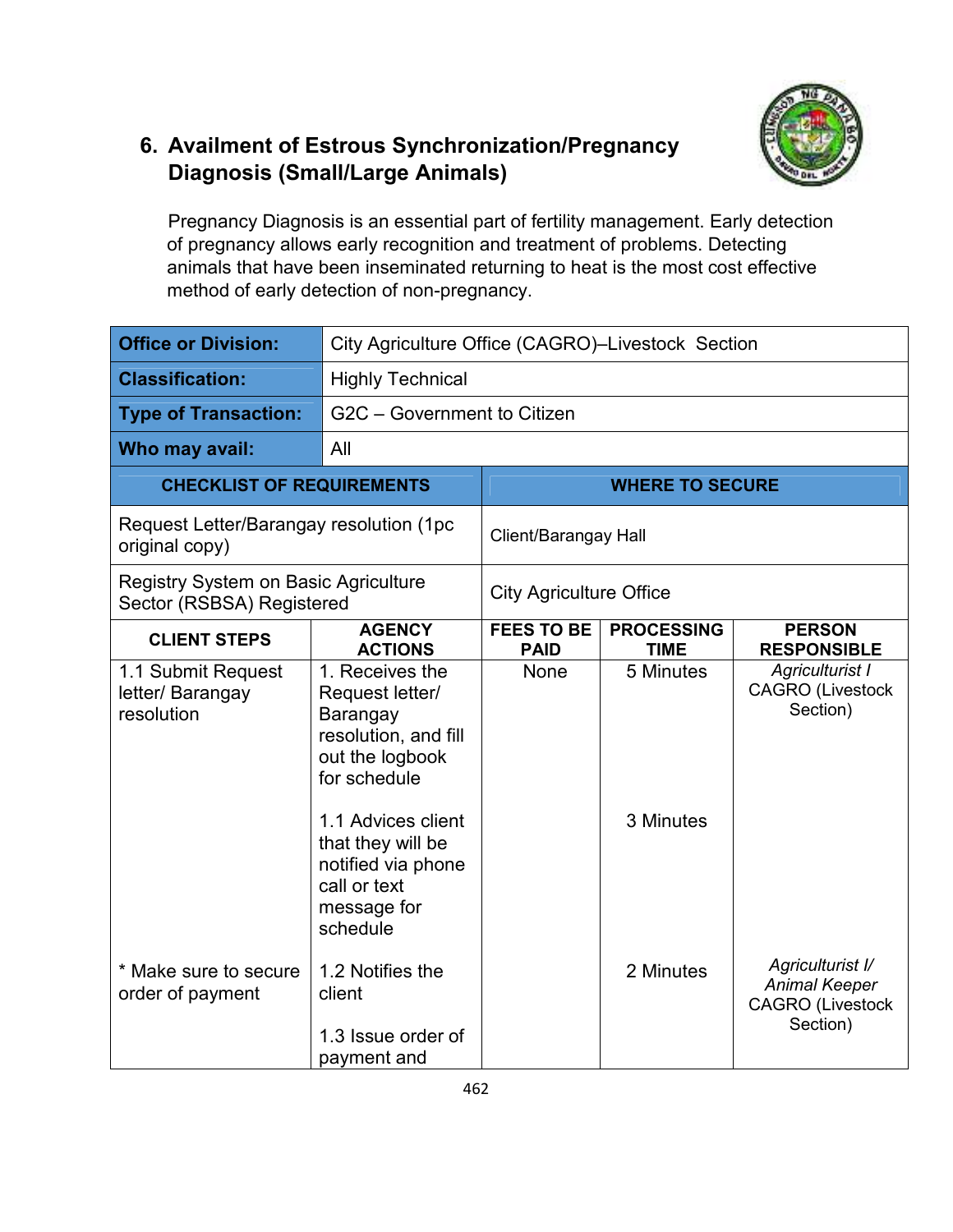

|                                                                                                                                                                                              | direct client to the<br><b>City Treasurer's</b>                                                                                                                    |                                                         |                                      |                                                                                                |
|----------------------------------------------------------------------------------------------------------------------------------------------------------------------------------------------|--------------------------------------------------------------------------------------------------------------------------------------------------------------------|---------------------------------------------------------|--------------------------------------|------------------------------------------------------------------------------------------------|
|                                                                                                                                                                                              | Office for payment                                                                                                                                                 |                                                         |                                      |                                                                                                |
| 2. Go to the City<br>Treasurer's Office,<br>secure priority<br>number at queuing<br>machine and wait for<br>the number to be<br>called to pay<br>assigned fees; Show<br>the Order of Payment | 2. Receives and<br>verifies order of<br>payment issued<br>by the City<br>Agriculture Office;<br><b>Collect payments</b><br>and issue an<br><b>Official Receipt</b> | Pregnancy<br>Diagnosis -<br>PHP100.00/<br>animal        | 40 Minutes<br>1 Hour                 | <b>Revenue Collection</b><br>Clerk III- City<br><b>Treasurer's Office</b>                      |
| 2.1 Submit Official to<br><b>City Agriculture Office</b>                                                                                                                                     | 2.1 Receives<br><b>Official receipt</b><br>and record;<br>Prepares<br>Paraphernalia for<br><b>Estrous</b><br>Synchronization &<br>Pregnancy<br>Diagnosis           |                                                         |                                      | Agriculturist I/<br>Animal Keeper-<br><b>City Agriculture</b><br>Office (Livestock<br>Section) |
| 3. Prepare A.I Chute                                                                                                                                                                         | 3. Conducts On<br>Site Pregnancy<br>Diagnosis/<br><b>Estrous</b>                                                                                                   | None                                                    | 2 Hours                              | Agriculturist I-<br><b>City Agriculture</b><br>Office (Livestock<br>Section)                   |
| 3.1 Received the<br>Service                                                                                                                                                                  | Synchronization                                                                                                                                                    |                                                         |                                      |                                                                                                |
|                                                                                                                                                                                              | <b>TOTAL:</b>                                                                                                                                                      | <b>Pregnancy</b><br>Diagnosis -<br>PHP100.00/<br>animal | <b>5 Hours, 10</b><br><b>Minutes</b> |                                                                                                |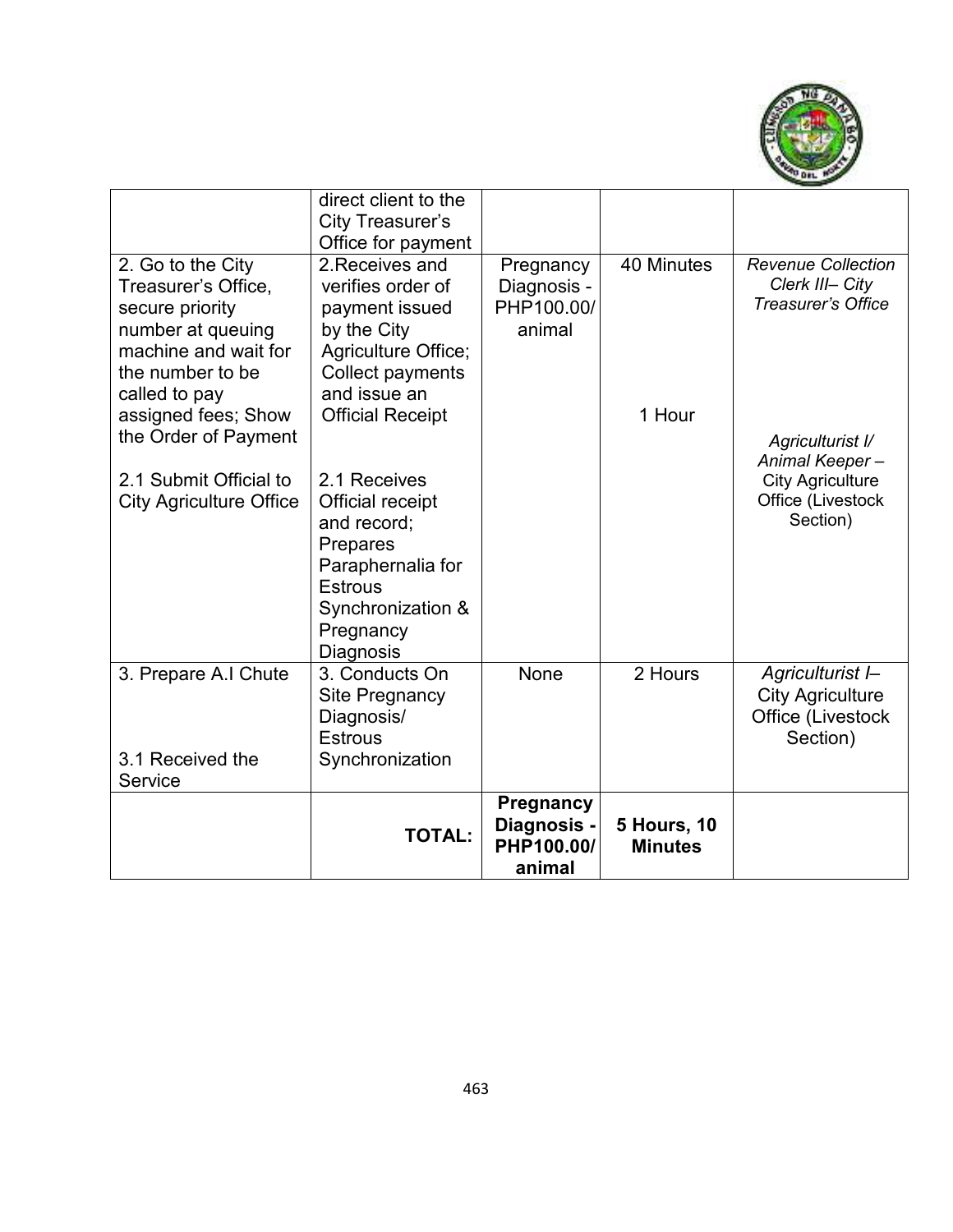

# **7. Issuance of Permit to Operate for Marine Fish Cage Operation (New Application)**

Panabo City Mariculture Park is a demarcated area for fauna and flora culture within the Panabo waters. The need to manage the Panabo City Mariculture Park (PCMP) is a vital piece of its development considering that the numbers of fish cages are increasing, thus, registration and licensing must be done for the regulation of such aquaculture activities and in accordance to the City Ordinance 14-12 mandate.

| <b>Office or Division:</b>                                                                                                                                  | City Agriculture Office (CAGRO)- Fishery Section                                                                              |                                                                                           |                                  |                                                                     |
|-------------------------------------------------------------------------------------------------------------------------------------------------------------|-------------------------------------------------------------------------------------------------------------------------------|-------------------------------------------------------------------------------------------|----------------------------------|---------------------------------------------------------------------|
| <b>Classification:</b>                                                                                                                                      | <b>Highly Technical</b>                                                                                                       |                                                                                           |                                  |                                                                     |
| <b>Type of Transaction:</b>                                                                                                                                 | G2C - Government to Citizen                                                                                                   |                                                                                           |                                  |                                                                     |
| Who may avail:                                                                                                                                              | All                                                                                                                           |                                                                                           |                                  |                                                                     |
| <b>CHECKLIST OF REQUIREMENTS</b>                                                                                                                            |                                                                                                                               |                                                                                           | <b>WHERE TO SECURE</b>           |                                                                     |
| Letter of Intent (1pc original)                                                                                                                             |                                                                                                                               | Client                                                                                    |                                  |                                                                     |
| <b>Application Form</b>                                                                                                                                     |                                                                                                                               | <b>City Agriculture Office</b>                                                            |                                  |                                                                     |
| Fishery I.D (1 photocopy back to back)                                                                                                                      |                                                                                                                               | <b>City Agriculture Office</b>                                                            |                                  |                                                                     |
| Barangay Clearance (Original Copy)                                                                                                                          |                                                                                                                               | <b>Barangay Hall</b>                                                                      |                                  |                                                                     |
| CEDULA (1 photocopy)                                                                                                                                        |                                                                                                                               | Client, Barangay Hall, City Treasurer's Office                                            |                                  |                                                                     |
| <b>City Fisheries and Aquatic Resources</b><br><b>Management Council Certification (1pc</b><br>original)                                                    |                                                                                                                               | <b>Client/ City Fisheries and Aquatic Resources</b><br>Management Council (CFARMC) Office |                                  |                                                                     |
| <b>Official Receipt of fees &amp; Payment</b><br>(Original or photocopy)                                                                                    |                                                                                                                               | <b>City Treasurer's Office</b>                                                            |                                  |                                                                     |
| <b>CLIENT STEPS</b>                                                                                                                                         | <b>AGENCY</b><br><b>ACTIONS</b>                                                                                               | <b>FEES TO BE</b><br><b>PAID</b>                                                          | <b>PROCESSING</b><br><b>TIME</b> | <b>PERSON</b><br><b>RESPONSIBLE</b>                                 |
| 1. Submit<br>requirements, and<br>undergo a brief<br>orientation relating to<br><b>Mariculture Operation</b><br>and Application<br><b>Processes at City</b> | 1. Receives and<br>reviews<br>requirements, and<br>conduct a brief<br>orientation relating<br>to Mariculture<br>Operation and | <b>None</b>                                                                               | 30 Minutes                       | Aquaculturist I<br><b>CAGRO</b> (Fishery<br>Development<br>Section) |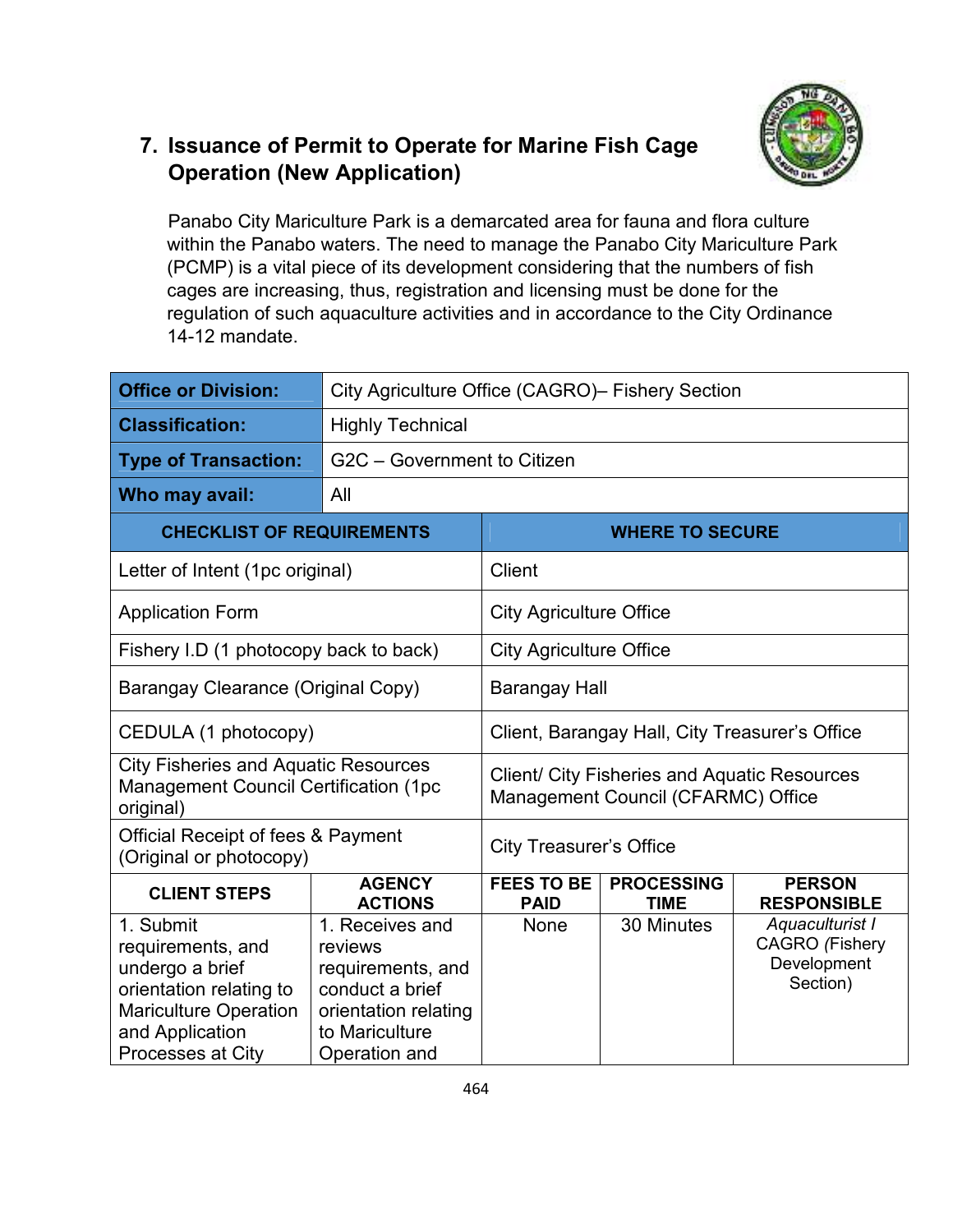

| <b>Agriculture Office</b>                     | Application<br>Processes                |                    |                  |                                          |
|-----------------------------------------------|-----------------------------------------|--------------------|------------------|------------------------------------------|
| *Make sure to secure                          |                                         |                    |                  |                                          |
| Order of payment that                         | 1.1 Issues the                          |                    | 3 Minutes        |                                          |
| will be issued                                | order of Payment<br>if all required     |                    |                  |                                          |
|                                               | documents were                          |                    |                  |                                          |
|                                               | given                                   |                    |                  |                                          |
|                                               | 1.2 Directs client                      |                    | 2 Minutes        |                                          |
|                                               | to the City                             |                    |                  |                                          |
|                                               | Treasurer's office<br>for payment       |                    |                  |                                          |
| 2. Go to the City                             | 2. Receives and                         | Application        | 40 Minutes       | Revenue Collection                       |
| Treasurer's Office,<br>secure priority        | verifies the order<br>of payment issued | Fee-<br>PHP100.00/ | *Depends on      | Clerk III<br><b>CTO</b>                  |
| number at queuing                             | by the City                             | application        | the number of    |                                          |
| machine and wait for<br>the number to be      | Agriculture Office;                     |                    | payee<br>queuing |                                          |
| called to pay                                 | Collect payments<br>and issue an        |                    |                  |                                          |
| assigned fees; Show                           | <b>Official Receipt</b>                 |                    |                  |                                          |
| the Order of Payment                          |                                         |                    |                  |                                          |
| 2.1Submit official                            | 2.1 Receives,                           |                    |                  | Aquaculturist I<br><b>CAGRO</b> (Fishery |
| receipt of application<br>to City Agriculture | verifies,<br>photocopy, and             |                    | 5 Minutes        | Development                              |
| Office                                        | record the Official                     |                    |                  | Section)                                 |
|                                               | receipt                                 |                    |                  |                                          |
|                                               | 2.2 Advices client                      |                    | 5 Minutes        |                                          |
|                                               | that they will be                       |                    |                  |                                          |
|                                               | notified via phone<br>call or text      |                    |                  |                                          |
|                                               | message upon the                        |                    |                  |                                          |
|                                               | approval of the<br>application          |                    |                  |                                          |
|                                               |                                         |                    |                  |                                          |
|                                               |                                         |                    |                  |                                          |
|                                               | <b>Backroom</b>                         |                    | 5 Days           | Aquaculturist I<br><b>CAGRO</b> (Fishery |
|                                               | <b>Activities:</b>                      |                    |                  | Development                              |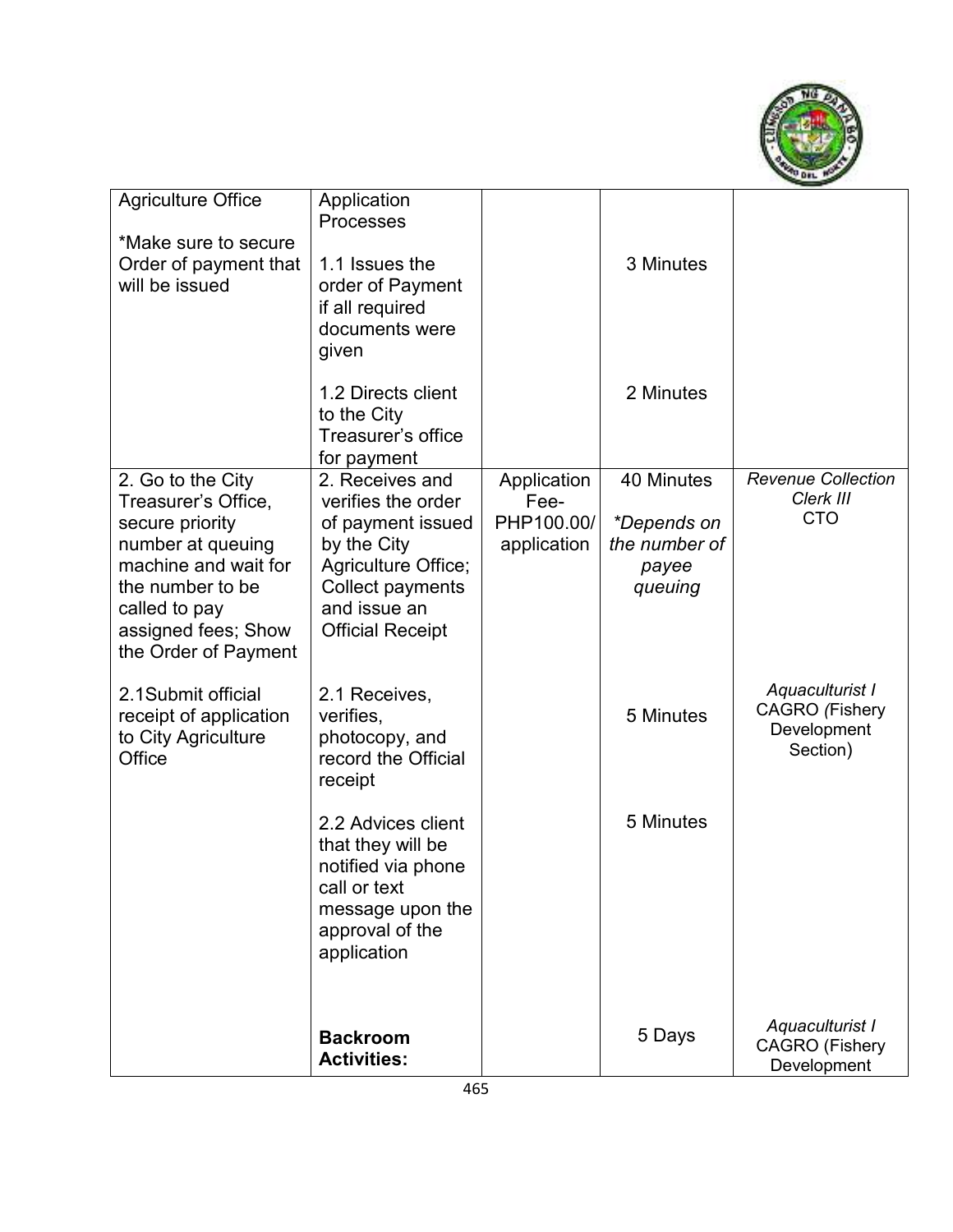

| 2.3 The PCMP-            |                    | Section)                 |
|--------------------------|--------------------|--------------------------|
| <b>TWG Secretariat</b>   |                    |                          |
| will arrange and         |                    |                          |
| prepare for the          |                    |                          |
| meeting (Sends           |                    |                          |
| communication to         |                    |                          |
| 14 members of            |                    |                          |
| the PCMP-TWG)            | 4 Hours            | Panabo City              |
|                          |                    | <b>Mariculture Park-</b> |
| 2.4 Panabo City          | *The conduct       | <b>Technical Working</b> |
| <b>Mariculture Park-</b> | of Panab City      | Group (PCMP-             |
| <b>Technical Working</b> | <b>Mariculture</b> | TWG)                     |
|                          | Park-              |                          |
| Group (PCMP-             | <b>Technical</b>   |                          |
| TWG) will conduct        |                    |                          |
| a meeting and            | Working            |                          |
| evaluates the            | Group              |                          |
| application; After       | (PCMP-TWG)         |                          |
| which, a                 | depends on         |                          |
| resolution will be       | the number of      |                          |
| crafted endorsing        | application to     |                          |
| the application to       | evaluated          |                          |
| <b>Executive</b>         | and agenda         |                          |
| Management               | to be              |                          |
| Council (EMC) for        | discussed.         |                          |
| approval                 |                    |                          |
|                          | 1 Day              | Aquaculturist I          |
|                          |                    | <b>CAGRO</b> (Fishery    |
| 2.5 The                  |                    | Development              |
| Secretariat will         |                    | Section)                 |
| draft the minutes        |                    |                          |
| of the meeting           |                    |                          |
| and the                  |                    |                          |
| resolution/s             | 5 Days             | Aquaculturist I          |
|                          |                    | <b>CAGRO</b> (Fishery    |
| 2.6 Preparation          |                    | Development              |
| for Executive            |                    | Section)                 |
| Management               |                    |                          |
| Council (EMC)            |                    |                          |
| meeting                  |                    |                          |
|                          |                    |                          |
| *The PCMP-TWG            |                    |                          |
|                          |                    |                          |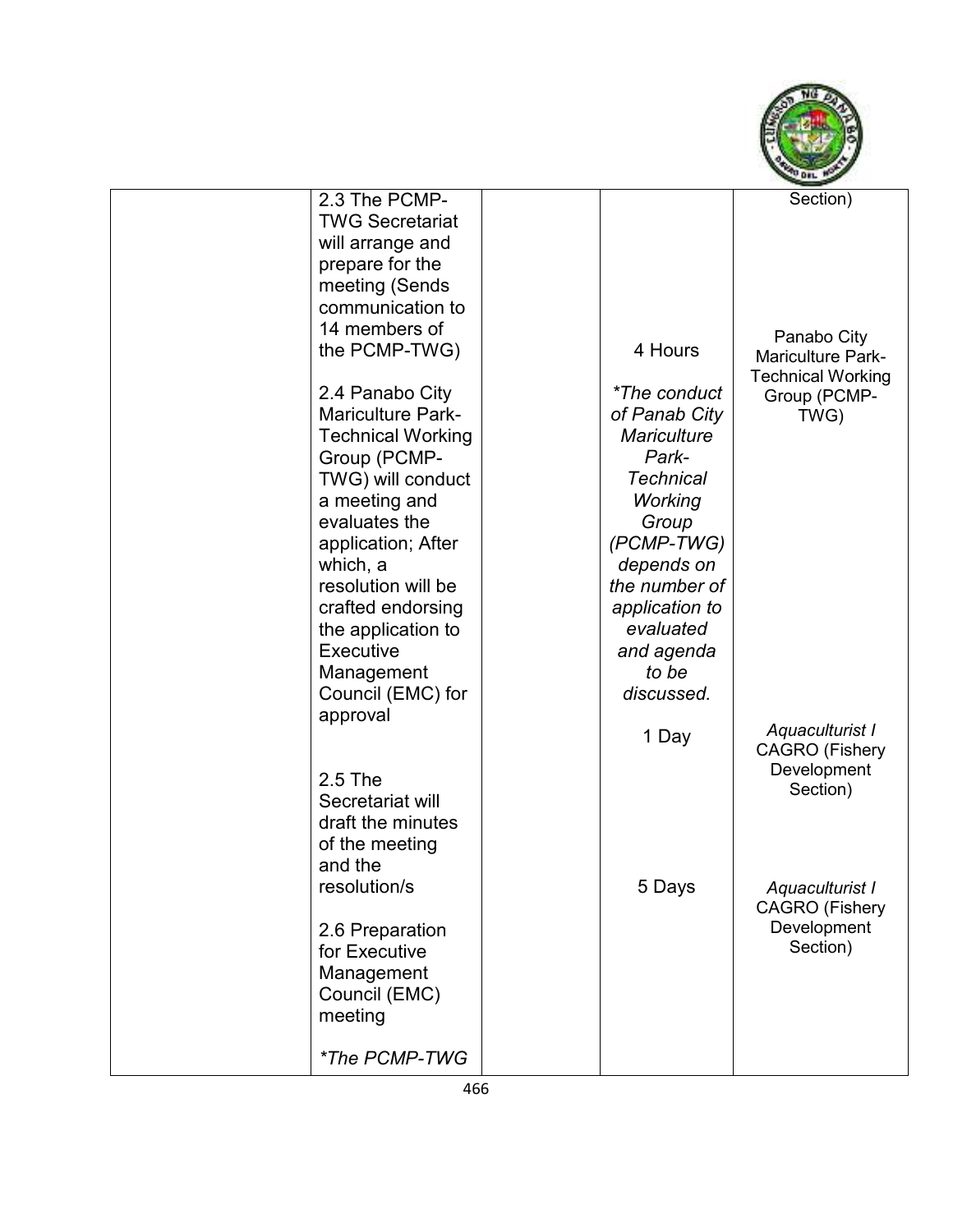

|                                                                                                                                                        | Chairman will<br>function as the<br>secretariat of the<br>(EMC) meeting<br>2.7 The Executive<br>Management<br>Council (EMC) will<br>conduct a meeting          | 4 Hours                              | Executive<br>Management<br>Council (EMC)                            |
|--------------------------------------------------------------------------------------------------------------------------------------------------------|----------------------------------------------------------------------------------------------------------------------------------------------------------------|--------------------------------------|---------------------------------------------------------------------|
|                                                                                                                                                        | and approve the<br>applications                                                                                                                                | 20 Minutes                           | Aquaculturist I<br><b>CAGRO</b> (Fishery<br>Development             |
|                                                                                                                                                        | 2.7 Upon the<br>approval of the<br>application, the<br>License issuing<br>officer of City<br><b>Agriculture Office</b><br>will draft the<br>Notice of Approval |                                      | Section)                                                            |
|                                                                                                                                                        | to be endorsed                                                                                                                                                 | 1 Day                                |                                                                     |
|                                                                                                                                                        | and signed by the<br>City mayor                                                                                                                                | <i>*Depends</i><br>upon the          | City Mayor<br>Office of the City<br>Mayor                           |
|                                                                                                                                                        | 2.8 Signing of the<br>Notice of Approval                                                                                                                       | availability of<br>the City<br>Mayor |                                                                     |
| 3. Receive the Notice<br>of Approval and order<br>of payment, and pay<br>the required fees at<br>the window 2 of the<br><b>City Treasurer's office</b> | 3. Notifies the<br>client thru phone<br>call or text<br>message<br>regarding the<br>approval of their<br>application                                           | 10 Minutes                           | Aquaculturist I<br><b>CAGRO</b> (Fishery<br>Development<br>Section) |
|                                                                                                                                                        | 3.1 Issues/ serves<br>the Notice of<br>Approval, and<br><b>Issues Order of</b><br>Payment; Direct<br>client to the City<br>Treasurer's Office                  | 10 Minutes                           | Aquaculturist I<br><b>CAGRO</b> (Fishery<br>Development<br>Section) |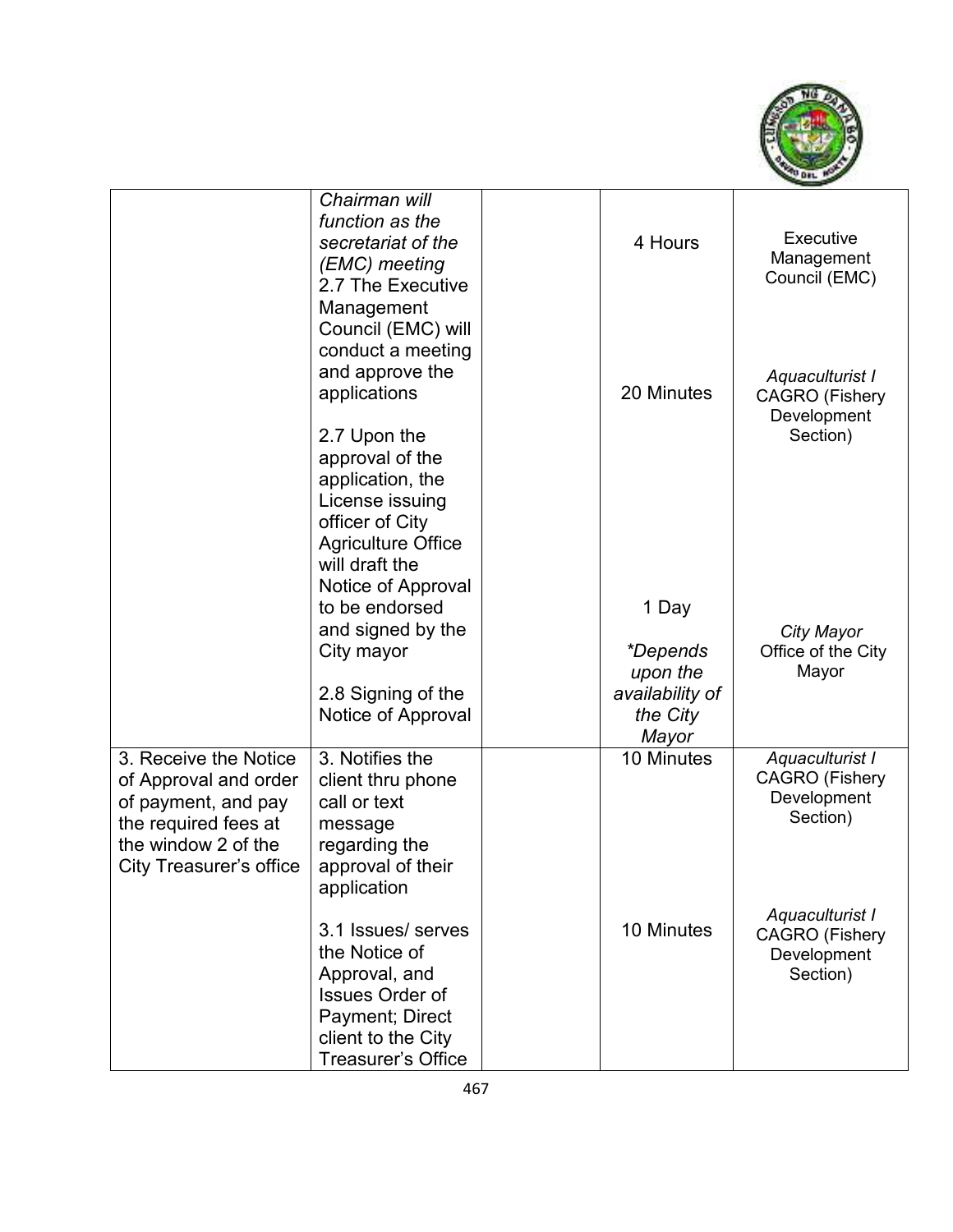

|                         | for the payment            |               |                 |                             |
|-------------------------|----------------------------|---------------|-----------------|-----------------------------|
| 4. Go to the City       | 4. Receive and             | Permit to     | 2 Hours         | <b>Revenue Collection</b>   |
| Treasurer's Office,     | verify the order of        | operate-      |                 | Clerk III                   |
| secure priority         | payment issued             | PHP1,100.0    | *Depends on     | <b>CTO</b>                  |
| number at queuing       | by the City                | 0/ unit per   | the number of   |                             |
| machine and wait for    | <b>Agriculture Office;</b> | year,         | payee           |                             |
| the number to be        | Collect payments           |               | queuing         |                             |
| called to pay           | and issue an               | Mayor's       |                 |                             |
| assigned fees; Show     | <b>Official Receipt</b>    | Permit -      |                 |                             |
| the Order of Payment    |                            | PHP400.00,    |                 |                             |
|                         |                            |               |                 | <b>Aquaculturist I-City</b> |
| 4.1 Submit the Official | 4.1 Receive,               | Fishery       | 5 Minutes       | <b>Agriculture Office</b>   |
| Receipt of the          | verify, photocopy,         | License I.D - |                 | (Fishery                    |
| following payment:      | and record the             | PHP110.00/    |                 | Development                 |
| permit to operate,      | <b>Official receipt</b>    | I.D,          |                 | Section)                    |
| Mayor's permit,         |                            |               |                 |                             |
| Fishery License I.D,    |                            | Garbage Fee   |                 |                             |
| Garbage Fee and         |                            | - PHP 100.00  |                 |                             |
| construction fee        |                            |               |                 |                             |
|                         |                            | Construction  |                 | <b>Aquaculturist I-City</b> |
| 4.2 Waiting for the     | 4.2 Advices client         | fee -         | 5 Minutes       | <b>Agriculture Office</b>   |
| releasing of Permit to  | that they will be          | PHP50.00      |                 | (Fishery                    |
| Operate and             | notified via phone         |               |                 | Development                 |
| <b>Business Permit</b>  | call or text               |               |                 | Section)                    |
|                         | message for the            |               |                 |                             |
|                         | for the releasing          |               |                 |                             |
|                         | of Permit to               |               |                 |                             |
|                         | Operate and                |               |                 |                             |
|                         | <b>Business Permit</b>     |               |                 |                             |
| 5. Waiting for the      | 5. Prepares the            | None          | 1 Hour          | Aquaculturist I             |
| releasing of Permit to  | Permit to Operate          |               |                 | <b>CAGRO</b> (Fishery       |
| Operate and             | and have it signed         |               |                 | Development                 |
| <b>Business Permit</b>  | by the City                |               |                 | Section)                    |
|                         | Agriculturist              |               |                 |                             |
|                         |                            |               |                 | City Mayor                  |
|                         | 5.1 Endorses the           |               | 1 Day           | Office of the City          |
|                         | Permit to Operate          |               |                 | Mayor                       |
|                         | to the City                |               | <i>*Depends</i> |                             |
|                         | Mayor's Office             |               | upon the        |                             |
|                         | and have it signed         |               | availability of |                             |
|                         | by the City Mayor          |               | the City        |                             |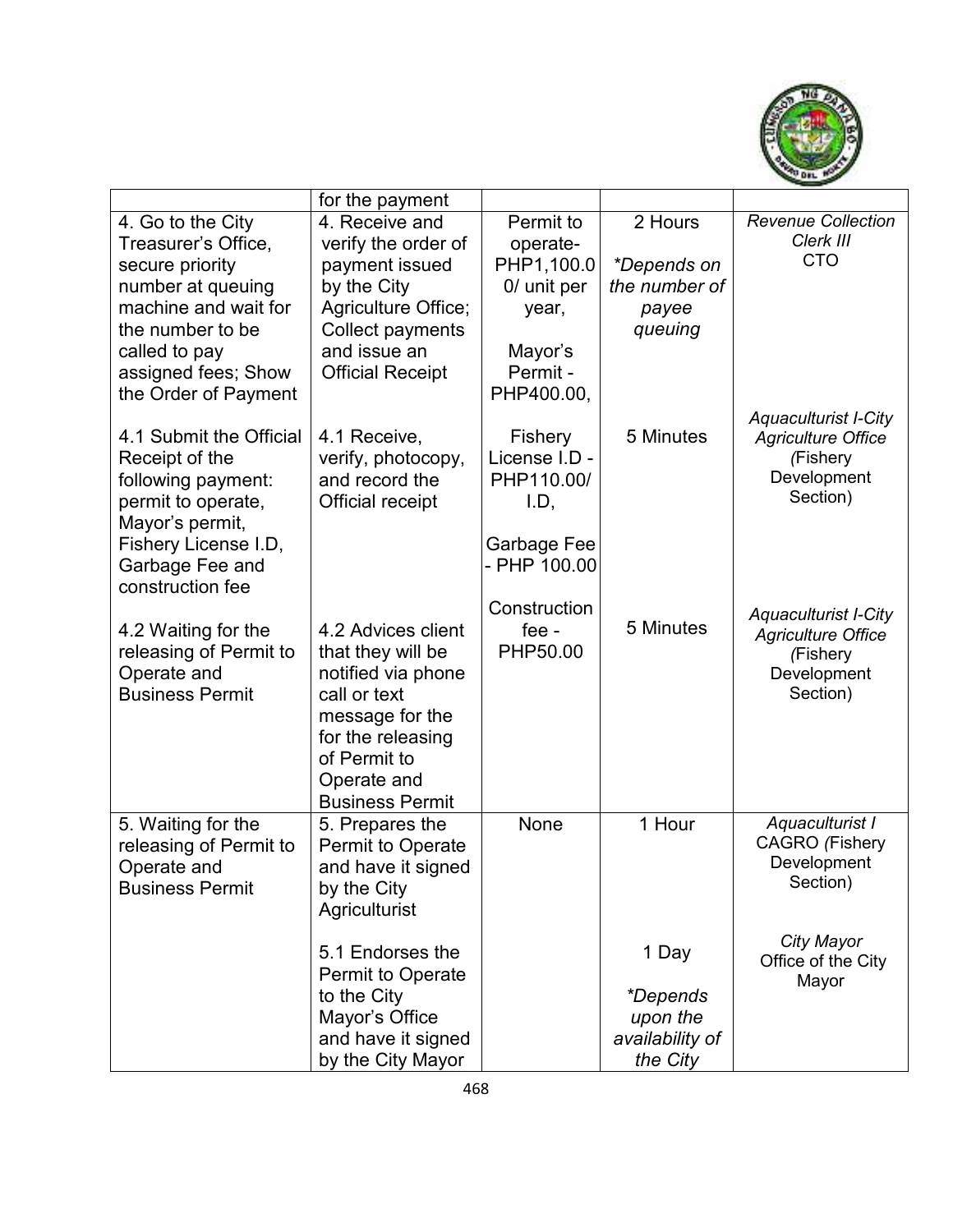

|                                                                                                            |                                                                                                                                                                                                                            | Mayor      |                                                                                                     |
|------------------------------------------------------------------------------------------------------------|----------------------------------------------------------------------------------------------------------------------------------------------------------------------------------------------------------------------------|------------|-----------------------------------------------------------------------------------------------------|
|                                                                                                            | 5.2 Endorses the<br>photocopy of<br>approved Permit<br>to Operate<br>attached with all<br>the documentary<br>requirements to<br><b>Business Permit</b><br><b>Licensing Section</b><br>(BPLS) Office for<br>the drafting of | 10 Minutes | Aquaculturist I<br><b>CAGRO</b> (Fishery<br>Development<br>Section)                                 |
|                                                                                                            | <b>Business Permit</b><br>5.3 Prepares the<br><b>Business Permit</b>                                                                                                                                                       | 3 Days     | Administrative<br>Officer I-<br><b>Business Permit</b><br><b>Licensing Section</b><br>(BPLS) Office |
|                                                                                                            | 5.4 Notifies the<br>client thru phone<br>call or text<br>message to claim<br>the Business<br><b>Permit and Permit</b><br>to Operate                                                                                        | 10 Minutes | Aquaculturist I<br><b>CAGRO</b> (Fishery<br>Development<br>Section)                                 |
| 6. Receives the<br><b>Business Permit and</b><br>submit a photocopy of<br>it to City Agriculture<br>Office | 6. Releases the<br><b>Business Permit</b>                                                                                                                                                                                  | 10 Minutes | Administrative<br>Officer I<br><b>Business Permit</b><br><b>Licensing Section</b><br>(BPLS) Office  |
| 6.1 Receives the<br>Permit to Operate.                                                                     | 6.1 Receives the<br>photocopied<br><b>Business Permit</b><br>and releases the<br><b>Permit to Operate</b><br>and Advises client<br>that they will be<br>notified via phone                                                 | 10 Minutes | Aquaculturist I<br><b>CAGRO</b> (Fishery<br>Development<br>Section)                                 |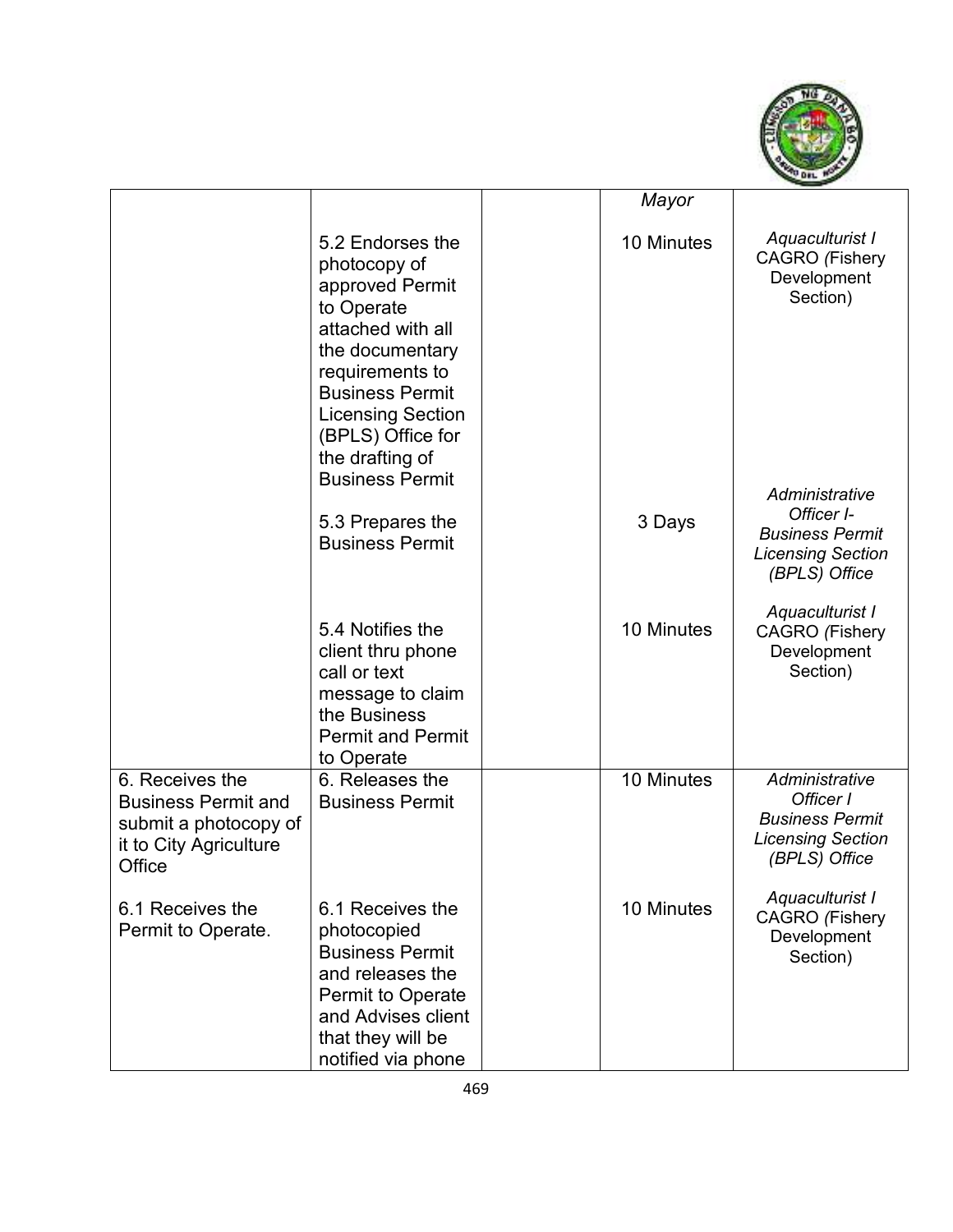

|                                                                              | call or text<br>message for the<br>issuance of<br>Agreement to<br>Operate                                                                                                                                  |            |                                                                     |
|------------------------------------------------------------------------------|------------------------------------------------------------------------------------------------------------------------------------------------------------------------------------------------------------|------------|---------------------------------------------------------------------|
|                                                                              | 6.2 Endorses the<br>photocopy of<br>Permit to Operate,<br><b>Business Permit,</b><br>and assigned Fish<br>cage Tag Number<br>to the City Legal<br>Office for the<br>drafting of<br>Agreement to<br>Operate | 10 Minutes | Aquaculturist I<br><b>CAGRO</b> (Fishery<br>Development<br>Section) |
|                                                                              | 6.3 Drafts the<br>Agreement to<br>Operate; Once<br>done, endorses it<br>back to City<br><b>Agriculture Office</b><br>for the client's,<br>City Agriculturist's<br>and City Mayor's<br>signatures           | 3 Days     | Attorney I<br><b>CLO</b>                                            |
|                                                                              | 6.4 Notifies the<br>client and<br>releases the<br>Agreement to<br>Operate for their<br>signature and<br>have it notarized.                                                                                 | 10 Minutes | Aquaculturist I<br><b>CAGRO</b> (Fishery<br>Development<br>Section) |
| 7. Receives the<br>Agreement to<br>Operate for signature<br>and notarization | 7. Receives a<br>copy of<br>Agreement to<br>Operate for filing                                                                                                                                             | 10 Minutes | Aquaculturist I<br><b>CAGRO</b> (Fishery<br>Development<br>Section) |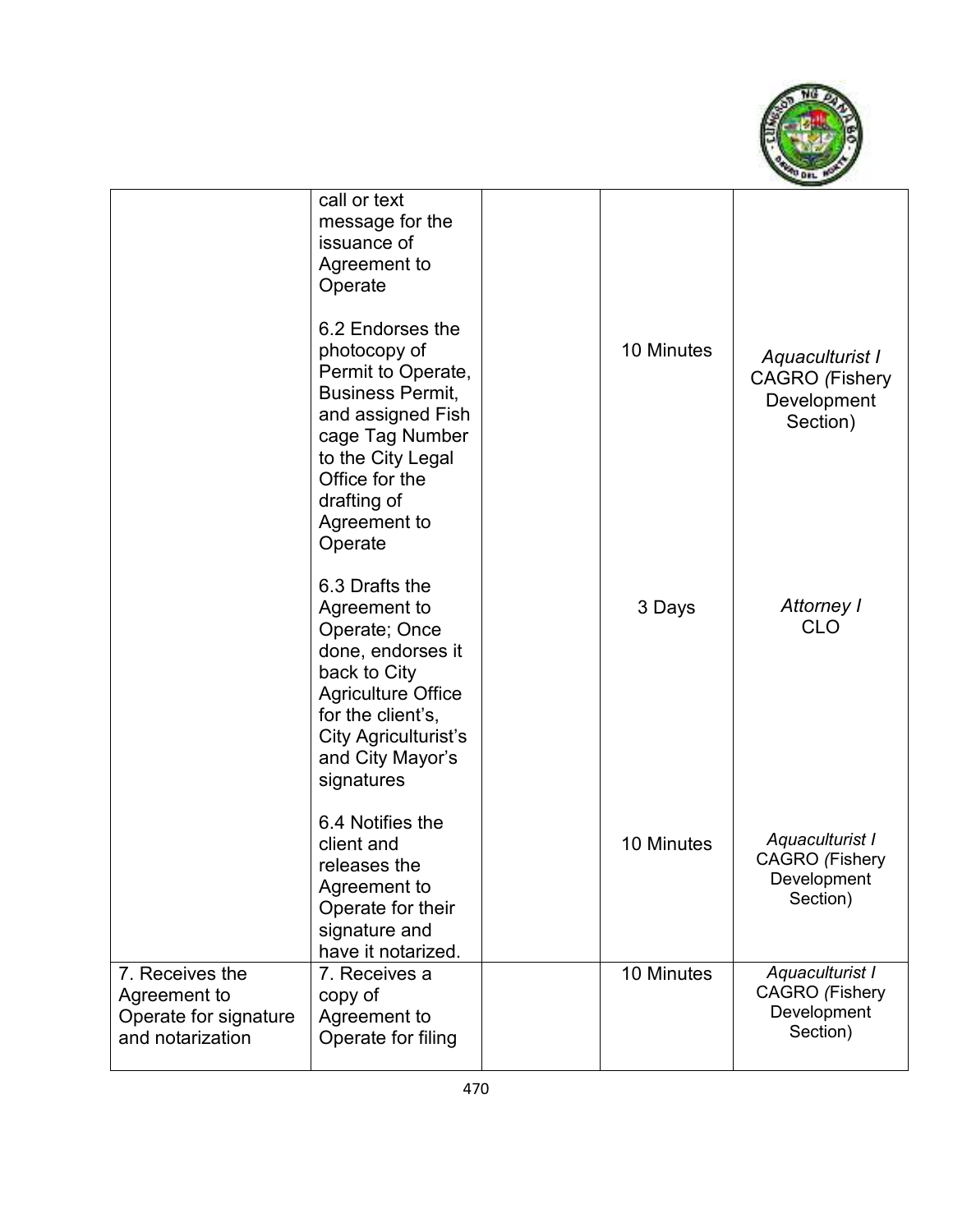

| 7.1 Submits a copy of<br>notarized Agreement<br>to Operate to the City<br><b>Agriculture Office</b> |                                     |                                                         |  |
|-----------------------------------------------------------------------------------------------------|-------------------------------------|---------------------------------------------------------|--|
|                                                                                                     | <b>TOTAL:</b>   schedule of<br>fees | Please see   19 Days, 15<br>Hours, 45<br><b>Minutes</b> |  |

*\*Compliance to the implementation of City Ordinance No.14-12 to regulate the operation of Fish cage in our Municipal water.*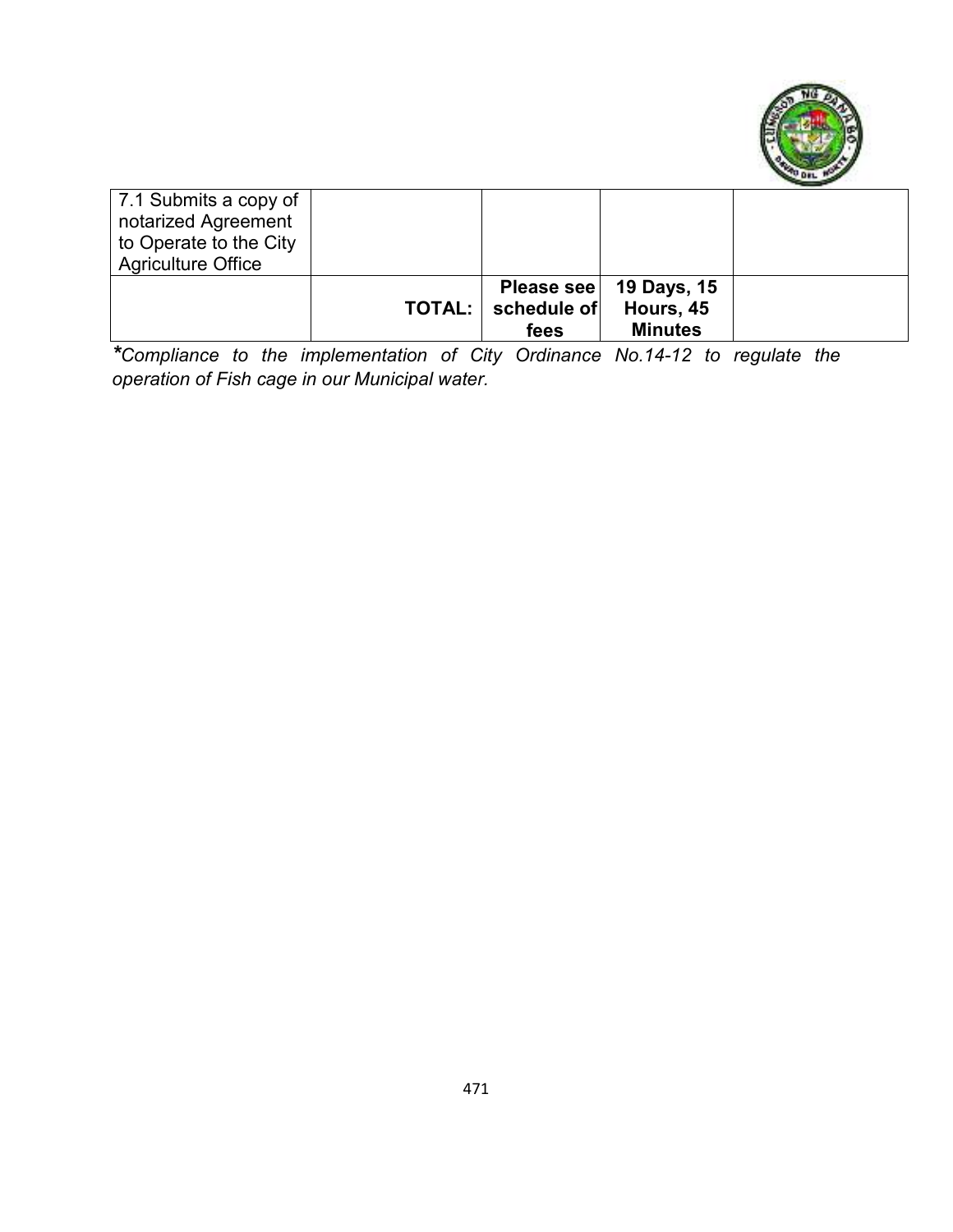

# **8. Issuance of Permit to Operate for Marine Fish Cage Operation (Renewal)**

Panabo City Mariculture Park is a demarcated area for fauna and flora culture within the Panabo waters. The need to manage the Panabo City Mariculture Park (PCMP) is a vital piece of its development considering that the numbers of fish cages are increasing, thus, registration and licensing must be done for the regulation of such aquaculture activities and in accordance to the City Ordinance 14-12 mandate.

| <b>Office or Division:</b>                                                                                | City Agriculture Office (CAGRO) – Fishery Section |                                                                                           |  |  |
|-----------------------------------------------------------------------------------------------------------|---------------------------------------------------|-------------------------------------------------------------------------------------------|--|--|
| <b>Classification:</b>                                                                                    | <b>Highly Technical</b>                           |                                                                                           |  |  |
| <b>Type of Transaction:</b>                                                                               | G2C - Government to Citizen                       |                                                                                           |  |  |
| Who may avail:                                                                                            | All                                               |                                                                                           |  |  |
| <b>CHECKLIST OF REQUIREMENTS</b>                                                                          |                                                   | <b>WHERE TO SECURE</b>                                                                    |  |  |
| Letter of Intent (1 original)                                                                             |                                                   | Client                                                                                    |  |  |
| Fishery I.D (1 photocopy back to back)                                                                    |                                                   | <b>City Agriculture Office</b>                                                            |  |  |
| <b>Barangay Clearance</b>                                                                                 |                                                   | Barangay                                                                                  |  |  |
| CEDULA (1 photocopy)                                                                                      |                                                   | Client                                                                                    |  |  |
| <b>City Fisheries and Aquatic Resources</b><br><b>Management Council Certification (1pc)</b><br>original) |                                                   | Client/ City Fisheries and Aquatic Resources<br>Management Council (CFARMC) Office        |  |  |
| Certificate of No Pending Tax (1 pc<br>original)                                                          |                                                   | <b>City Treasurer's office</b>                                                            |  |  |
| Farm Certificate (FAO 214 original)                                                                       |                                                   | <b>Bureau of Fisheries and Aquatic Resources-</b><br>Provincial Fishery Office (BFAR-PFO) |  |  |
| Old Permit to Operate(1pc photocopy or<br>original)                                                       |                                                   | <b>Client</b>                                                                             |  |  |
| Old Business Permit (1pc photocopy or<br>original)                                                        |                                                   | Client/ Business Permit and Licensing Section                                             |  |  |
| <b>Official Receipt of fees &amp; Payment</b>                                                             |                                                   | <b>City Treasurer's office</b>                                                            |  |  |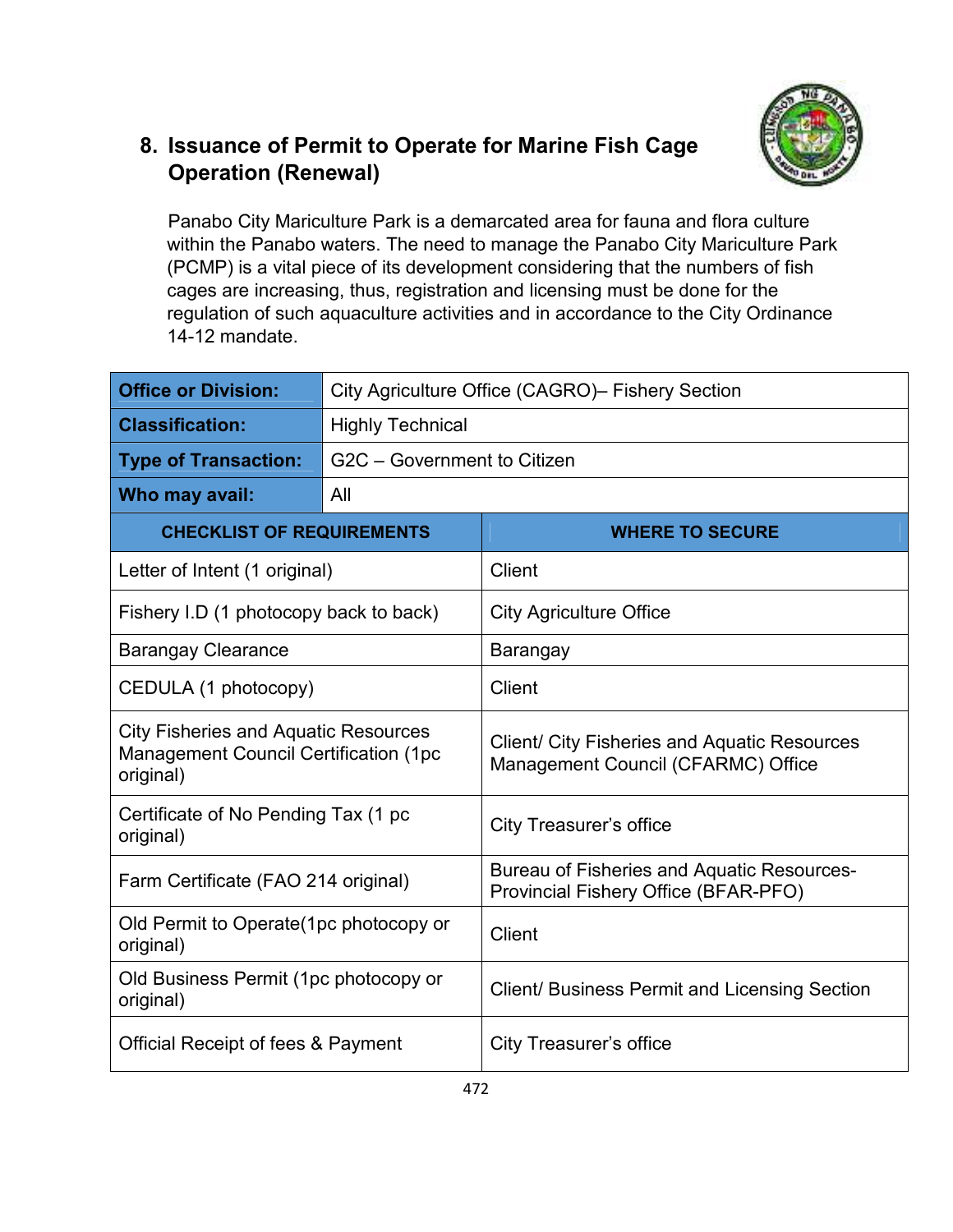

| <b>CLIENT STEPS</b>                                             | <b>AGENCY</b>                                                                    | <b>FEES TO BE</b>   | <b>PROCESSING</b>            | <b>PERSON</b>                          |
|-----------------------------------------------------------------|----------------------------------------------------------------------------------|---------------------|------------------------------|----------------------------------------|
|                                                                 | <b>ACTIONS</b>                                                                   | <b>PAID</b>         | <b>TIME</b>                  | <b>RESPONSIBLE</b>                     |
| 1. Submit complete                                              | 1. Receives and                                                                  | None                | 30 Minutes                   | Aquaculturist I                        |
| documentary                                                     | reviews                                                                          |                     |                              | <b>CAGRO</b> (Fishery                  |
| requirements at City                                            | documentary                                                                      |                     |                              | Development                            |
| <b>Agriculture Office</b>                                       | requirements                                                                     |                     |                              | Section)                               |
| *Make sure to secure<br>Order of payment that<br>will be issued | 1.1 Issues the<br>order of Payment<br>if all required<br>documents were<br>given |                     | 3 Minutes                    |                                        |
|                                                                 | 1.2 Directs client                                                               |                     | 2 Minutes                    |                                        |
|                                                                 | to the City                                                                      |                     |                              |                                        |
|                                                                 | Treasurer's office                                                               |                     |                              |                                        |
|                                                                 | for payment                                                                      |                     |                              |                                        |
| 2. Go to the City                                               | 2. Receives and                                                                  | Application         | 40 Minutes                   | <b>Revenue Collection</b><br>Clerk III |
| Treasurer's Office,                                             | verifies the order                                                               | Fee-<br>PHP100.00/  |                              | <b>CAGRO</b>                           |
| secure priority<br>number at queuing                            | of payment issued<br>by the City                                                 | application         | *Depends on<br>the number of |                                        |
| machine and wait for                                            | Agriculture Office;                                                              |                     |                              |                                        |
| the number to be                                                | Collect payments                                                                 | Permit to           | payee<br>queuing             |                                        |
| called to pay                                                   | and issue an                                                                     | operate-            |                              |                                        |
| assigned fees; Show                                             | <b>Official Receipt</b>                                                          | PHP1,100.0          |                              |                                        |
| the Order of Payment                                            |                                                                                  | 0/ unit per         |                              |                                        |
|                                                                 |                                                                                  | year,               |                              |                                        |
| 2.1 Submit official                                             | 2.1 Receives,                                                                    |                     | 5 Minutes                    | Aquaculturist I                        |
| receipt of application                                          | verifies,                                                                        | Mayor's             |                              | <b>CAGRO</b> (Fishery                  |
| to City Agriculture                                             | photocopy, and                                                                   | Permit              |                              | Development                            |
| Office                                                          | record the Official                                                              | PHP400.00,          |                              | Section)                               |
|                                                                 | receipt                                                                          |                     |                              |                                        |
|                                                                 |                                                                                  | Fishery             |                              |                                        |
| 2.2 Waiting for the                                             | 2.2 Advices client                                                               | License I.D-        | 5 Minutes                    |                                        |
| approval of the                                                 | that they will be                                                                | PHP110.00/          |                              |                                        |
| <b>Renewal of Permit to</b>                                     | notified via phone                                                               | I.D,                |                              |                                        |
| Operate and                                                     | call or text                                                                     |                     |                              |                                        |
| <b>Business Permit</b>                                          | message upon the                                                                 | <b>Garbage Fee-</b> |                              |                                        |
|                                                                 | approval of the                                                                  | PHP 100.00          |                              |                                        |
|                                                                 | application for                                                                  |                     |                              |                                        |
|                                                                 | renewal of Permit                                                                | Construction        |                              |                                        |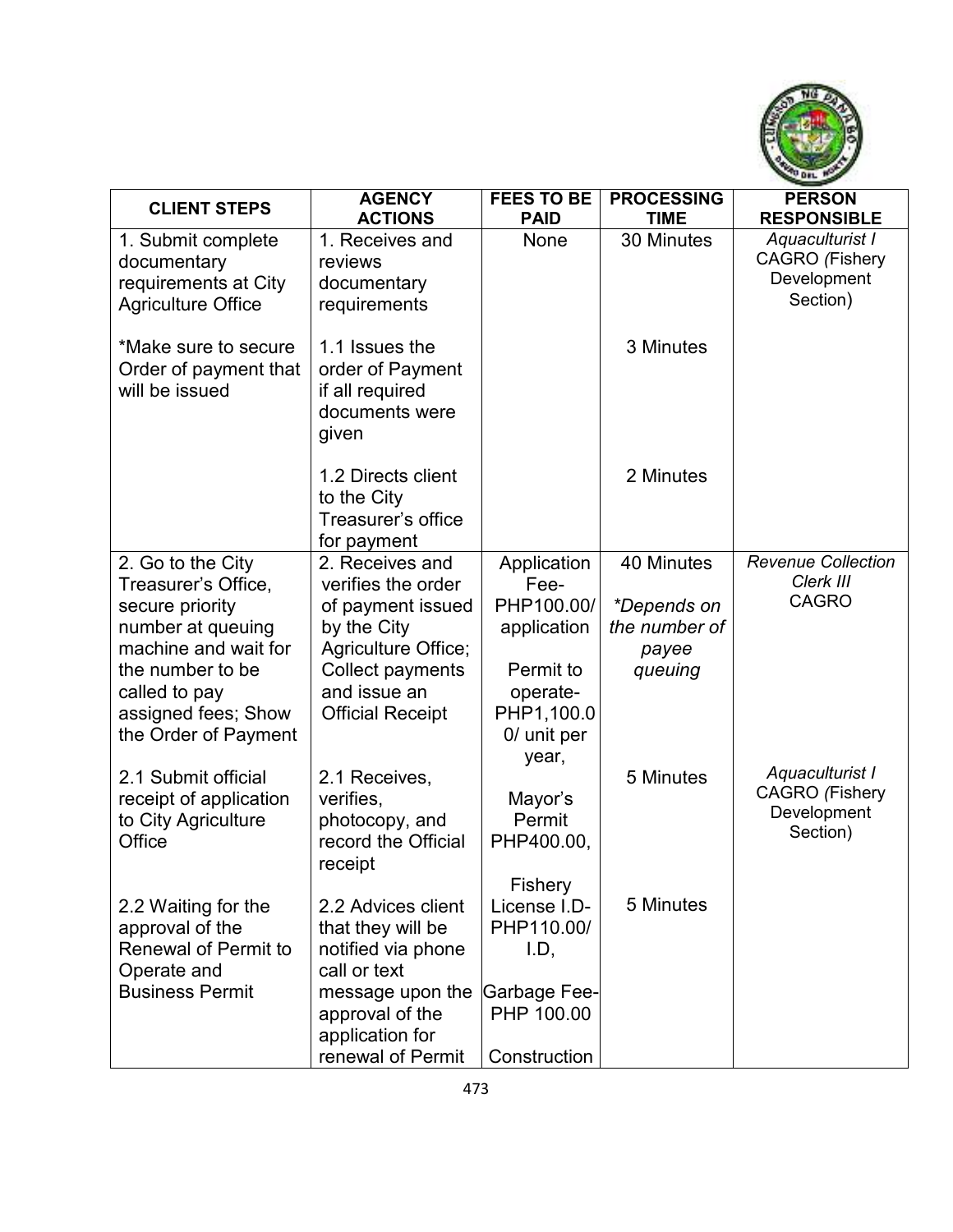

|                                                                                       | to Operate and                                                                                                                                                                                                                                       | fee-PHP50.00 |                             |                                                                                                     |
|---------------------------------------------------------------------------------------|------------------------------------------------------------------------------------------------------------------------------------------------------------------------------------------------------------------------------------------------------|--------------|-----------------------------|-----------------------------------------------------------------------------------------------------|
|                                                                                       | <b>Business Permit</b>                                                                                                                                                                                                                               |              |                             |                                                                                                     |
|                                                                                       |                                                                                                                                                                                                                                                      |              |                             |                                                                                                     |
| 3. Waiting for the<br>releasing of Permit to<br>Operate and<br><b>Business Permit</b> | 3. Prepares the<br>Permit to Operate<br>and have it signed<br>by the City<br>Agriculturist                                                                                                                                                           | None         | 1 Hour                      | Aquaculturist I<br><b>CAGRO</b> (Fishery<br>Development<br>Section)                                 |
|                                                                                       |                                                                                                                                                                                                                                                      |              |                             | City Mayor<br>Office of the City                                                                    |
|                                                                                       | 3.1 Endorses the<br>Permit to Operate                                                                                                                                                                                                                |              | 1 Day                       | Mayor                                                                                               |
|                                                                                       | to the City                                                                                                                                                                                                                                          |              | <i>*Depends</i>             |                                                                                                     |
|                                                                                       | Mayor's Office<br>and have it signed                                                                                                                                                                                                                 |              | upon the<br>availability of |                                                                                                     |
|                                                                                       | by the City Mayor                                                                                                                                                                                                                                    |              | the City<br>Mayor           | Aquaculturist I<br><b>CAGRO</b> (Fishery                                                            |
|                                                                                       | 3.2 Endorses the<br>photocopy of<br>approved Permit<br>to Operate<br>attached with all<br>the documentary<br>requirements to<br><b>Business Permit</b><br><b>Licensing Section</b><br>(BPLS) Office for<br>the drafting of<br><b>Business Permit</b> |              | 10 Minutes                  | Development<br>Section)                                                                             |
|                                                                                       | 3.3 Prepares the<br><b>Business Permit</b>                                                                                                                                                                                                           |              | 3 Days                      | Administrative<br>Officer I-<br><b>Business Permit</b><br><b>Licensing Section</b><br>(BPLS) Office |
|                                                                                       | 3.4 Notifies the<br>client thru phone<br>call or text<br>message to claim<br>the Business<br><b>Permit and Permit</b>                                                                                                                                |              | 10 Minutes                  | Aquaculturist I<br><b>CAGRO</b> (Fishery<br>Development<br>Section)                                 |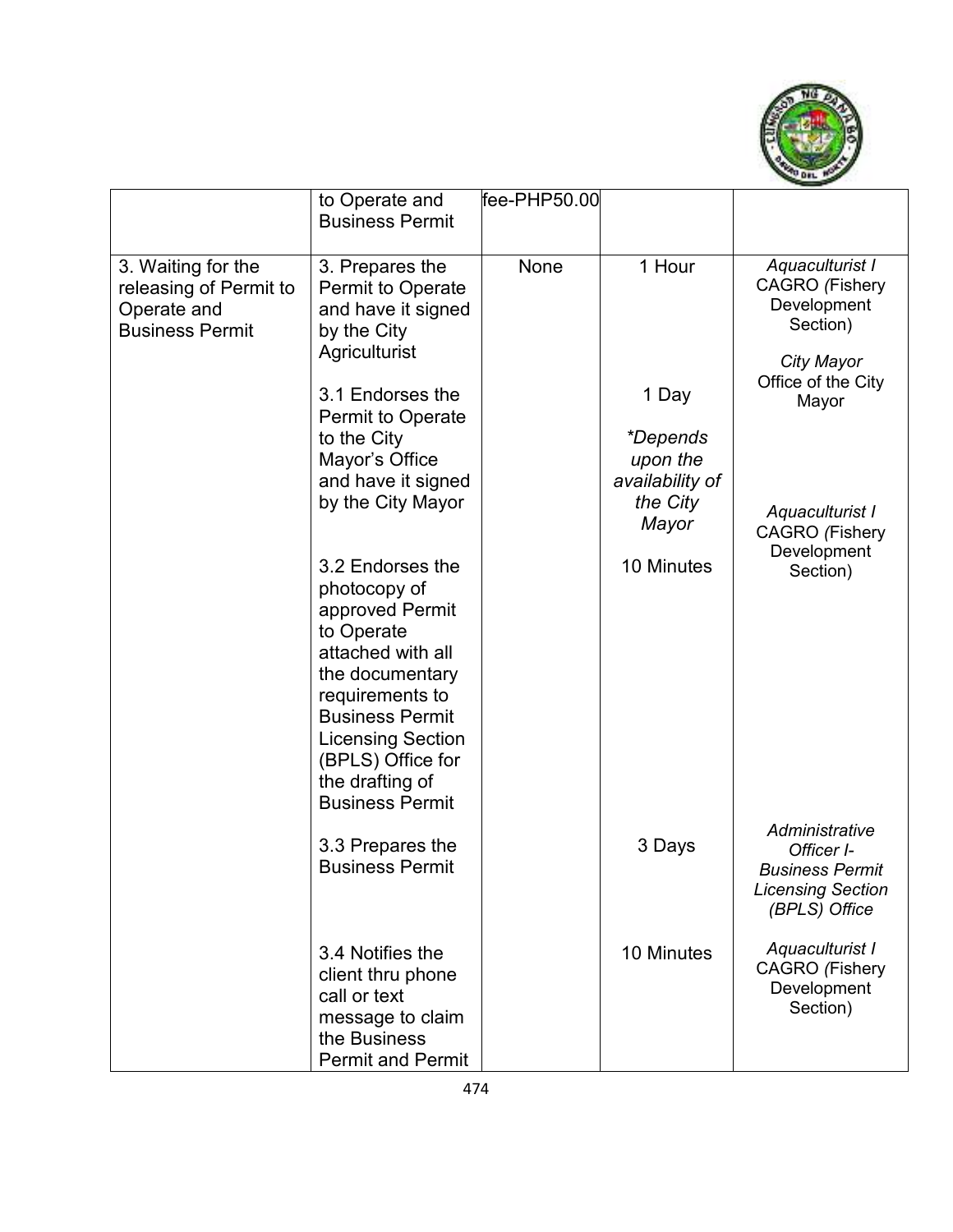

| 4. Receives the<br><b>Business Permit and</b><br>submit a photocopy of<br>it to City Agriculture<br>Office<br>4.2 Receives the<br>Permit to Operate. | to Operate at the<br><b>Business Permit</b><br><b>Licensing Section</b><br>(BPLS) Office<br>4. Receives the<br>photocopied<br><b>Business Permit</b><br>and releases the<br>Permit to Operate |                                                                                                                                                                                                                                                                                                                    | 10 Minutes<br>10 Minutes                 | <b>Aquaculturist I-City</b><br><b>Agriculture Office</b><br>(Fishery<br>Development<br>Section) |
|------------------------------------------------------------------------------------------------------------------------------------------------------|-----------------------------------------------------------------------------------------------------------------------------------------------------------------------------------------------|--------------------------------------------------------------------------------------------------------------------------------------------------------------------------------------------------------------------------------------------------------------------------------------------------------------------|------------------------------------------|-------------------------------------------------------------------------------------------------|
|                                                                                                                                                      | <b>TOTAL:</b>                                                                                                                                                                                 | <b>Application</b><br>Fee-<br>PHP100.00/<br>application<br><b>Permit to</b><br>operate-<br>PHP1,100.0<br>0/ unit per<br>year,<br>Mayor's<br><b>Permit</b><br>PHP400.00,<br><b>Fishery</b><br>License I.D-<br>PHP110.00/<br>I.D,<br>Garbage<br>Fee-PHP<br>100.00<br><b>Constructio</b><br>n fee-<br><b>PHP50.00</b> | 4 Days, 4<br>Hours, 25<br><b>Minutes</b> |                                                                                                 |

*\*Compliance to the implementation of City Ordinance No.14-12 to regulate the operation of Fish cage in our Municipal water.*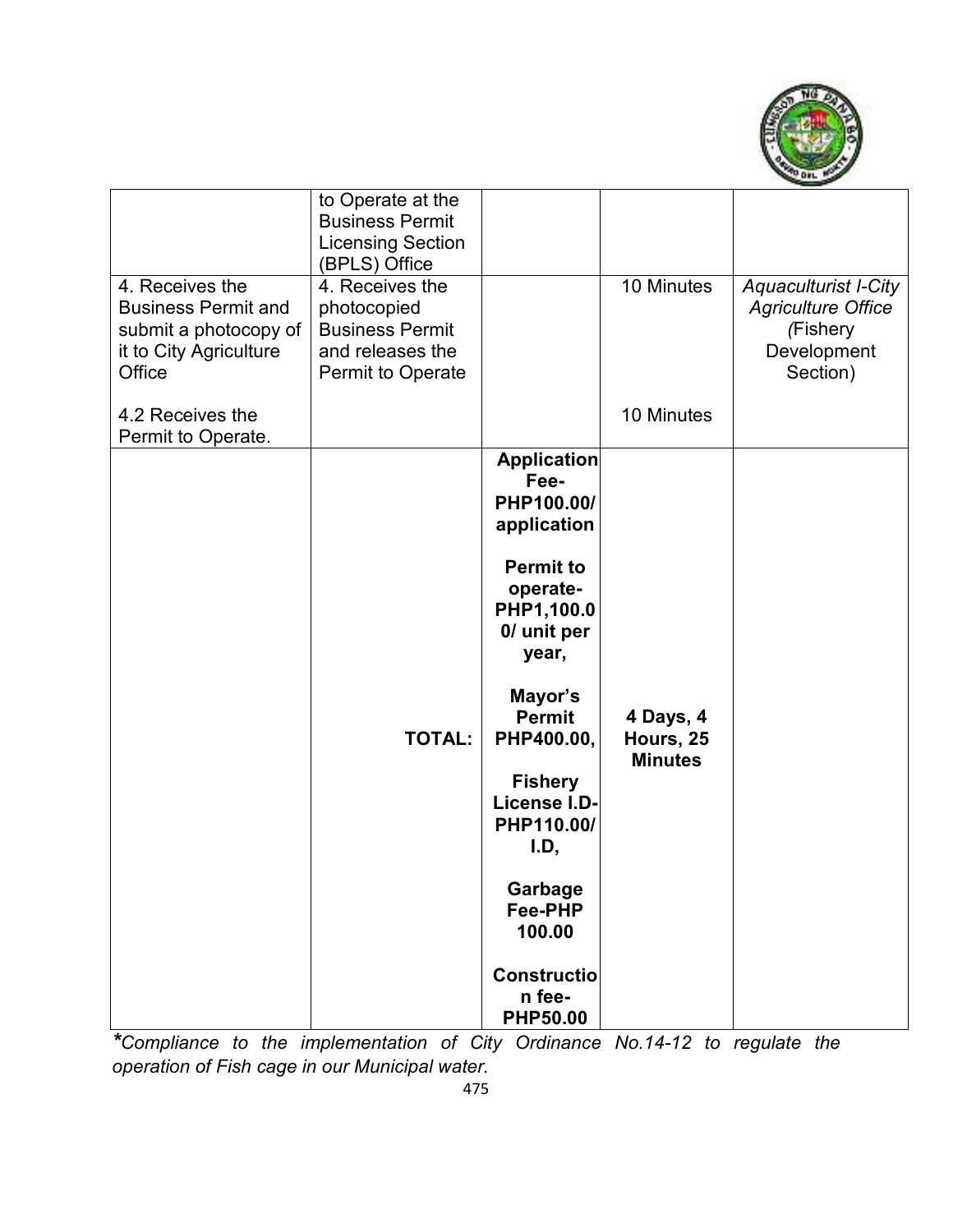### **9. Issuance of Permit for Fishing Boat and Registration of Motorized and Non-Motorized Boat**



Registration and Licensing are tools to regulate entry into the fishery that have to be complemented by other measures to regulate fishing activities. Moreover, providing the basis for prioritization in granting of access rights, limiting entry to the municipal fishery, and monitoring of fishing activities, RA 8550 Section 17 to 22 require the annual updating of the registry of municipal fishers and mandate the LGUs to maintain a registry of municipal fishing vessels by type of gear and other vessel particulars. The Registry of municipal fishers serves as the basis for identification of municipal fishers who would be allowed to fish within municipal waters. RA 8550 also explicitly states that registration is not equivalent to a permit to fish, which is provided by a license.

| <b>Office or Division:</b>                                                                                    | City Agriculture Office (CAGRO) - Fishery Section |                                                                                 |  |
|---------------------------------------------------------------------------------------------------------------|---------------------------------------------------|---------------------------------------------------------------------------------|--|
| <b>Classification:</b>                                                                                        | Complex                                           |                                                                                 |  |
| <b>Type of Transaction:</b>                                                                                   | G2C - Government to Citizen                       |                                                                                 |  |
| Who may avail:                                                                                                | All                                               |                                                                                 |  |
| <b>CHECKLIST OF REQUIREMENTS</b>                                                                              |                                                   | <b>WHERE TO SECURE</b>                                                          |  |
| Barangay Clearance (1 Photocopy or<br>Original copy)                                                          |                                                   | Barangay Hall                                                                   |  |
| Photocopy of Engine Official Receipt or<br>Certificate of Ownership (1 Photocopy)                             |                                                   | Client/ Barangay Hall                                                           |  |
| CEDULA (1 Photocopy) &<br>2x2 I.D Pictures (2pcs)                                                             |                                                   | Client                                                                          |  |
| <b>City Fisheries and Aquatic Resources</b><br><b>Management Council Certification</b>                        |                                                   | <b>City Fisheries and Aquatic Resources</b><br><b>Management Council Office</b> |  |
| <b>Philippine National Police Maritime Group</b><br>(PNP-Maritime Group) Clearance<br>(Photocopy or Original) |                                                   | Philippine National Police Maritime Group (PNP-<br>Maritime Group) Office       |  |
| <b>Fishery Identification Card &amp;</b><br>Admeasurement                                                     |                                                   | <b>City Agriculture Office</b>                                                  |  |
| Old Boat Permit (for renewal)<br><b>City Agriculture Office</b>                                               |                                                   |                                                                                 |  |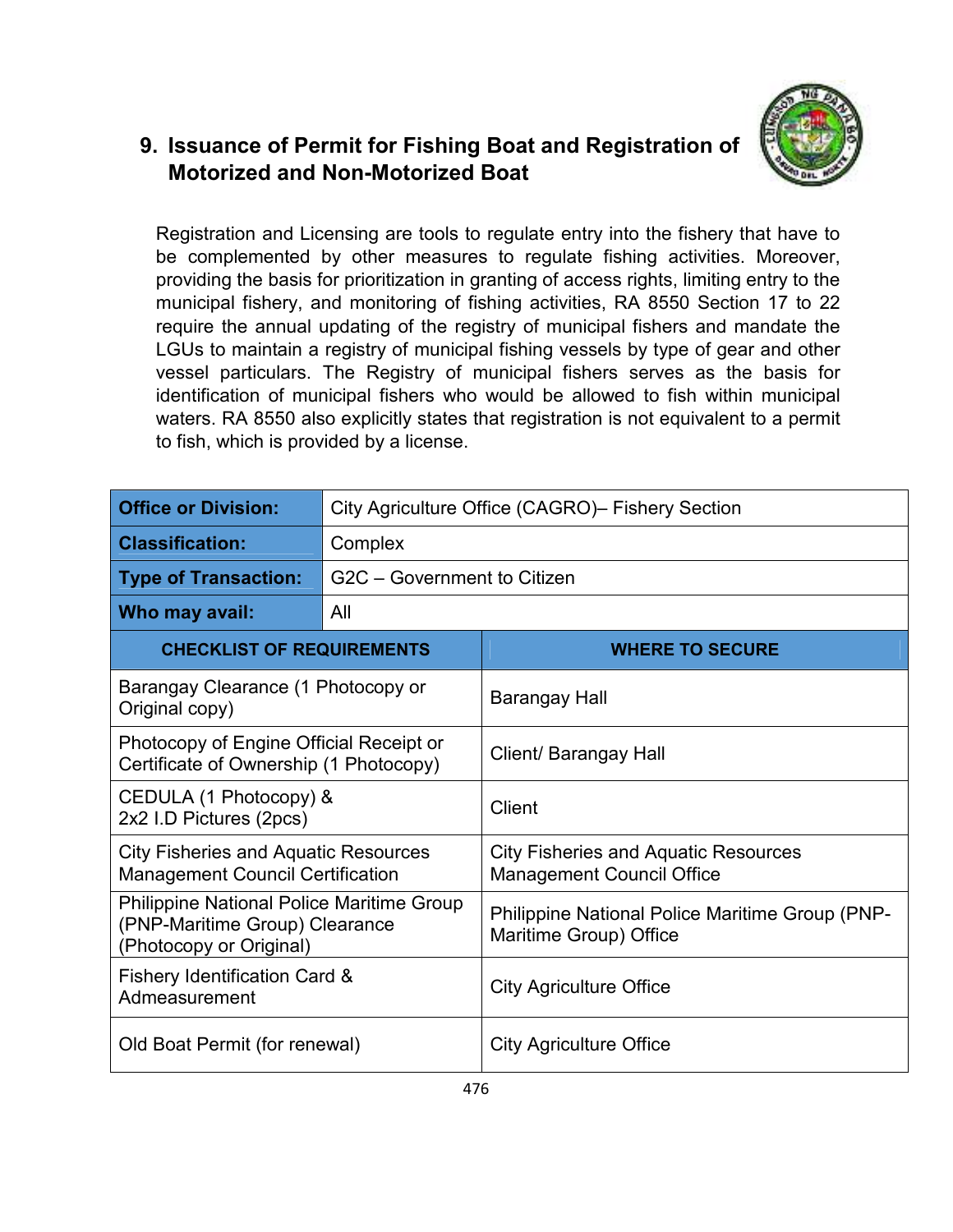

| <b>CLIENT STEPS</b>                     | <b>AGENCY</b>                         | <b>FEES TO BE</b>                    | <b>PROCESSING</b>            | <b>PERSON</b>                            |
|-----------------------------------------|---------------------------------------|--------------------------------------|------------------------------|------------------------------------------|
|                                         | <b>ACTIONS</b>                        | <b>PAID</b>                          | <b>TIME</b>                  | <b>RESPONSIBLE</b>                       |
| 1. Submit complete                      | 1. Receive and<br>review              | None                                 | 10 Minutes                   | Aquaculturist I<br><b>CAGRO</b> (Fishery |
| documentary<br>requirements at City     | documentary                           |                                      |                              | Development                              |
| <b>Agriculture Office</b>               | requirements                          |                                      |                              | Section)                                 |
|                                         |                                       |                                      |                              |                                          |
| *Make sure to secure                    | 1.1 Issue the                         |                                      | 3 Minutes                    |                                          |
| Order of payment that<br>will be issued | order of Payment<br>if all required   |                                      |                              |                                          |
|                                         | documents were                        |                                      |                              |                                          |
|                                         | given                                 |                                      |                              |                                          |
|                                         | 1.2 Direct client to                  |                                      | 2 Minutes                    |                                          |
|                                         | the City                              |                                      |                              |                                          |
|                                         | Treasurer's office                    |                                      |                              |                                          |
|                                         | for payment                           |                                      |                              |                                          |
| 2. Go to the City                       | 2. Receives and                       | Motorized                            | 2 Hours                      | <b>Revenue Collection</b><br>Clerk III   |
| Treasurer's Office,<br>secure priority  | verifies the order                    | boat - PHP<br>220.00/                |                              | <b>CTO</b>                               |
| number at queuing                       | of payment issued<br>by the City      | <b>Boat</b>                          | *Depends on<br>the number of |                                          |
| machine and wait for                    | Agriculture Office;                   |                                      | payee                        |                                          |
| the number to be                        | Collect payments                      | Non-                                 | queuing                      |                                          |
| called to pay                           | and issue an                          | Motorized                            |                              |                                          |
| assigned fees; Show                     | <b>Official Receipt</b>               | Boat -                               |                              |                                          |
| the Order of Payment                    |                                       | PHP55.00                             |                              |                                          |
|                                         |                                       | per year,                            |                              |                                          |
| 2.1 Submit official                     | 2.2 Receives,                         |                                      |                              | Aquaculturist I                          |
| receipt of application                  | verifies,                             | Boat permit -<br><b>PHP50.00 per</b> | 5 Minutes                    | CAGRO (Fishery<br>Development            |
| to City Agriculture<br>Office           | photocopy, and<br>record the Official | year                                 |                              | Section)                                 |
|                                         | receipt                               |                                      |                              |                                          |
|                                         |                                       |                                      |                              |                                          |
|                                         | 2.3 Advices client                    |                                      | 5 Minutes                    |                                          |
|                                         | that they will be                     |                                      |                              |                                          |
|                                         | notified via phone                    |                                      |                              |                                          |
|                                         | call or text                          |                                      |                              |                                          |
|                                         | message upon the                      |                                      |                              |                                          |
|                                         | approval of the<br>application for    |                                      |                              |                                          |
|                                         | <b>Boat Permit</b>                    |                                      |                              |                                          |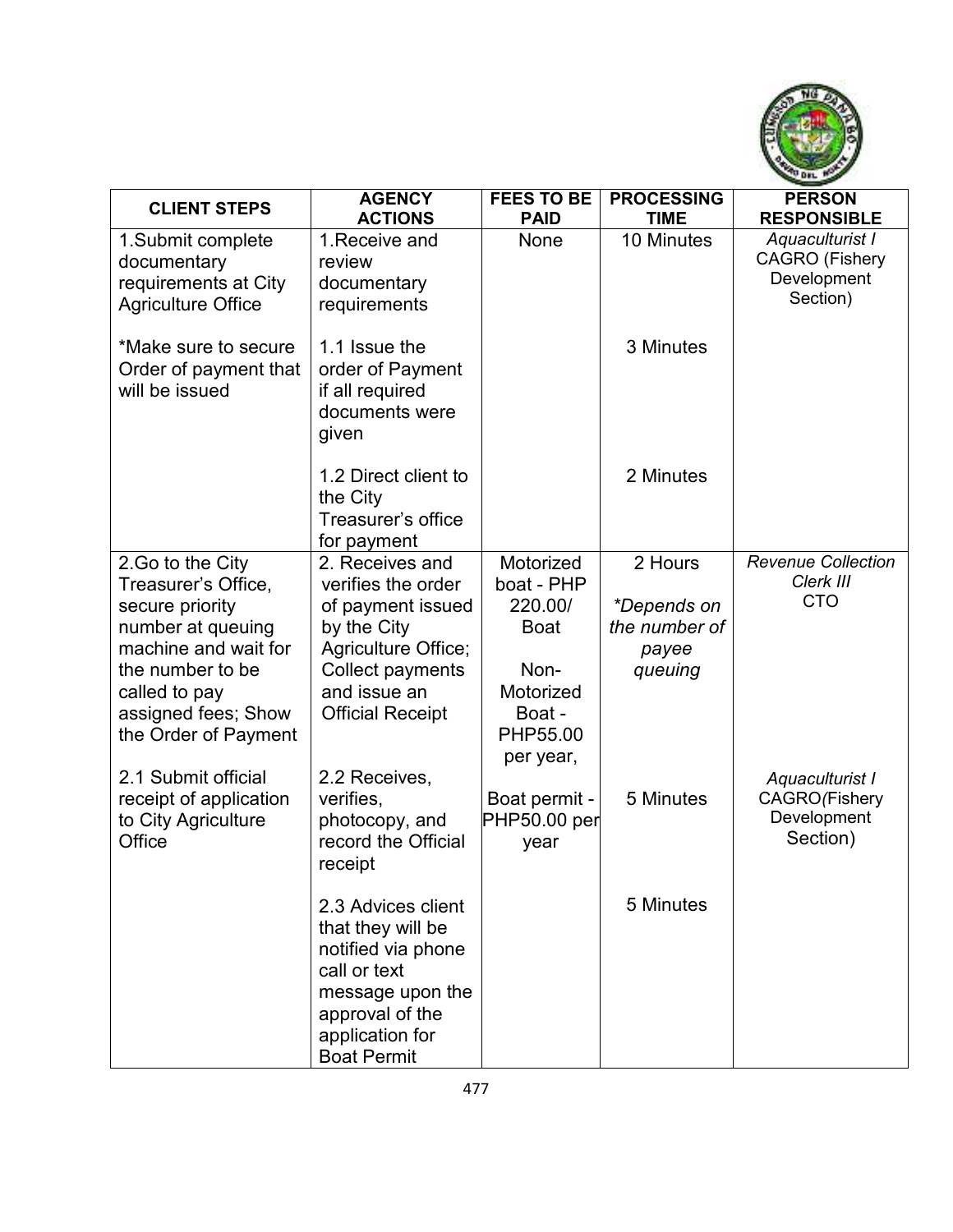

|                                      | 2.4 Prepares the<br><b>Boat Permit and</b><br>have it signed by<br>the City<br>Agriculturist                | None                                                                                                                                                                           | 1 Hour                                                                | Aquaculturist I<br><b>CAGRO</b> (Fishery<br>Development<br>Section) |
|--------------------------------------|-------------------------------------------------------------------------------------------------------------|--------------------------------------------------------------------------------------------------------------------------------------------------------------------------------|-----------------------------------------------------------------------|---------------------------------------------------------------------|
|                                      | 2.5 Endorses the<br>Boat Permit to the<br>City Mayor's<br>Office and have it<br>signed by the City<br>Mayor |                                                                                                                                                                                | 1 Day<br>*Depends<br>upon the<br>availability of<br>the City<br>Mayor | City Mayor- Office<br>of the City Mayor                             |
|                                      | 2.6 Notify client<br>via phone call or<br>text message for<br>the release of<br><b>Boat Permit</b>          |                                                                                                                                                                                | 10 Minutes                                                            | Aquaculturist I<br><b>CAGRO</b> (Fishery<br>Development<br>Section) |
| 3. Receives the<br>approved document | 3. Releases the<br>approved Boat<br>Permit                                                                  | None                                                                                                                                                                           | 10 Minutes                                                            | Aquaculturist I<br><b>CAGRO</b> (Fishery<br>Development<br>Section) |
|                                      | <b>TOTAL:</b>                                                                                               | <b>Motorized</b><br>boat - PHP<br>220.00/<br><b>Boat</b><br>Non-<br><b>Motorized</b><br>Boat -<br><b>PHP55.00</b><br>per year,<br>Boat permit -<br><b>PHP50.00</b><br>per year | 1 Day, 3<br>Hours, 45<br><b>Minutes</b>                               |                                                                     |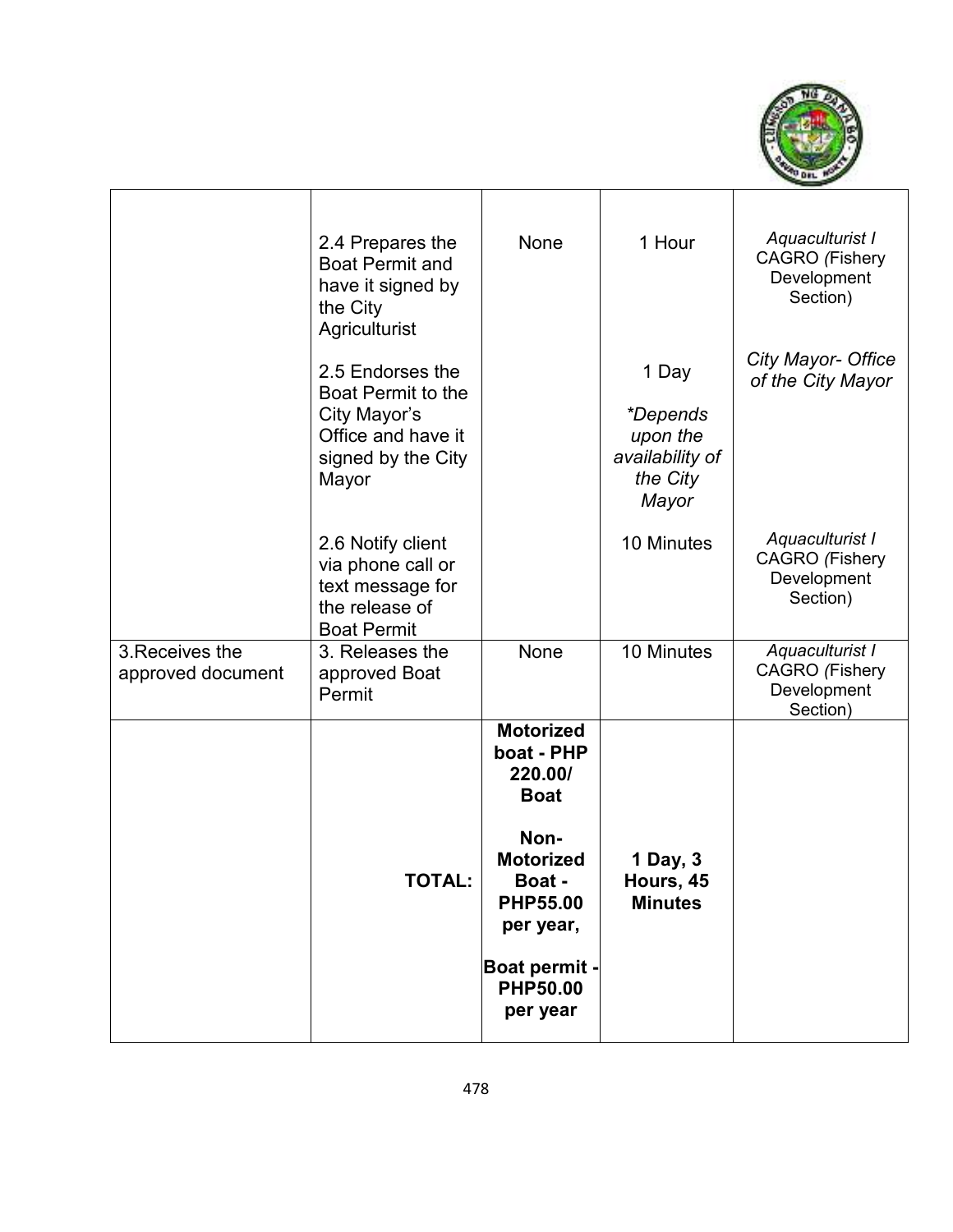# **10. Issuance of Fishers License and Fish Worker Identification Card (I.D.)**



Registration and Licensing are tools to regulate entry into the fishery that have to be complemented by other measures to regulate fishing activities. Moreover, providing the basis for prioritization in granting of access rights, limiting entry to the municipal fishery, and monitoring of fishing activities, RA 8550 Section 17 to 22 require the annual updating of the registry of municipal fishers and mandate the LGUs to maintain a registry of municipal fishing vessels by type of gear and other vessel particulars. The Registry of municipal fishers serves as the basis for identification of municipal fishers who would be allowed to fish within municipal waters. RA 8550 also explicitly states that registration is not equivalent to a permit to fish, which is provided by a license.

| <b>Office or Division:</b>                                                                                                                                 |                                                                                                                                   | City Agriculture Office (CAGRO) - Fishery Section |                                                                                 |                                                                                 |
|------------------------------------------------------------------------------------------------------------------------------------------------------------|-----------------------------------------------------------------------------------------------------------------------------------|---------------------------------------------------|---------------------------------------------------------------------------------|---------------------------------------------------------------------------------|
| <b>Classification:</b>                                                                                                                                     | Complex                                                                                                                           |                                                   |                                                                                 |                                                                                 |
| <b>Type of Transaction:</b>                                                                                                                                | G2C - Government to Citizen                                                                                                       |                                                   |                                                                                 |                                                                                 |
| Who may avail:                                                                                                                                             | All                                                                                                                               |                                                   |                                                                                 |                                                                                 |
| <b>CHECKLIST OF REQUIREMENTS</b>                                                                                                                           | <b>WHERE TO SECURE</b>                                                                                                            |                                                   |                                                                                 |                                                                                 |
| photocopy)                                                                                                                                                 | Barangay Clearance (1 original or<br>Barangay Hall                                                                                |                                                   |                                                                                 |                                                                                 |
| CEDULA(1pc photocopy)                                                                                                                                      |                                                                                                                                   | <b>Client</b>                                     |                                                                                 |                                                                                 |
| <b>City Fisheries and Aquatic Resources</b><br><b>Management Council Certification</b>                                                                     |                                                                                                                                   |                                                   | <b>City Fisheries and Aquatic Resources</b><br><b>Management Council Office</b> |                                                                                 |
| <b>CLIENT STEPS</b>                                                                                                                                        | <b>AGENCY</b><br><b>ACTIONS</b>                                                                                                   | <b>FEES TO BE</b><br><b>PAID</b>                  | <b>PROCESSING</b><br><b>TIME</b>                                                | <b>PERSON</b><br><b>RESPONSIBLE</b>                                             |
| 1. Submits complete<br>documentary<br>requirements at City<br><b>Agriculture Office</b><br>*Make sure to secure<br>Order of payment that<br>will be issued | 1. Receive and<br>review<br>documentary<br>requirements<br>1.1 Issue the<br>order of Payment<br>if all required<br>documents were | None                                              | 10 Minutes<br>3 Minutes                                                         | Aquaculturist I<br><b>CAGRO</b> (Fishery<br>Development<br>Section)<br>Section) |
|                                                                                                                                                            | given                                                                                                                             |                                                   | 2 Minutes                                                                       |                                                                                 |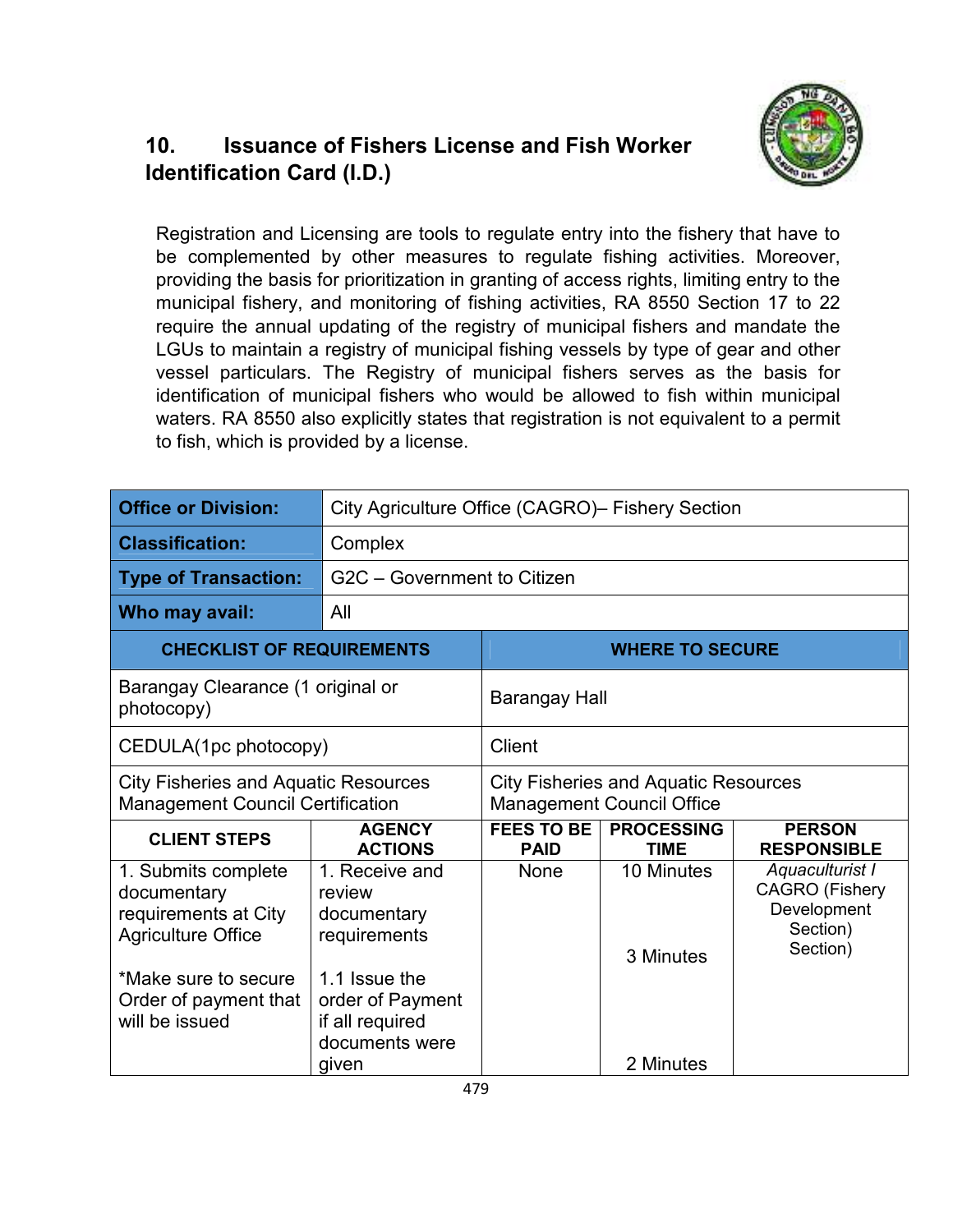

|                                             | 1.2 Direct client to<br>the City<br>Treasurer's office<br>for payment |                            |                 |                                          |
|---------------------------------------------|-----------------------------------------------------------------------|----------------------------|-----------------|------------------------------------------|
| 2. Go to the City                           | 2. Receives and                                                       | Individual                 | 2 Hours         | <b>Revenue Collection</b><br>Clerk III   |
| Treasurer's Office,<br>secure priority      | verifies the order<br>of payment issued                               | <b>Fishers</b><br>License- | *Depends on     | City Treasurer's                         |
| number at queuing                           | by the City                                                           | PHP 110.00                 | the number of   | Office                                   |
| machine and wait for                        | Agriculture Office;                                                   | for 3 years                | payee           |                                          |
| the number to be                            | Collect payments                                                      |                            | queuing         |                                          |
| called to pay                               | and issue an                                                          | Association                |                 |                                          |
| assigned fees; Show<br>the Order of Payment | <b>Official Receipt</b>                                               | License-<br>PHP 550.00     |                 |                                          |
|                                             |                                                                       | for 3 years                |                 |                                          |
| 2.1 Submit official                         | 2.1 Receives,                                                         |                            | 5 Minutes       | Aquaculturist I                          |
| receipt of application                      | verifies,                                                             | Partnership                |                 | <b>CAGRO</b> (Fishery<br>Development     |
| to City Agriculture                         | photocopy, and                                                        | &Cooperati                 |                 | Section)                                 |
| Office                                      | record the Official<br>receipt                                        | ves-PHP<br>1100.00 for     |                 |                                          |
|                                             |                                                                       | 3 years                    | 5 Minutes       |                                          |
|                                             | 2.2 Advices client<br>that they will be<br>notified via phone         | Fish<br>workers I.D.       |                 |                                          |
|                                             | call or text                                                          | $-PHP$                     |                 |                                          |
|                                             | message upon the<br>approval of the<br>application for                | 100.00/I.D/<br>year        |                 |                                          |
|                                             | Fishers' License                                                      |                            |                 |                                          |
|                                             | 2.3 Prepares the                                                      |                            | 1 Hour          | Aquaculturist I<br><b>CAGRO</b> (Fishery |
|                                             | Fishers' License                                                      |                            |                 | Development                              |
|                                             | and have it signed                                                    |                            |                 | Section)                                 |
|                                             | by the City<br>Agriculturist and                                      |                            |                 |                                          |
|                                             | endorse to CMO                                                        |                            |                 |                                          |
|                                             | for LCE Approval                                                      |                            |                 |                                          |
|                                             |                                                                       |                            |                 | City Mayor                               |
|                                             | 2.4 Approved the                                                      |                            | 1 Day           | Office of the City                       |
|                                             | Fishers' License                                                      |                            | <i>*Depends</i> | Mayor                                    |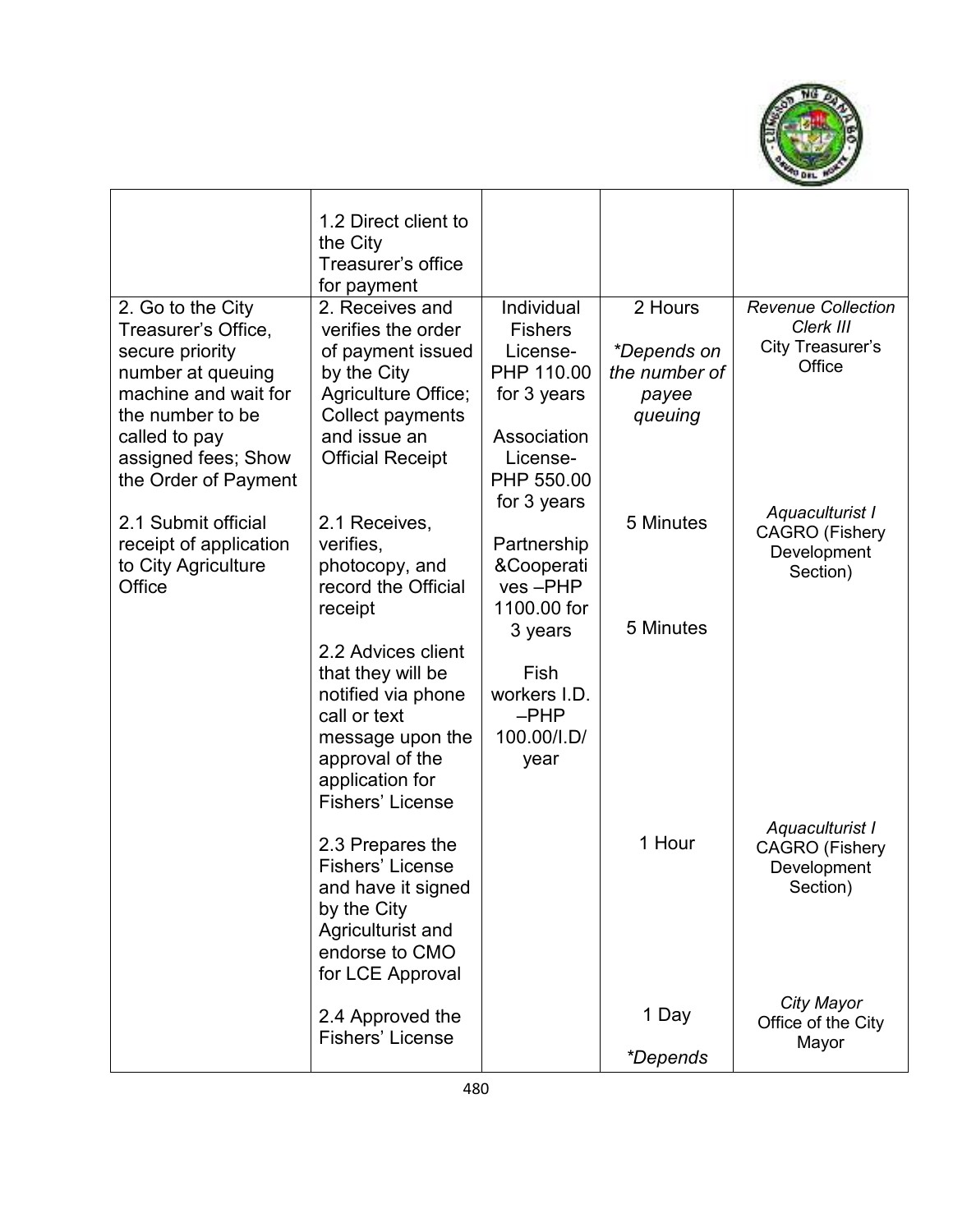

| 3. Receives the              | 2.5 Notify client<br>via phone call or<br>text message the<br>release of the<br><b>Fishers' License</b><br>3. Releases the | None                                                                                                                                                                                                                                                                                       | upon the<br>availability of<br>the City<br>Mayor<br>10 Minutes |                                                                     |
|------------------------------|----------------------------------------------------------------------------------------------------------------------------|--------------------------------------------------------------------------------------------------------------------------------------------------------------------------------------------------------------------------------------------------------------------------------------------|----------------------------------------------------------------|---------------------------------------------------------------------|
| approved Fishers'<br>License | approved Fishers'<br>License                                                                                               |                                                                                                                                                                                                                                                                                            |                                                                | Aquaculturist I<br><b>CAGRO</b> (Fishery<br>Development<br>Section) |
|                              | <b>TOTAL:</b>                                                                                                              | <b>Individual</b><br><b>Fishers</b><br>License-<br>PHP 110.00<br>for 3 years<br><b>Associatio</b><br>n License-<br>PHP 550.00<br>for 3 years<br><b>Partnershi</b><br>р<br>&Cooperati<br>ves-PHP<br>1100.00 for<br>3 years<br><b>Fish</b><br>workers<br>$I.D. - PHP$<br>100.00/I.D/<br>year | 1 Day, 3<br>Hours, 45<br><b>Minutes</b>                        |                                                                     |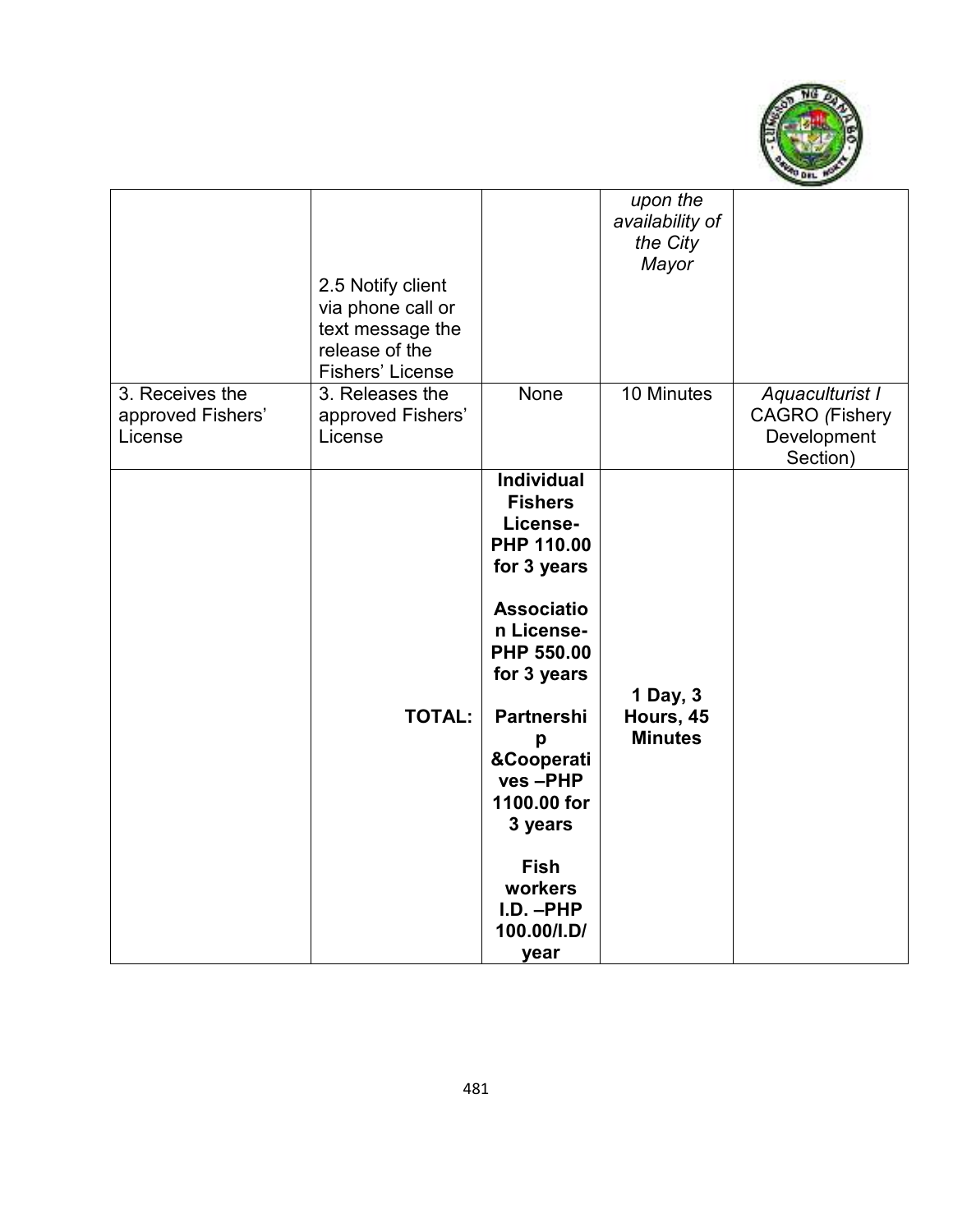

# **11. Availment of Fingerlings (Free Dispersal)**

In accordance to the Sustainable Development Goal # 2, "Ending Hunger, achieve food security and improve nutrition and promote sustainable agriculture". Provision of affordable and quality aquaculture inputs such as good quality Tilapia fingerlings and other freshwater fish species; this increases the production of freshwater fish species in Panabo City. With this, the cheapest source of protein (fish) would be availability for all.

| <b>Office or Division:</b>                                                                                                          |                                                                                                                                                                                                                                                                      | City Agriculture Office (CAGRO)- Fishery Section |                                  |                                                                     |
|-------------------------------------------------------------------------------------------------------------------------------------|----------------------------------------------------------------------------------------------------------------------------------------------------------------------------------------------------------------------------------------------------------------------|--------------------------------------------------|----------------------------------|---------------------------------------------------------------------|
| <b>Classification:</b>                                                                                                              | <b>Highly Technical</b>                                                                                                                                                                                                                                              |                                                  |                                  |                                                                     |
| <b>Type of Transaction:</b>                                                                                                         | G2C - Government to Citizen                                                                                                                                                                                                                                          |                                                  |                                  |                                                                     |
| Who may avail:                                                                                                                      | All                                                                                                                                                                                                                                                                  |                                                  |                                  |                                                                     |
| <b>CHECKLIST OF REQUIREMENTS</b>                                                                                                    |                                                                                                                                                                                                                                                                      |                                                  | <b>WHERE TO SECURE</b>           |                                                                     |
| Letter of intent                                                                                                                    |                                                                                                                                                                                                                                                                      | <b>Client</b>                                    |                                  |                                                                     |
| <b>Barangay Clearance</b>                                                                                                           |                                                                                                                                                                                                                                                                      | <b>Barangay Hall</b>                             |                                  |                                                                     |
| Specific Area for fish pond lot                                                                                                     |                                                                                                                                                                                                                                                                      | <b>Client</b>                                    |                                  |                                                                     |
| <b>CLIENT STEPS</b>                                                                                                                 | <b>AGENCY</b><br><b>ACTIONS</b>                                                                                                                                                                                                                                      | <b>FEES TO BE</b><br><b>PAID</b>                 | <b>PROCESSING</b><br><b>TIME</b> | <b>PERSON</b><br><b>RESPONSIBLE</b>                                 |
| 1. Submits complete<br>documentary<br>requirements at City<br><b>Agriculture Office</b><br>* Make sure to secure<br>withdrawal slip | 1. Receives and<br>verifies the<br>submitted<br>requirements<br>1.1 Records the<br>request for<br>reservation;<br>Verifies the<br>availability of the<br>requested<br>fingerlings; and<br>advice client for<br>the conduct of the<br>site validation of<br>pond area | None                                             | 10 Minutes<br>5 Minutes          | Aquaculturist I<br><b>CAGRO</b> (Fishery<br>Development<br>Section) |
|                                                                                                                                     | 1.2 Conducts On                                                                                                                                                                                                                                                      |                                                  | 2 Hours                          | Aquaculturist I                                                     |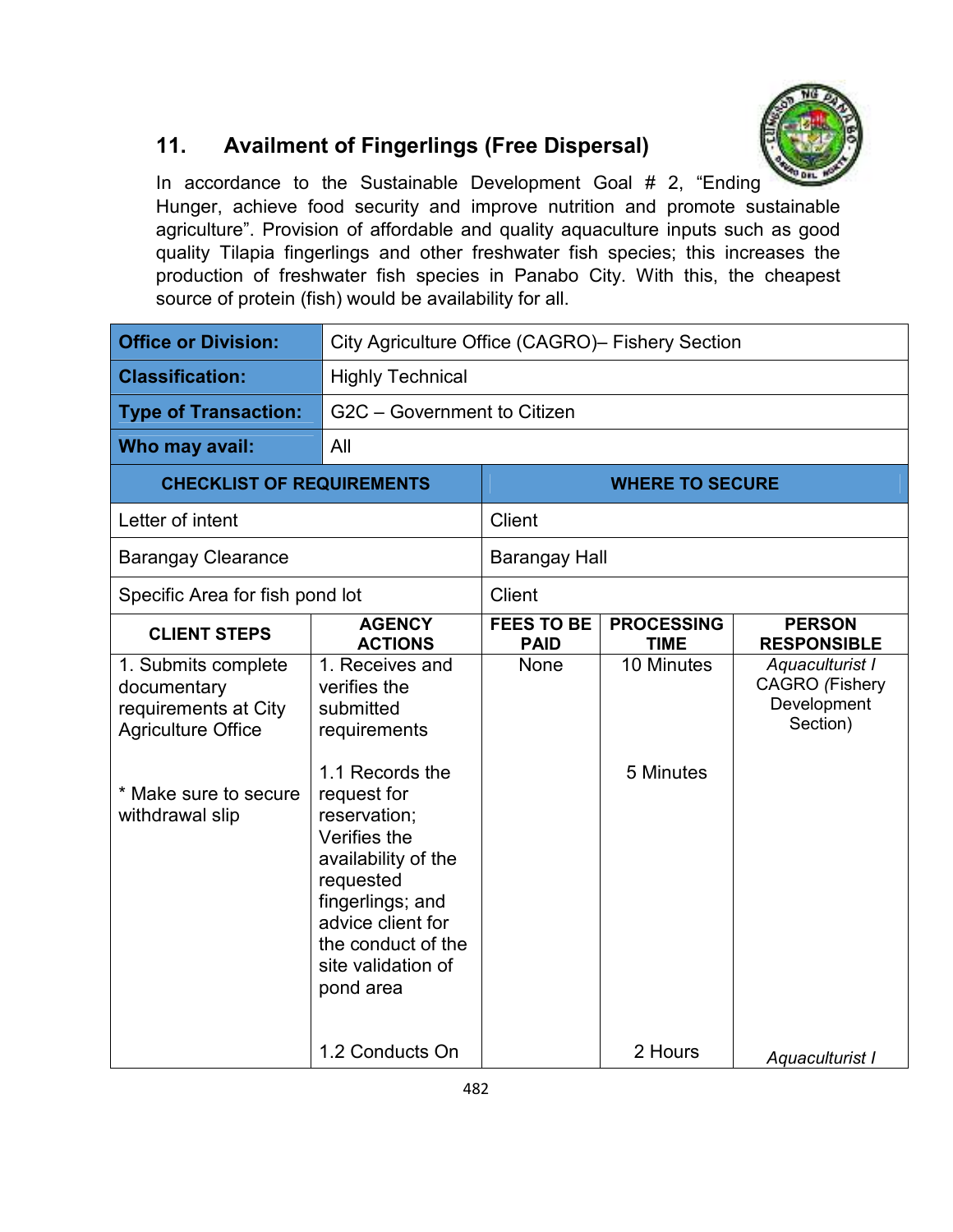

|                                                                                                  | <b>Site Validation</b><br>1.3 Approves<br>request; Advices<br>client on the date<br>of releasing<br>schedule; Issues<br>withdrawal slip |             | 5 Minutes                                 | <b>CAGRO</b> (Fishery<br>Development<br>Section)                    |
|--------------------------------------------------------------------------------------------------|-----------------------------------------------------------------------------------------------------------------------------------------|-------------|-------------------------------------------|---------------------------------------------------------------------|
| 2. Presents<br>withdrawal slip and<br>receives the<br>Fingerlings and sign<br>the receiving form | 2. Releases the<br>requested<br>fingerlings                                                                                             | None        | 4 Hours                                   | Aquaculturist I<br><b>CAGRO</b> (Fishery<br>Development<br>Section) |
|                                                                                                  | <b>TOTAL:</b>                                                                                                                           | <b>None</b> | <b>6 Hours &amp; 20</b><br><b>Minutes</b> |                                                                     |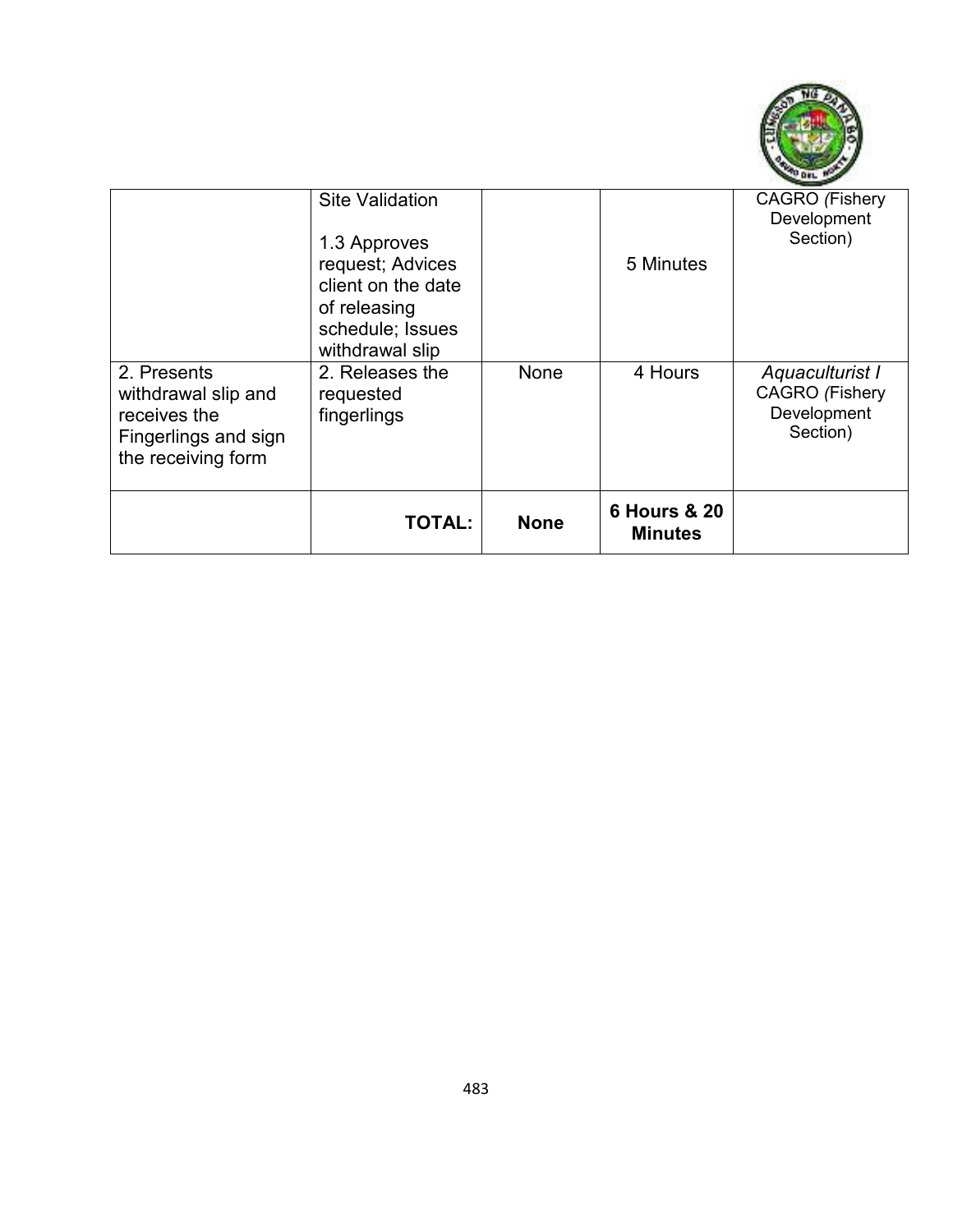

# **12. Availment of Fingerlings (For Sale)**

In accordance to the Sustainable Development Goal # 2, "Ending Hunger, achieve food security and improve nutrition and promote sustainable agriculture". Provision of affordable and quality aquaculture inputs such as good quality Tilapia fingerlings and other freshwater fish species; this increases the production of freshwater fish species in Panabo City. With this, the cheapest source of protein (fish) would be availability for all.

| <b>Office or Division:</b>                                                                                                                                                                                      | City Agriculture Office (CAGRO)- Fishery Section                                                                                                                                                                                                                   |                                                            |                                         |                                                                             |
|-----------------------------------------------------------------------------------------------------------------------------------------------------------------------------------------------------------------|--------------------------------------------------------------------------------------------------------------------------------------------------------------------------------------------------------------------------------------------------------------------|------------------------------------------------------------|-----------------------------------------|-----------------------------------------------------------------------------|
| <b>Classification:</b>                                                                                                                                                                                          | <b>Highly Technical</b>                                                                                                                                                                                                                                            |                                                            |                                         |                                                                             |
| <b>Type of Transaction:</b>                                                                                                                                                                                     | G2C - Government to Citizen                                                                                                                                                                                                                                        |                                                            |                                         |                                                                             |
| Who may avail:                                                                                                                                                                                                  | All                                                                                                                                                                                                                                                                |                                                            |                                         |                                                                             |
| <b>CHECKLIST OF REQUIREMENTS</b>                                                                                                                                                                                | <b>WHERE TO SECURE</b>                                                                                                                                                                                                                                             |                                                            |                                         |                                                                             |
| <b>Request Form</b>                                                                                                                                                                                             |                                                                                                                                                                                                                                                                    | <b>City Agriculture Office</b>                             |                                         |                                                                             |
| Government Issued Identification Card                                                                                                                                                                           |                                                                                                                                                                                                                                                                    | BIR, Post Office, DFA, PSA, SSS, GSIS, Pag-<br><b>IBIG</b> |                                         |                                                                             |
| <b>CLIENT STEPS</b>                                                                                                                                                                                             | <b>AGENCY</b><br><b>ACTIONS</b>                                                                                                                                                                                                                                    | <b>FEES TO BE</b><br><b>PAID</b>                           | <b>PROCESSING</b><br><b>TIME</b>        | <b>PERSON</b><br><b>RESPONSIBLE</b>                                         |
| 1. Present the<br><b>Government Issued</b><br><b>Identification Card</b><br>and undergo an<br>interview at City<br><b>Agriculture Office</b><br>*Make sure to secure<br>Order of payment that<br>will be issued | 1. Verifies the<br>Identification card<br>and conduct an<br>Interview<br>1.1 Verifies the<br>availability of the<br>fingerlings and<br>secures booking;<br>Issues the order<br>of Payment<br>1.2 Direct client to<br>the City<br>Treasurer's office<br>for payment | None                                                       | 20 Minutes<br>3 Minutes<br>2 Minutes    | Aquaculturist I<br><b>CAGRO</b> (Fishery<br>Development<br>Section)         |
| 2. Go to the City<br>Treasurer's Office,<br>secure priority<br>number at queuing                                                                                                                                | 2. Receives and<br>verifies the order<br>of payment issued<br>by the City                                                                                                                                                                                          | Tilapia<br><b>Fingerlings</b><br>Size 14<br>PHP1.50        | 2 Hours<br>*Depends on<br>the number of | <b>Revenue Collection</b><br>Clerk III<br>City Treasurer's<br><b>Office</b> |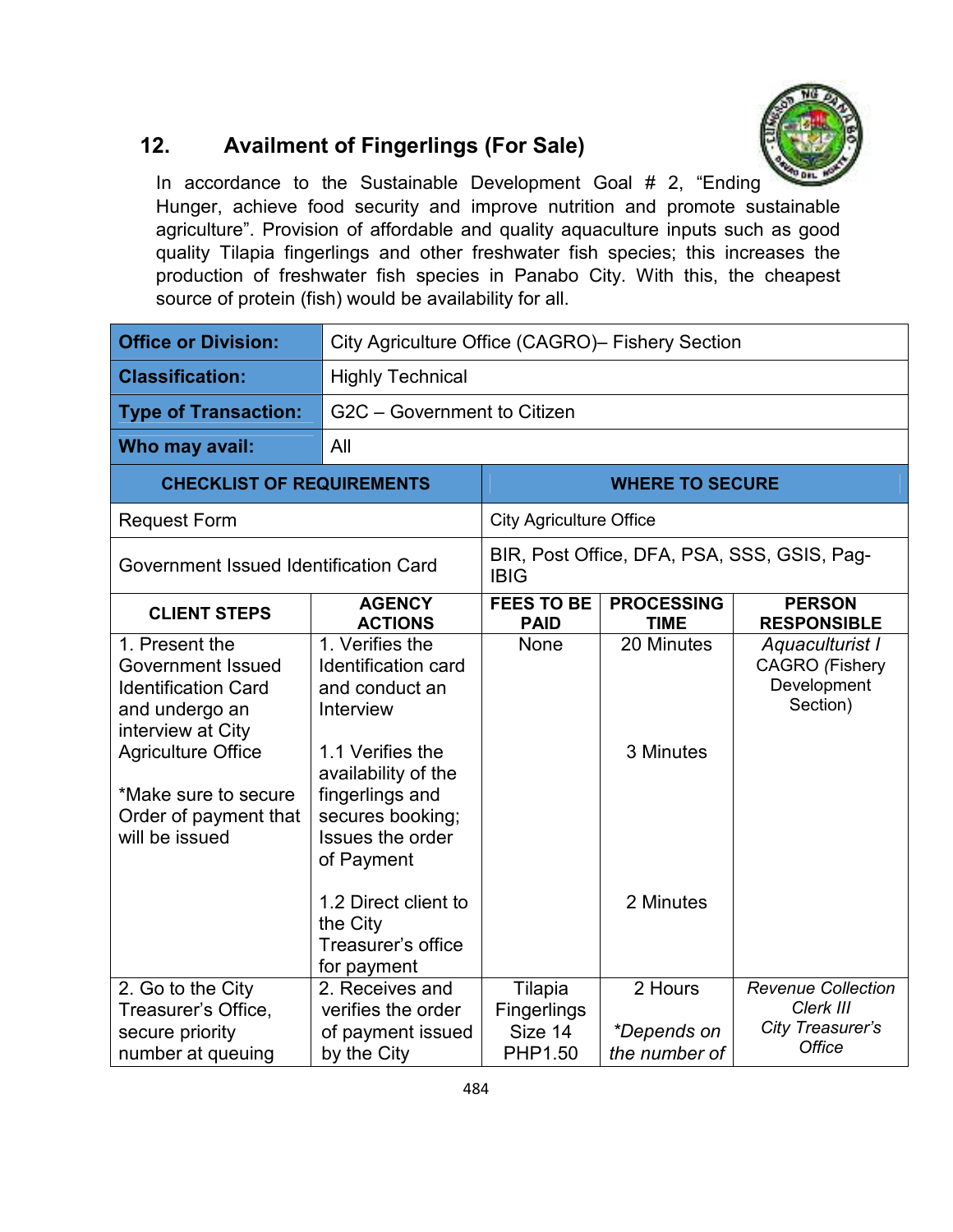

| machine and wait for         | Agriculture Office;     | per piece          | payee              |                         |
|------------------------------|-------------------------|--------------------|--------------------|-------------------------|
| the number to be             | Collect payments        |                    | queuing            |                         |
| called to pay                | and issue an            | Tilapia            |                    |                         |
| assigned fees; Show          | <b>Official Receipt</b> | Fingerlings        |                    |                         |
| the Order of Payment         |                         | Size 17 -          |                    |                         |
|                              |                         | PHP1.00/           |                    |                         |
| 2.1 Submit official          | 2.1 Receives,           | per piece          | 5 Minutes          |                         |
| receipt of application       | verifies,               |                    |                    | Aquaculturist I         |
| to City Agriculture          | photocopy, and          | Tilapia            |                    | <b>CAGRO</b> (Fishery   |
| Office                       | record the Official     | Fingerlings        |                    | Development             |
|                              | receipt                 | Size 22            |                    | Section)                |
|                              |                         | PHP 80.00          | 5 Minutes          |                         |
|                              | 2.2 Advices client      | per piece          |                    |                         |
| *Make sure to secure         | for the schedule of     |                    |                    |                         |
| <b>Official Receipt that</b> | releasing and           | Tilapia            |                    |                         |
| will be issued upon          | issues the              | Fingerlings        |                    |                         |
| payment                      | withdrawal slip         | Size 24            |                    |                         |
|                              |                         | PHP.50 per         |                    |                         |
|                              |                         | piece              |                    |                         |
| 3. Present the               | 3. Releases the         | None               | 4 Hours            | Aquaculturist I         |
| withdrawal slip and          | oxygenated              |                    |                    | <b>CAGRO</b> (Fishery   |
| Official Receipt at          | <b>Fingerlings</b>      |                    |                    | Development<br>Section) |
| Tilapia Hatchery             |                         |                    |                    |                         |
| 3.1 Receives the             |                         |                    |                    |                         |
| Fingerlings and sign         |                         |                    |                    |                         |
| the receiving form           |                         |                    |                    |                         |
|                              |                         | <b>Tilapia</b>     |                    |                         |
|                              |                         | <b>Fingerlings</b> |                    |                         |
|                              |                         | Size 14            |                    |                         |
|                              |                         | <b>PHP1.50</b>     |                    |                         |
|                              |                         | per piece          |                    |                         |
|                              |                         |                    |                    |                         |
|                              | <b>TOTAL:</b>           | <b>Tilapia</b>     | <b>6 Hours, 25</b> |                         |
|                              |                         | <b>Fingerlings</b> | <b>Minutes</b>     |                         |
|                              |                         | <b>Size 17 -</b>   |                    |                         |
|                              |                         | <b>PHP1.00/</b>    |                    |                         |
|                              |                         | per piece          |                    |                         |
|                              |                         | <b>Tilapia</b>     |                    |                         |
|                              |                         | <b>Fingerlings</b> |                    |                         |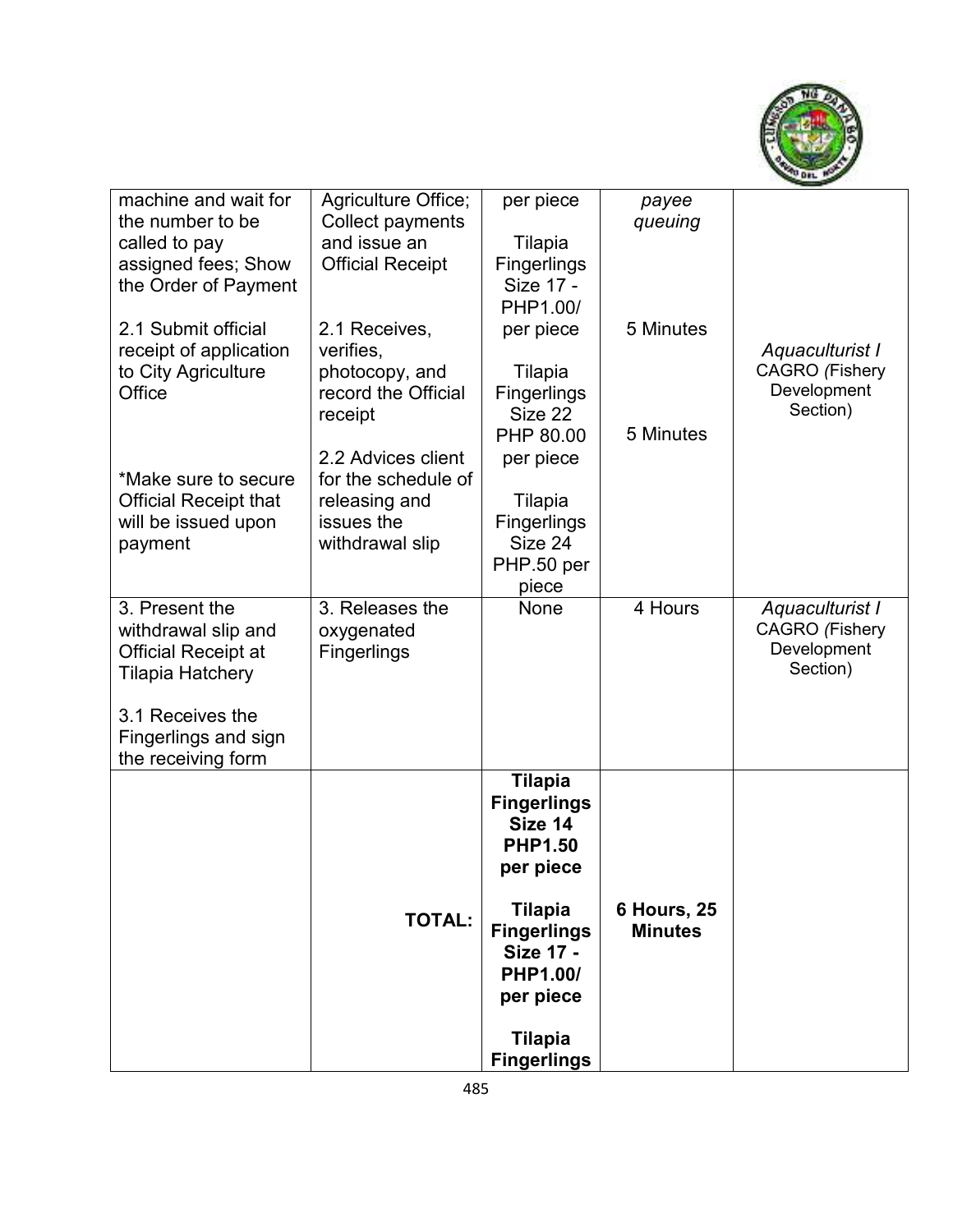

| Size 22<br><b>PHP 80.00</b><br>per piece                               |  |
|------------------------------------------------------------------------|--|
| <b>Tilapia</b><br><b>Fingerlings</b><br>Size 24<br>PHP.50 per<br>piece |  |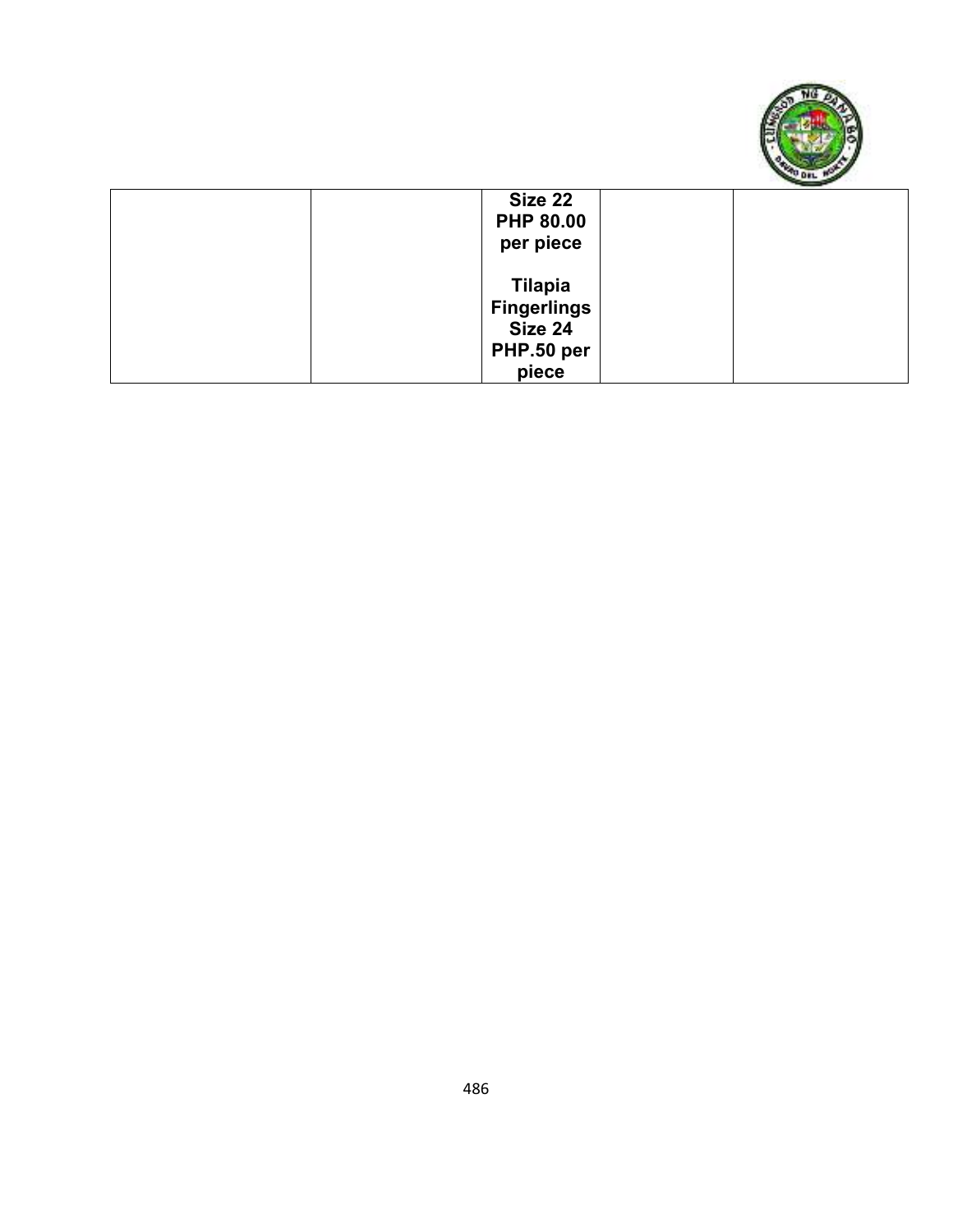

#### **13. Availment of Coconut /Assorted Fruit Seedlings, Vegetables Seeds, Fertilizer and Corn Seed Exchange Program**

For the continued production of grains in the hilly parts of the City and as alternative livelihood to farmers raising other plantation crops and continued production of coconuts and replenishment of older stocks and for the localized production of vegetables in the backyards of the Panaboans and available source of food at every table.

| <b>Office or Division:</b>                                                                                                                            | City Agriculture Office (CAGRO) - Agricultural Development Section                                                                                                                        |                                  |                                  |                                                         |
|-------------------------------------------------------------------------------------------------------------------------------------------------------|-------------------------------------------------------------------------------------------------------------------------------------------------------------------------------------------|----------------------------------|----------------------------------|---------------------------------------------------------|
| <b>Classification:</b>                                                                                                                                | Simple                                                                                                                                                                                    |                                  |                                  |                                                         |
| <b>Type of Transaction:</b>                                                                                                                           | G2C - Government to Citizen                                                                                                                                                               |                                  |                                  |                                                         |
| Who may avail:                                                                                                                                        | All                                                                                                                                                                                       |                                  |                                  |                                                         |
| <b>CHECKLIST OF REQUIREMENTS</b>                                                                                                                      |                                                                                                                                                                                           | <b>WHERE TO SECURE</b>           |                                  |                                                         |
| Letter of Intent (1pc original or photocopy)                                                                                                          |                                                                                                                                                                                           | <b>Client</b>                    |                                  |                                                         |
| Barangay Certification (1 pc original copy)                                                                                                           |                                                                                                                                                                                           | <b>Barangay Hall</b>             |                                  |                                                         |
| Registry System for Basic Sector in<br>Agriculture (RSBSA) Registered                                                                                 |                                                                                                                                                                                           | <b>City Agriculture Office</b>   |                                  |                                                         |
| <b>CLIENT STEPS</b>                                                                                                                                   | <b>AGENCY</b><br><b>ACTIONS</b>                                                                                                                                                           | <b>FEES TO BE</b><br><b>PAID</b> | <b>PROCESSING</b><br><b>TIME</b> | <b>PERSON</b><br><b>RESPONSIBLE</b>                     |
| 1. Submit letter of<br>intent and other<br>documentary<br>requirements at City<br><b>Agriculture Office</b><br>1.1 Fill out the<br>designated logbook | 1. Receives and<br>verifies the<br>submitted<br>requirements<br>1.1 Conduct a<br>briefing session of<br>dispersal contract<br>1.2 Verifies the<br>availability of the<br>requested stocks | None                             | 10 Minutes<br>3 Hours<br>1 Hour  | Agriculturist I-<br><b>CAGRO</b> (Livestock<br>Section) |
|                                                                                                                                                       | at City Agri-demo<br>Center<br><b>Conditional Step:</b>                                                                                                                                   |                                  |                                  |                                                         |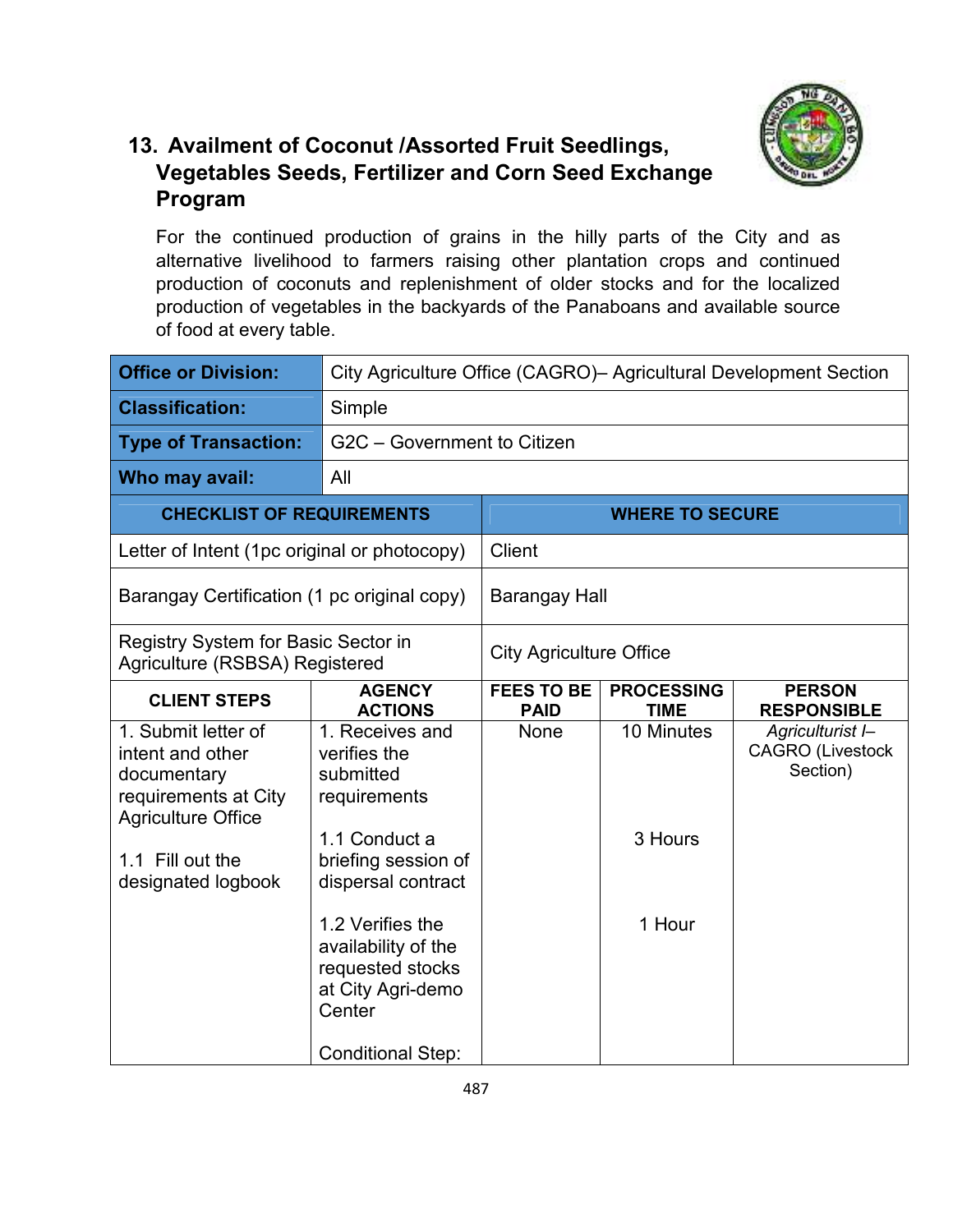

|                                                                               | <b>TOTAL:</b>                                                                                                                                                                 | <b>NONE</b> | <b>6 Hours, 25</b><br><b>Minutes</b> |                                                         |
|-------------------------------------------------------------------------------|-------------------------------------------------------------------------------------------------------------------------------------------------------------------------------|-------------|--------------------------------------|---------------------------------------------------------|
| 3. Presents<br>withdrawal slip and<br>receives all requested<br><b>Stocks</b> | 3. Releases<br>Vegetable & Corn<br>Seeds, Fertilizer,<br>coconut and Fruit<br>seedlings                                                                                       | None        | 30 Minutes                           | Agriculturist I-<br><b>CAGRO</b> (Livestock<br>Section) |
| 2. Sign the Contract<br>*Make sure to secure<br>withdrawal slip               | 2. Approves the<br>Application and<br>prepares contract;<br><b>Issues City Agri-</b><br>demo Center<br>withdrawal slip                                                        | None        | 20 Minutes                           | Agriculturist I-<br><b>CAGRO (Livestock</b><br>Section) |
|                                                                               | If the stocks are<br>available, the will<br>be prepared and<br>assist client for<br>the signing of<br>contract<br>If stocks are not<br>available, client<br>will be notified. |             |                                      |                                                         |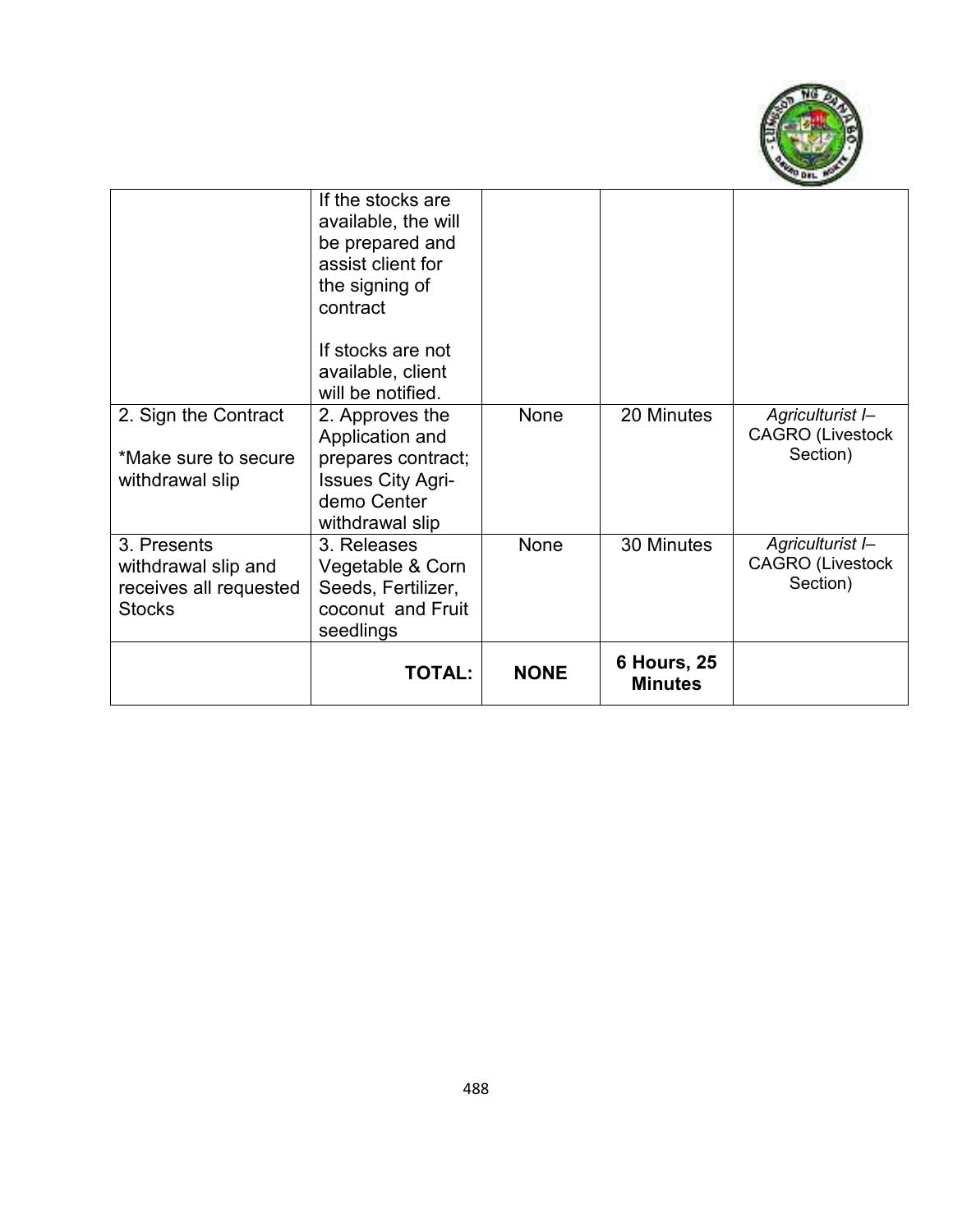### **14. Availment of Farm Tractor Rentals**



This is to provide affordable rental of Farm Machineries specifically on the modern way of pre and post-harvest land preparation to farmers that unable to afford to procure such machineries.

| <b>Office or Division:</b>                                                                                                                                                                    | City Agriculture Office (CAGRO) - Agricultural Development Section                                                                                                                                |                                                            |                                  |                                                               |
|-----------------------------------------------------------------------------------------------------------------------------------------------------------------------------------------------|---------------------------------------------------------------------------------------------------------------------------------------------------------------------------------------------------|------------------------------------------------------------|----------------------------------|---------------------------------------------------------------|
| <b>Classification:</b>                                                                                                                                                                        | Simple                                                                                                                                                                                            |                                                            |                                  |                                                               |
| <b>Type of Transaction:</b>                                                                                                                                                                   | G2C - Government to Citizen                                                                                                                                                                       |                                                            |                                  |                                                               |
| Who may avail:                                                                                                                                                                                | All                                                                                                                                                                                               |                                                            |                                  |                                                               |
| <b>CHECKLIST OF REQUIREMENTS</b>                                                                                                                                                              | <b>WHERE TO SECURE</b>                                                                                                                                                                            |                                                            |                                  |                                                               |
| Government Issued Identification Card                                                                                                                                                         |                                                                                                                                                                                                   | BIR, Post Office, DFA, PSA, SSS, GSIS, Pag-<br><b>IBIG</b> |                                  |                                                               |
| <b>Registry System on Basic Agriculture</b><br>Sector (RSBSA) Registered                                                                                                                      |                                                                                                                                                                                                   | <b>City Agriculture Office</b>                             |                                  |                                                               |
| <b>CLIENT STEPS</b>                                                                                                                                                                           | <b>AGENCY</b><br><b>ACTIONS</b>                                                                                                                                                                   | <b>FEES TO BE</b><br><b>PAID</b>                           | <b>PROCESSING</b><br><b>TIME</b> | <b>PERSON</b><br><b>RESPONSIBLE</b>                           |
| 1. Presents the<br><b>Government Issued</b><br><b>Identification Card</b><br>and undergo an<br>interview at City<br><b>Agriculture Office</b><br>*Make sure to secure<br>booking/ reservation | 1. Verifies<br><b>Identification Card</b><br>and conducts<br>interview<br>1.1 Records the<br>request for<br>reservation and<br>advice client for<br>the conduct of an<br><b>Ocular Inspection</b> | None                                                       | 30 Minutes<br>5 Minutes          | <b>Agriculturist I</b><br><b>CAGRO</b> (Livestock<br>Section) |
| *Make sure to secure<br>Order of payment that<br>will be issued                                                                                                                               | to be conducted<br>by the Tractor<br>Operator<br>1.2 Conducts<br><b>Ocular Inspection</b><br>1.3 Issues order                                                                                     |                                                            | 30 Minutes<br>5 Minutes          |                                                               |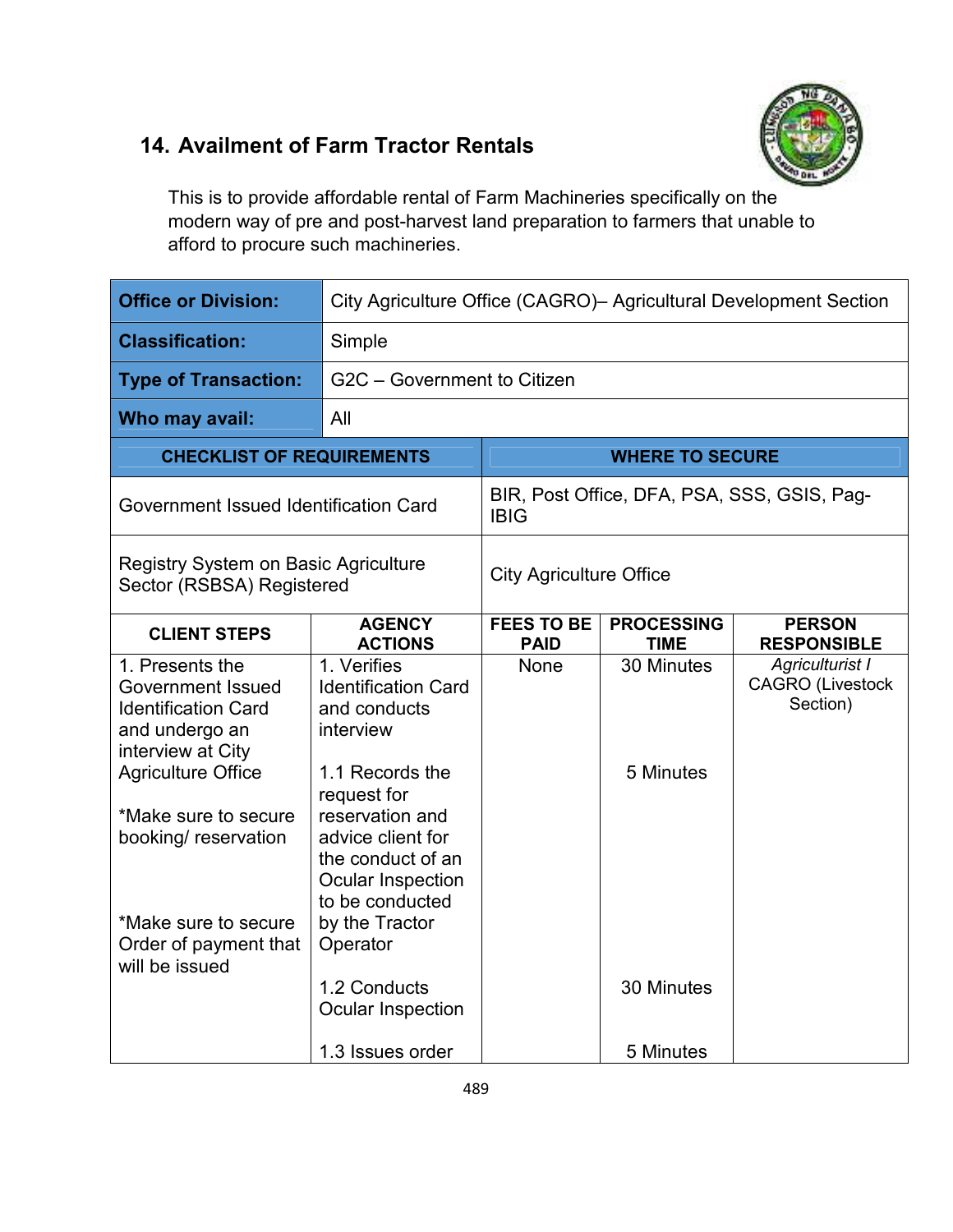

|                                                                                                                                                                                                                                                                                        | of Payment upon<br>the advice of the<br>Operator after the<br>conduct of an<br>Ocular Inspection<br>and direct client to<br>pay at the City<br><b>Treasurer's Office</b> |                                                                                          |                                                             |                                                                      |
|----------------------------------------------------------------------------------------------------------------------------------------------------------------------------------------------------------------------------------------------------------------------------------------|--------------------------------------------------------------------------------------------------------------------------------------------------------------------------|------------------------------------------------------------------------------------------|-------------------------------------------------------------|----------------------------------------------------------------------|
| 2. Go to the City<br>Treasurer's Office,<br>secure priority<br>number at queuing<br>machine and wait for<br>the number to be<br>called to pay<br>assigned fees; Show<br>the Order of Payment<br>*Make sure to secure<br><b>Official Receipt that</b><br>will be issued upon<br>payment | 2. Receives and<br>verifies the order<br>of payment issued<br>by the City<br>Agriculture Office;<br>Collect payments<br>and issue an<br><b>Official Receipt</b>          | Deep<br>Plowing -<br>PHP4,000.0<br>0/ hectare<br>Harrowing -<br>PHP2,000.0<br>0/ hectare | 2 Hours<br>*Depends on<br>the number of<br>payee<br>queuing | Revenue<br><b>Collection Clerk III</b><br>City Treasurer's<br>Office |